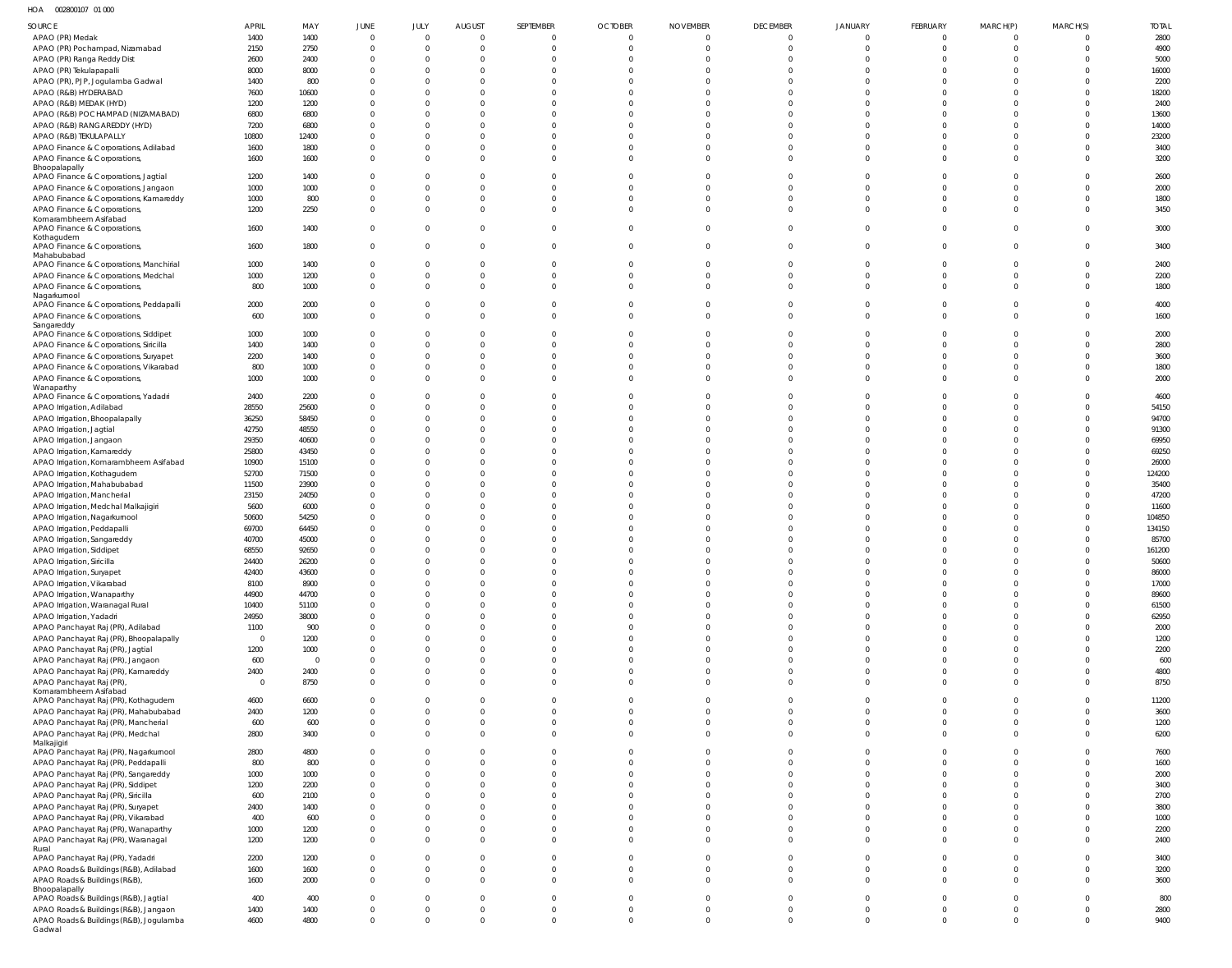| HOA   002800107   01   000                                |                |                  |                            |                            |                               |                            |                            |                             |                          |                              |                                |                              |                            |                |
|-----------------------------------------------------------|----------------|------------------|----------------------------|----------------------------|-------------------------------|----------------------------|----------------------------|-----------------------------|--------------------------|------------------------------|--------------------------------|------------------------------|----------------------------|----------------|
| SOURCE                                                    | <b>APRIL</b>   | MAY              | JUNE                       | JULY                       | <b>AUGUST</b>                 | SEPTEMBER                  | <b>OCTOBER</b>             | <b>NOVEMBER</b>             | <b>DECEMBER</b>          | <b>JANUARY</b>               | FEBRUARY                       | MARCH(P)                     | MARCH(S)                   | <b>TOTAL</b>   |
| APAO Roads & Buildings (R&B), Kamareddy                   | 3000           | 3200             | $\mathbf 0$                | $\mathbf 0$                | $\overline{0}$                | 0                          | $\mathbf{0}$               | $\Omega$                    | $\overline{0}$           | $\mathbf{0}$                 | $\overline{0}$                 | $\overline{0}$               | $\overline{0}$             | 6200           |
| APAO Roads & Buildings (R&B)                              | 1000           | 1000             | $\mathbf 0$                | $\mathbf 0$                | $\mathbf 0$                   | $\mathbf 0$                | $\mathbf 0$                | $\Omega$                    | $\mathbf 0$              | $\mathbf{0}$                 | $\mathbf 0$                    | $\overline{0}$               | $\mathbf{0}$               | 2000           |
| Komarambheem Asifabad                                     |                |                  |                            |                            |                               |                            |                            |                             |                          |                              |                                |                              |                            |                |
| APAO Roads & Buildings (R&B),                             | 10600          | 9000             | $\mathbf 0$                | 0                          | $\overline{0}$                | $\mathbf{0}$               | $\Omega$                   |                             | $\mathbf 0$              | $\mathbf{0}$                 | $\mathbf 0$                    | $\overline{0}$               | $\overline{0}$             | 19600          |
| Kothagudem                                                |                |                  |                            |                            |                               |                            |                            |                             |                          |                              |                                |                              |                            |                |
| APAO Roads & Buildings (R&B),                             | 1200           | 1200             | $\mathbf 0$                | $\mathbf 0$                | $\mathbf 0$                   | $\Omega$                   | $\Omega$                   |                             | $\mathbf{0}$             | $\mathbf 0$                  | $\mathbf{0}$                   | $\mathbf{0}$                 | $\overline{0}$             | 2400           |
| Mahabubabad<br>APAO Roads & Buildings (R&B), Mancherial   | 3900           | 1400             | $\mathbf 0$                | 0                          | $\mathbf 0$                   |                            | $\mathbf{0}$               |                             | $\mathbf 0$              | $\mathbf 0$                  | $\mathbf 0$                    | $\mathbf 0$                  | $\overline{0}$             | 5300           |
|                                                           | 3800           | 3600             | $\mathbf 0$                | $\mathbf 0$                | $\mathbf 0$                   | $\Omega$                   | $\Omega$                   | $\Omega$                    | $\Omega$                 | $\Omega$                     | $\Omega$                       | $\Omega$                     | $\Omega$                   | 7400           |
| APAO Roads & Buildings (R&B), Medchal<br>Malkajigiri      |                |                  |                            |                            |                               |                            |                            |                             |                          |                              |                                |                              |                            |                |
| APAO Roads & Buildings (R&B),                             | 2800           | 5800             | $\mathbf{0}$               | $\Omega$                   | $\overline{0}$                | $\Omega$                   | $\Omega$                   |                             | $\mathbf 0$              | $\mathbf 0$                  | $\Omega$                       | $\Omega$                     | $\overline{0}$             | 8600           |
| Nagarkurnool                                              |                |                  |                            |                            |                               |                            |                            |                             |                          |                              |                                |                              |                            |                |
| APAO Roads & Buildings (R&B), Peddapalli                  | 2000           | 1800             | $\mathbf 0$                | 0                          | $\mathbf 0$                   |                            | 0                          |                             | $\Omega$                 | $\Omega$                     | $\Omega$                       | $\Omega$                     | $\overline{0}$             | 3800           |
| APAO Roads & Buildings (R&B),                             | 3600           | 3600             | $\mathbf 0$                | $\Omega$                   | $\mathbf{0}$                  | $\Omega$                   | $\Omega$                   | $\Omega$                    | $\Omega$                 | $\mathbf 0$                  | $\Omega$                       | $\Omega$                     | $\overline{0}$             | 7200           |
| Sangareddy                                                |                |                  |                            |                            |                               |                            |                            |                             |                          |                              |                                |                              |                            |                |
| APAO Roads & Buildings (R&B), Siddipet                    | 600            | 2000             | $\mathbf 0$                | $\Omega$                   | $\mathbf 0$                   |                            |                            |                             | $\Omega$                 | $\Omega$                     | $\Omega$                       | $\Omega$                     | $\Omega$                   | 2600           |
| APAO Roads & Buildings (R&B), Siricilla                   | 2800           | 5600             | $\Omega$                   | $\Omega$                   | $\Omega$                      |                            |                            |                             | $\Omega$                 | $\Omega$                     | $\Omega$                       | $\Omega$                     | $\Omega$                   | 8400           |
| APAO Roads & Buildings (R&B), Suryapet                    | 3200           | 3600             | 0                          | $\Omega$                   | $\mathbf 0$                   |                            |                            |                             | $\Omega$                 | $\Omega$                     | $\Omega$                       | $\Omega$                     | $\Omega$                   | 6800           |
| APAO Roads & Buildings (R&B), Vikarabad                   | 5000           | 5000             | 0                          | $\Omega$                   | $\mathbf 0$                   |                            |                            |                             | $\Omega$                 | $\Omega$                     | $\Omega$                       | $\Omega$                     | $\Omega$                   | 10000          |
| APAO Roads & Buildings (R&B),                             | 1600           | 1600             | $\mathbf 0$                | $\Omega$                   | $\mathbf 0$                   |                            |                            |                             | $\Omega$                 | $\Omega$                     | $\Omega$                       | $\Omega$                     | $\Omega$                   | 3200           |
| Wanaparthy                                                |                |                  |                            |                            |                               |                            |                            |                             |                          |                              |                                |                              |                            |                |
| APAO Roads & Buildings (R&B), Waranagal                   | 800            | 1200             | $\mathbf 0$                | $\Omega$                   | $\mathbf 0$                   |                            | $\Omega$                   |                             | $\Omega$                 | $\mathbf 0$                  | $\Omega$                       | $\Omega$                     | $\overline{0}$             | 2000           |
| Rural<br>APAO Roads & Buildings (R&B), Yadadri            | 3000           | 3600             | $\Omega$                   | $\Omega$                   | $\Omega$                      |                            | $\Omega$                   |                             | $\Omega$                 | $\Omega$                     | $\Omega$                       | $\Omega$                     | $\Omega$                   | 6600           |
|                                                           | 1000           | 600              | $\Omega$                   | $\Omega$                   | $\Omega$                      |                            |                            |                             | $\Omega$                 | $\Omega$                     | $\Omega$                       | $\Omega$                     | $\Omega$                   | 1600           |
| APAO, PJP (FINANCE), Jogulamba Gadwal                     |                |                  | $\Omega$                   | $\Omega$                   | $\Omega$                      | <sup>0</sup>               | <sup>0</sup>               |                             | $\Omega$                 | $\Omega$                     | $\Omega$                       | $\Omega$                     | $\Omega$                   |                |
| APAO, SRSP (FINANCE), WARANGAL RURAL                      | 1400           | 1600             |                            |                            |                               |                            |                            |                             |                          |                              |                                |                              |                            | 3000           |
| PAO (PH) KHAMMAM                                          | 800            | 800              | $\Omega$                   | $\Omega$                   | $\Omega$                      |                            |                            |                             | $\Omega$                 | $\Omega$                     | $\Omega$                       | $\Omega$                     | $\Omega$                   | 1600           |
| PAO (PH), HANUMAKONDA, Warangal                           | 600            | 1200             | $\mathbf 0$                | $\Omega$                   | $\Omega$                      | $\Omega$                   |                            |                             | $\Omega$                 | $\Omega$                     | $\Omega$                       | $\Omega$                     | $\Omega$                   | 1800           |
| (Urban)<br>PAO (PR) (IW), LMD Colony, Karimnagar          | 1400           | 1000             | $\Omega$                   | $\Omega$                   | $\Omega$                      |                            |                            |                             | $\Omega$                 | $\Omega$                     | $\Omega$                       | $\Omega$                     | $\Omega$                   | 2400           |
| PAO (PR) KCC, Warangal (Urban)                            | 2400           | 2400             | $\Omega$                   | $\Omega$                   | $\Omega$                      |                            |                            |                             | $\Omega$                 | $\Omega$                     | $\Omega$                       | $\Omega$                     | $\Omega$                   | 4800           |
| PAO (PR) MAHABOOBNAGAR                                    | 6400           | 6000             | $\Omega$                   | $\Omega$                   | $\Omega$                      |                            |                            |                             | $\Omega$                 | $\Omega$                     | $\Omega$                       | $\Omega$                     | $\Omega$                   | 12400          |
|                                                           | 5900           | 4500             | $\Omega$                   | $\Omega$                   | $\Omega$                      |                            |                            |                             | $\Omega$                 | $\Omega$                     | $\Omega$                       | $\Omega$                     | $\Omega$                   | 10400          |
| PAO (PR) Nalgonda                                         |                |                  |                            |                            |                               |                            |                            |                             |                          |                              |                                |                              |                            |                |
| PAO (PR), Nirmal                                          | 1600           | 800              | $\Omega$                   | $\Omega$                   | $\Omega$                      |                            |                            |                             | $\Omega$                 | $\Omega$                     | $\Omega$                       | $\Omega$                     | $\Omega$                   | 2400           |
| PAO (R&B) (NIRMAL)                                        | 2200           | 2200             | $\Omega$                   | $\Omega$                   | $\Omega$                      | $\Omega$                   | <sup>0</sup>               |                             | $\Omega$                 | $\Omega$                     | $\Omega$                       | $\Omega$                     | $\Omega$                   | 4400           |
| PAO (R&B), HANUMAKONDA, Warangal                          | 4200           | 4200             | $\Omega$                   | $\Omega$                   | $\Omega$                      |                            |                            |                             | $\Omega$                 | $\Omega$                     | $\Omega$                       | $\Omega$                     | $\Omega$                   | 8400           |
| (Urban)<br>PAO (R&B) LMD                                  | 3200           | 4800             | $\Omega$                   | $\Omega$                   | $\Omega$                      |                            | <sup>0</sup>               |                             | $\Omega$                 | $\Omega$                     | $\Omega$                       | $\Omega$                     | $\Omega$                   | 8000           |
|                                                           | 6600           | 6600             | $\Omega$                   | $\Omega$                   | $\Omega$                      |                            |                            |                             | $\Omega$                 | $\Omega$                     | $\Omega$                       | $\Omega$                     | $\Omega$                   | 13200          |
| PAO (R&B) MAHABOOBNAGAR                                   |                |                  |                            |                            |                               |                            |                            |                             |                          | $\Omega$                     | $\Omega$                       |                              |                            |                |
| PAO (R&B) NALGONDA                                        | 5000           | 5600             | $\Omega$                   | $\Omega$                   | $\Omega$                      | <sup>0</sup>               | $\Omega$                   | $\Omega$                    | $\Omega$                 |                              |                                | $\Omega$                     | $\Omega$                   | 10600          |
| PAO - IRRIGATION DIVISION WARANGAL                        | 51400          | 57800            | $\Omega$                   | $\Omega$                   | $\Omega$                      | $\Omega$                   | $\Omega$                   |                             | $\Omega$                 | $\Omega$                     | $\Omega$                       | $\Omega$                     | $\Omega$                   | 109200         |
| (Urban)<br>PAO IRRIGATION KARIMNAGAR                      | 104300         | 110300           | $\Omega$                   | $\Omega$                   | $\Omega$                      |                            |                            |                             | $\Omega$                 | $\Omega$                     | $\Omega$                       | $\Omega$                     | $\Omega$                   | 214600         |
| PAO IRRIGATION DIVISION HYDERABAD                         | 111150         | 109400           | $\Omega$                   | $\Omega$                   | $\Omega$                      |                            |                            |                             | $\Omega$                 | $\Omega$                     | $\Omega$                       | $\Omega$                     | $\Omega$                   | 220550         |
| PAO IRRIGATION DIVISION KHAMMAM                           | 85550          | 134800           | $\Omega$                   | $\Omega$                   | $\Omega$                      | <sup>0</sup>               |                            |                             | $\Omega$                 | $\Omega$                     | $\Omega$                       | $\Omega$                     | $\Omega$                   | 220350         |
| PAO IRRIGATION DIVISION NALGONDA                          |                |                  | $\Omega$                   | $\Omega$                   | $\mathbf 0$                   | $\Omega$                   | $\Omega$                   |                             | $\Omega$                 | $\Omega$                     | $\Omega$                       | $\Omega$                     | $\Omega$                   | 335800         |
|                                                           | 167000         | 168800           |                            |                            |                               |                            |                            |                             |                          |                              |                                |                              |                            |                |
| PAO IRRIGATION DIVISION,<br>MAHABOOBNAGAR                 | 90250          | 90800            | $\Omega$                   | $\Omega$                   | $\Omega$                      |                            |                            |                             | $\Omega$                 | $\Omega$                     | $\Omega$                       | $\Omega$                     | $\Omega$                   | 181050         |
| PAO IRRIGATION NIZAMABAD                                  | 75950          | 79600            | <sup>0</sup>               | $\Omega$                   | $\Omega$                      |                            |                            |                             |                          |                              | -C                             |                              | - 0                        | 155550         |
| PAO IRRIGATION RANGA REDDY DISTRICT                       | 132400         | 123950           | <sup>0</sup>               | $\Omega$                   | $\Omega$                      |                            | $\Omega$                   |                             | $\Omega$                 |                              | $\Omega$                       | $\Omega$                     | $\Omega$                   | 256350         |
| PAO Irrigation Nirmal                                     | 45350          | 36650            | $\Omega$                   | $\Omega$                   | $\Omega$                      |                            | $\Omega$                   |                             | $\Omega$                 | $\Omega$                     | $\Omega$                       | $\Omega$                     | $\Omega$                   | 82000          |
| PAO MEDAK(IW), MEDAK                                      | 9600           | 12200            | $\Omega$                   | $\Omega$                   | $\Omega$                      |                            |                            |                             |                          | $\Omega$                     | $\Omega$                       | $\Omega$                     | $\Omega$                   | 21800          |
| PAO, AMRP (FINANCE) NALGONDA                              | 2600           | 3400             | $\Omega$                   | $\Omega$                   | $\Omega$                      |                            |                            |                             | $\Omega$                 | $\Omega$                     | $\Omega$                       | $\Omega$                     | $\Omega$                   | 6000           |
| PAO, FINANCE (W & P) DEPT, HYDERABAD                      | 5300           | 5300             | $\mathbf 0$                | $\mathbf 0$                | $\overline{0}$                | $\Omega$                   | $\mathbf 0$                | $\Omega$                    | $\Omega$                 | $\Omega$                     | $\Omega$                       | $\mathbf{0}$                 | $\overline{0}$             | 10600          |
|                                                           |                |                  |                            | $\Omega$                   | $\Omega$                      | $\Omega$                   | $\Omega$                   | $\Omega$                    | $\Omega$                 | $\Omega$                     | $\Omega$                       | $\Omega$                     | $\Omega$                   |                |
| PAO, FINANCE (W & P) DEPT, KARIMNAGAR                     | 7100           | 7100             | $\mathbf 0$                |                            |                               |                            |                            |                             |                          |                              |                                |                              |                            | 14200          |
| PAO, FINANCE (W & P) DEPT, KHAMMAM                        | 2400           | 2400             | $\mathbf 0$                | $\Omega$                   | $\Omega$                      | $\Omega$                   | $\Omega$                   | $\Omega$                    | $\Omega$                 | $\Omega$                     | $\Omega$                       | $\Omega$                     | $\Omega$                   | 4800           |
| PAO, FINANCE (W & P) DEPT,                                | 1600           | 1400             | $\mathbf 0$                | $\Omega$                   | $\Omega$                      | $\Omega$                   | $\Omega$                   | $\Omega$                    | $\Omega$                 | $\Omega$                     | $\Omega$                       | $\Omega$                     | $\Omega$                   | 3000           |
| MAHABOOBNAGAR<br>PAO, FINANCE (W & P) DEPT, MEDAK         | 1000           | 1200             | $\mathbf 0$                | $\Omega$                   | $\Omega$                      | $\Omega$                   | $\Omega$                   | $\Omega$                    | $\Omega$                 | $\Omega$                     | $\Omega$                       | $\overline{0}$               | $\Omega$                   | 2200           |
| PAO, FINANCE (W & P) DEPT, NIRMAL                         | 1200           | 1200             | $\Omega$                   | $\Omega$                   | $\Omega$                      | $\Omega$                   | $\Omega$                   | $\Omega$                    | $\Omega$                 | $\Omega$                     | $\Omega$                       | $\Omega$                     | $\Omega$                   | 2400           |
| PAO, FINANCE (W & P) DEPT, NIZAMABAD                      | 1800           | 1600             | $\mathbf 0$                | $\mathbf 0$                | $\overline{0}$                | $\mathbf 0$                | $\mathbf 0$                | $\Omega$                    |                          |                              |                                |                              |                            | 3400           |
| PAO, FINANCE (W & P) DEPT, RANGA                          | 1800           |                  |                            |                            |                               |                            |                            |                             |                          |                              |                                |                              |                            |                |
| REDDY                                                     |                |                  |                            |                            |                               |                            |                            |                             | $\Omega$                 | $\Omega$                     | $\Omega$                       | $\mathbf{0}$                 | $\Omega$                   |                |
| PAO, FINANCE (W & P) DEPT, WARANGAL                       |                | 1800             | $\mathbf 0$                | $\Omega$                   | $\Omega$                      | $\Omega$                   | $\Omega$                   | $\Omega$                    | $\Omega$                 | $\Omega$                     | $\Omega$                       | $\Omega$                     | $\Omega$                   | 3600           |
|                                                           | 2000           | 2000             | $\mathbf 0$                | $\Omega$                   | $\Omega$                      | $\Omega$                   | $\Omega$                   | $\Omega$                    | $\Omega$                 | $\Omega$                     | $\Omega$                       | $\overline{0}$               | $\Omega$                   | 4000           |
|                                                           | 67300          | 67100            | $\mathbf 0$                | $\mathbf 0$                | $\overline{0}$                | $\mathbf 0$                | $\mathbf 0$                | $\Omega$                    | $\overline{0}$           | $\mathbf 0$                  | $\overline{0}$                 | $\overline{0}$               | $\overline{0}$             | 134400         |
| PAO, PJP, Jogulamba Gadwal                                |                |                  | $\mathbf 0$                | $\Omega$                   | $\overline{0}$                | $\Omega$                   | $\Omega$                   | $\Omega$                    | $\Omega$                 | $\overline{0}$               | $\Omega$                       | $\Omega$                     | $\Omega$                   |                |
| Total:                                                    | 1822950        | 2072900          |                            |                            |                               |                            |                            |                             |                          |                              |                                |                              |                            | 3895850        |
| HOA   004000102   05   000                                |                |                  |                            |                            |                               |                            |                            |                             |                          |                              |                                |                              |                            |                |
| SOURCE                                                    | APRIL          | MAY              | JUNE                       | JULY                       | <b>AUGUST</b>                 | SEPTEMBER                  | <b>OCTOBER</b>             | <b>NOVEMBER</b>             | <b>DECEMBER</b>          | JANUARY                      | FEBRUARY                       | MARCH(P)                     | MARCH(S)                   | <b>TOTAL</b>   |
| APAO (PR) Pochampad, Nizamabad                            | 10295899       | 321684           | $\overline{0}$             | $\mathbf 0$                | $\mathbf 0$                   | $\mathbf 0$                | $\mathbf 0$                | $\mathbf 0$                 | $\mathbf{0}$             | $\mathbf 0$                  | $\mathbf 0$                    | $\overline{\mathbf{0}}$      | $\overline{0}$             | 10617583       |
| APAO (PR) Ranga Reddy Dist                                | $\overline{0}$ | 7049783          | $\mathbf{0}$               | $\mathbf 0$                | $\mathbf 0$                   | $\Omega$                   | $\Omega$                   | $\Omega$                    | $\mathbf 0$              | $\mathbf{0}$                 | $\mathbf 0$                    | $\Omega$                     | $\overline{0}$             | 7049783        |
| APAO (PR), PJP, Jogulamba Gadwal                          | $\overline{0}$ | 19426            | $\mathbf 0$                | $\mathbf 0$                | $\mathbf{0}$                  | $\Omega$                   | $\Omega$                   | $\Omega$                    | $\Omega$                 | $\Omega$                     | $\Omega$                       | $\overline{0}$               | $\overline{0}$             | 19426          |
| APAO (R&B) MEDAK (HYD)                                    | 19179          | $\Omega$         | $\mathbf 0$                | $\Omega$                   | $\mathbf 0$                   | $\Omega$                   | $\Omega$                   | $\Omega$                    | $\Omega$                 | $\mathbf{0}$                 | $\Omega$                       | $\overline{0}$               | $\Omega$                   | 19179          |
| APAO (R&B) POCHAMPAD (NIZAMABAD)                          | 239701         | $\Omega$         | $\mathbf 0$                | $\Omega$                   | $\mathbf 0$                   | $\Omega$                   | $\Omega$                   | $\Omega$                    | $\Omega$                 | $\Omega$                     | $\Omega$                       | $\Omega$                     | $\Omega$                   | 239701         |
| APAO (R&B) RANGAREDDY (HYD)                               | 29128          | $\Omega$         | $\mathbf 0$                | $\Omega$                   | $\mathbf 0$                   | $\Omega$                   | $\Omega$                   | $\Omega$                    | $\Omega$                 | $\Omega$                     | $\Omega$                       | $\Omega$                     | $\Omega$                   | 29128          |
| APAO (R&B) TEKULAPALLY                                    | $\overline{0}$ | 171668           | $\mathbf 0$                | $\Omega$                   | $\mathbf 0$                   | $\Omega$                   | $\Omega$                   | $\Omega$                    | $\Omega$                 | $\Omega$                     | $\Omega$                       | $\Omega$                     | $\Omega$                   | 171668         |
| APAO Finance & Corporations, Adilabad                     | 167207         | 175638           | $\mathbf 0$                | $\mathbf 0$                | $\mathbf 0$                   | $\Omega$                   | $\Omega$                   | $\Omega$                    | $\mathbf 0$              | $\mathbf 0$                  | $\mathbf{0}$                   | $\mathbf{0}$                 | $\overline{0}$             | 342845         |
| APAO Finance & Corporations,                              | $\mathbf{0}$   | 356488           | $\mathbf 0$                | $\mathbf 0$                | $\mathbf 0$                   | $\Omega$                   | $\Omega$                   | $\Omega$                    | $\Omega$                 | $\mathbf{0}$                 | $\mathbf{0}$                   | $\mathbf{0}$                 | $\overline{0}$             | 356488         |
| Bhoopalapally                                             |                |                  |                            |                            |                               |                            |                            |                             |                          |                              |                                |                              |                            |                |
| APAO Finance & Corporations,                              | $\overline{0}$ | 6464             | $\mathbf 0$                | $\Omega$                   | $\mathbf 0$                   | $\Omega$                   | $\Omega$                   | $\Omega$                    | $\overline{0}$           | $\mathbf{0}$                 | $\mathbf{0}$                   | $\mathbf{0}$                 | $\Omega$                   | 6464           |
| Kothagudem                                                |                |                  |                            |                            |                               |                            |                            |                             |                          |                              |                                |                              |                            |                |
| APAO Finance & Corporations, Peddapalli                   | $\mathbf 0$    | 6968             | $\mathbf{0}$               | $\mathbf 0$                | $\mathbf 0$                   | $\mathbf 0$                | $\mathbf 0$                | $\mathbf 0$                 | $\overline{0}$           | $\overline{0}$               | $\mathbf{0}$                   | $\mathbf{0}$                 | $\overline{0}$             | 6968           |
| APAO Finance & Corporations,                              | 2857           | 888028           | $\mathbf 0$                | $\mathbf 0$                | $\mathbf 0$                   | $\Omega$                   | $\Omega$                   | $\Omega$                    | $\mathbf{0}$             | $\mathbf{0}$                 | $\mathbf 0$                    | $\mathbf{0}$                 | $\Omega$                   | 890885         |
| Sangareddy                                                |                |                  |                            |                            |                               |                            |                            |                             |                          |                              |                                |                              |                            |                |
| APAO Finance & Corporations, Siddipet                     | $\mathbf{0}$   | 8936             | $\mathbf 0$                | $\mathbf 0$                | $\mathbf 0$                   | $\Omega$                   | $\Omega$                   | $\Omega$                    | $\Omega$                 | $\Omega$                     | $\Omega$                       | $\Omega$                     | $\Omega$                   | 8936           |
| APAO Finance & Corporations, Suryapet                     | $\overline{0}$ | 26108            | $\mathbf 0$                | $\mathbf 0$                | $\mathbf 0$                   | $\Omega$                   | $\Omega$                   | $\Omega$                    | $\mathbf 0$              | $\mathbf 0$                  | $\mathbf{0}$                   | $\overline{0}$               | $\Omega$                   | 26108          |
| APAO Irrigation, Kamareddy<br>APAO Irrigation, Kothagudem | 43709<br>10899 | 2658<br>$\Omega$ | $\mathbf 0$<br>$\mathbf 0$ | $\mathbf 0$<br>$\mathbf 0$ | $\overline{0}$<br>$\mathbf 0$ | $\mathbf 0$<br>$\mathbf 0$ | $\overline{0}$<br>$\Omega$ | $\mathbf 0$<br>$\mathbf{0}$ | $\mathbf{0}$<br>$\Omega$ | $\mathbf{0}$<br>$\mathbf{0}$ | $\mathbf{0}$<br>$\overline{0}$ | $\mathbf{0}$<br>$\mathbf{0}$ | $\overline{0}$<br>$\Omega$ | 46367<br>10899 |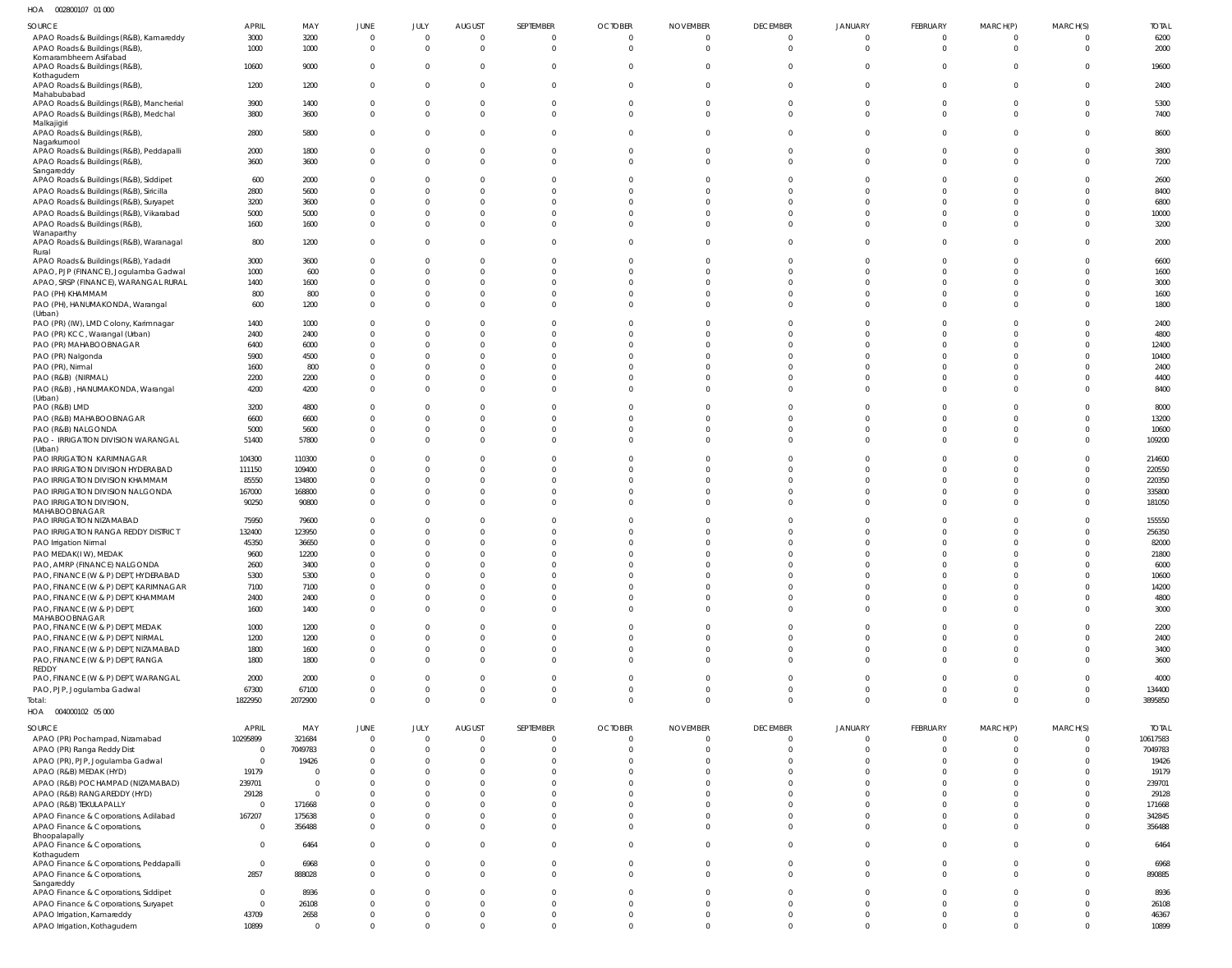004000102 05 000 HOA

| SOURCE                                                 | <b>APRIL</b>   | MAY            | JUNE           | JULY           | <b>AUGUST</b>           | SEPTEMBER      | <b>OCTOBER</b> | <b>NOVEMBER</b> | <b>DECEMBER</b> | <b>JANUARY</b> | FEBRUARY       | MARCH(P)       | MARCH(S) | <b>TOTAL</b> |
|--------------------------------------------------------|----------------|----------------|----------------|----------------|-------------------------|----------------|----------------|-----------------|-----------------|----------------|----------------|----------------|----------|--------------|
| APAO Irrigation, Peddapalli                            | 60779          | 0              | $\overline{0}$ |                | $\Omega$                | $\Omega$       | $\overline{0}$ | $\Omega$        |                 |                | $\Omega$       |                |          | 60779        |
| APAO Irrigation, Sangareddy                            | $\Omega$       | 254742         | $\Omega$       |                | $\Omega$                | $\Omega$       | $\Omega$       | $\Omega$        | $\Omega$        |                | $\Omega$       |                |          | 254742       |
| APAO Irrigation, Siddipet                              | 34625          | $\Omega$       | $\Omega$       |                | $\Omega$                |                | C              |                 |                 |                |                |                |          | 34625        |
|                                                        | 75811          | 95390          | $\Omega$       |                |                         |                |                |                 |                 |                |                |                |          | 171201       |
| APAO Irrigation, Suryapet                              | $\Omega$       |                | $\Omega$       |                |                         |                |                |                 |                 |                |                |                |          |              |
| APAO Irrigation, Yadadri                               |                | 1220           |                |                |                         |                |                |                 |                 |                |                |                |          | 1220         |
| APAO Panchayat Raj (PR), Adilabad                      | 51333          | 161811         | $\Omega$       |                |                         |                |                |                 |                 |                |                |                |          | 213144       |
| APAO Panchayat Raj (PR), Bhoopalapally                 | 59893          | 0              | $\Omega$       |                |                         |                |                |                 |                 |                |                |                |          | 59893        |
| APAO Panchayat Raj (PR), Jagtial                       | $\Omega$       | 708            | $\Omega$       |                |                         |                |                |                 |                 |                |                |                |          | 708          |
| APAO Panchayat Raj (PR), Kamareddy                     | 0              | 1240           | $\Omega$       |                |                         |                |                |                 |                 |                |                |                |          | 1240         |
| APAO Panchayat Raj (PR), Nagarkurnool                  | $\Omega$       | 47773          | $\Omega$       |                |                         |                |                |                 |                 |                |                |                |          | 47773        |
| APAO Panchayat Raj (PR), Sangareddy                    | 476036         | 2745186        | $\Omega$       |                |                         |                |                |                 |                 |                |                |                |          | 3221222      |
| APAO Panchayat Raj (PR), Siddipet                      | 572812         | 341881         | $\Omega$       |                |                         |                |                |                 |                 |                |                |                |          | 914693       |
| APAO Panchayat Raj (PR), Siricilla                     | 65303          | 423034         | $\Omega$       |                |                         |                |                |                 |                 |                |                |                |          | 488337       |
| APAO Panchayat Raj (PR), Suryapet                      | $\overline{0}$ | 157469         | $\Omega$       |                |                         |                |                |                 |                 |                |                |                |          | 157469       |
|                                                        | 40510          | 48886          | $\Omega$       |                |                         |                |                |                 |                 |                |                |                |          | 89396        |
| APAO Panchayat Raj (PR), Vikarabad                     |                |                |                |                |                         |                |                |                 |                 |                |                |                |          |              |
| APAO Panchayat Raj (PR), Wanaparthy                    | $\Omega$       | 79583          | $\Omega$       |                | 0                       | -C             | C              | $\Omega$        |                 |                |                |                |          | 79583        |
| APAO Panchayat Raj (PR), Waranagal                     | 102308         |                | $\Omega$       |                | $\Omega$                | $\Omega$       | $\Omega$       | $\Omega$        |                 |                |                |                |          | 102308       |
| Rural<br>APAO Projects, Mahabubabad                    | 406444         | 0              | $\Omega$       |                | $\Omega$                | $\Omega$       | $\Omega$       | $\Omega$        |                 |                |                |                |          | 406444       |
|                                                        |                |                | $\Omega$       | $\Omega$       |                         |                |                | $\Omega$        |                 |                |                |                |          |              |
| APAO Roads & Buildings (R&B),                          | 191570         | $\Omega$       |                |                | $\Omega$                | $\Omega$       | $\Omega$       |                 |                 |                | $\Omega$       |                |          | 191570       |
| Bhoopalapally<br>APAO Roads & Buildings (R&B), Jangaon | 7980           | $\Omega$       | $\Omega$       |                | $\Omega$                | $\Omega$       | $\Omega$       | $\Omega$        |                 |                |                |                |          | 7980         |
|                                                        | $\Omega$       |                | $\mathbf{0}$   | $\Omega$       | $\Omega$                | $\Omega$       | $\Omega$       | $\Omega$        | $\Omega$        |                | $\Omega$       |                |          | 227034       |
| APAO Roads & Buildings (R&B),<br>Nagarkurnool          |                | 227034         |                |                |                         |                |                |                 |                 |                |                |                |          |              |
| APAO Roads & Buildings (R&B), Siddipet                 | $\Omega$       | 65797          | $\Omega$       |                |                         |                | C              |                 |                 |                |                |                |          | 65797        |
| APAO Roads & Buildings (R&B), Siricilla                | $\Omega$       | 177425         | $\Omega$       |                | $\Omega$                |                | C              |                 |                 |                |                |                |          | 177425       |
|                                                        |                |                |                |                |                         |                |                |                 |                 |                |                |                |          |              |
| PAO (PR) (IW), LMD Colony, Karimnagar                  | 11771          | 384941         | $\Omega$       |                |                         |                | C              |                 |                 |                |                |                |          | 396712       |
| PAO (PR) MAHABOOBNAGAR                                 | $\Omega$       | 46182          | $\Omega$       |                | $\Omega$                |                |                |                 |                 |                |                |                |          | 46182        |
| PAO (PR) Nalgonda                                      | $\Omega$       | 77981          | $\Omega$       |                |                         |                |                |                 |                 |                |                |                |          | 77981        |
| PAO (PR), Nirmal                                       | 95584          |                | $\Omega$       |                |                         |                |                |                 |                 |                |                |                |          | 95584        |
| PAO (R&B) LMD                                          | 55272          | $\Omega$       | $\Omega$       |                |                         |                |                |                 |                 |                |                |                |          | 55272        |
| PAO (R&B) NALGONDA                                     |                | 8742           | $\Omega$       |                |                         |                |                |                 |                 |                |                |                |          | 8742         |
| PAO (W&P), Waranagal (Urban)                           | 23331          | $\Omega$       | $\Omega$       |                |                         |                |                |                 |                 |                |                |                |          | 23331        |
| PAO IRRIGATION KARIMNAGAR                              | 58197          | 64399          | $\Omega$       |                | <sup>0</sup>            | $\Omega$       | C              | $\Omega$        |                 |                |                |                |          | 122596       |
| PAO IRRIGATION DIVISION,                               | 6800           | $\Omega$       | $\Omega$       |                | $\Omega$                | $\Omega$       | $\Omega$       | $\Omega$        |                 |                |                |                |          | 6800         |
| MAHABOOBNAGAR                                          |                |                |                |                |                         |                |                |                 |                 |                |                |                |          |              |
| PAO IRRIGATION NIZAMABAD                               | 507412         | 9534           | $\Omega$       |                | $\Omega$                | -C             | C              | $\Omega$        |                 |                |                |                |          | 516946       |
| PAO IRRIGATION RANGA REDDY DISTRICT                    | $\overline{0}$ | 387210         | $\Omega$       |                | $\Omega$                |                | C              |                 |                 |                |                |                |          | 387210       |
|                                                        | $\Omega$       |                | $\Omega$       |                | $\Omega$                |                | C              |                 |                 |                |                |                |          | 96927        |
| PAO Irrigation Nirmal                                  |                | 96927          |                |                |                         |                |                |                 |                 |                |                |                |          |              |
| PAO, AMRP (FINANCE) NALGONDA                           | 54253          | 405597         | $\Omega$       |                |                         |                |                |                 |                 |                |                |                |          | 459850       |
| PAO, FINANCE (W & P) DEPT, HYDERABAD                   | 6455           | 74865          | $\Omega$       |                |                         |                |                |                 |                 |                |                |                |          | 81320        |
| PAO, FINANCE (W & P) DEPT, KARIMNAGAR                  | $\Omega$       | 55094          | $\Omega$       |                | <sup>0</sup>            |                |                |                 |                 |                |                |                |          | 55094        |
| PAO, FINANCE (W & P) DEPT, KHAMMAM                     | $\Omega$       | 5256           | $\Omega$       |                | <sup>0</sup>            | $\Omega$       | C              | $\Omega$        |                 |                |                |                |          | 5256         |
| PAO, FINANCE (W & P) DEPT,                             | $\Omega$       | 78815          | $\Omega$       |                | $\Omega$                |                |                |                 |                 |                |                |                |          | 78815        |
| MAHABOOBNAGAR                                          |                |                |                |                |                         |                |                |                 |                 |                |                |                |          |              |
| PAO, FINANCE (W & P) DEPT, NIZAMABAD                   | 66217          | 128568         | $\overline{0}$ |                | $\Omega$                | $\Omega$       | $\Omega$       | $\Omega$        |                 |                | $\Omega$       |                |          | 194785       |
| PAO, FINANCE (W & P) DEPT, RANGA                       | 5505           | 66638          | $\Omega$       |                | $\Omega$                | $\Omega$       | $\Omega$       | $\Omega$        | $\Omega$        |                | $\Omega$       |                |          | 72143        |
| REDDY                                                  |                |                |                |                |                         |                |                |                 |                 |                |                |                |          |              |
| PAO, FINANCE (W & P) DEPT, WARANGAL                    | 5024           | 143809         | $\Omega$       |                | $\Omega$                | $\Omega$       | $\Omega$       | $\Omega$        |                 |                | $\Omega$       |                |          | 148833       |
| PAO, PJP, Jogulamba Gadwal                             | 256114         | $\Omega$       | $\Omega$       | $\Omega$       | $\Omega$                | $\Omega$       | $\Omega$       | $\Omega$        | $\Omega$        | $\Omega$       | $\Omega$       | $\Omega$       |          | 256114       |
| Total:                                                 | 14105918       | 15897586       | $\overline{0}$ | $\overline{0}$ | $\overline{0}$          | $\mathbf 0$    | $\mathbf 0$    | $\overline{0}$  | $\Omega$        | $\Omega$       | $\mathbf{0}$   | 0              | $\Omega$ | 30003504     |
| HOA<br>004904800 01 001                                |                |                |                |                |                         |                |                |                 |                 |                |                |                |          |              |
|                                                        |                |                |                |                |                         |                |                |                 |                 |                |                |                |          |              |
| SOURCE                                                 | <b>APRIL</b>   | MAY            | JUNE           | JULY           | <b>AUGUST</b>           | SEPTEMBER      | <b>OCTOBER</b> | <b>NOVEMBER</b> | <b>DECEMBER</b> | JANUARY        | FEBRUARY       | MARCH(P)       | MARCH(S) | <b>TOTAL</b> |
| APAO Finance & Corporations, Adilabad                  | 4746           | 4746           | $\overline{0}$ | $\Omega$       | $\overline{0}$          | $\overline{0}$ | $\overline{0}$ | $\overline{0}$  | $\Omega$        | $\mathbf{0}$   | $\overline{0}$ | $\overline{0}$ | - 0      | 9492         |
| APAO Finance & Corporations, Manchirial                | $\overline{0}$ | 22099          | $\overline{0}$ | $\Omega$       | $\overline{0}$          | $\overline{0}$ | $\overline{0}$ | $\overline{0}$  | $\Omega$        | $\Omega$       | $\mathbf 0$    | $\overline{0}$ | $\Omega$ | 22099        |
| APAO Finance & Corporations,                           | 17628          | 17628          | $\overline{0}$ | $\Omega$       | $\overline{0}$          | $\overline{0}$ | $\Omega$       | $\overline{0}$  | $\Omega$        | $\Omega$       | $\Omega$       | $\Omega$       | $\Omega$ | 35256        |
| Nagarkurnool                                           |                |                |                |                |                         |                |                |                 |                 |                |                |                |          |              |
| APAO Irrigation, Jagtial                               | 6070           | 6070           | $\overline{0}$ | $\Omega$       | $\overline{0}$          | $\Omega$       | $\Omega$       | $\overline{0}$  | $\Omega$        | $\Omega$       | $\Omega$       | $\Omega$       | -C       | 12140        |
| APAO Irrigation, Mancherial                            | 4482           | 4462           | $\mathbf{0}$   | $\Omega$       | $\Omega$                | $\Omega$       | $\Omega$       | $\Omega$        | $\Omega$        | $\Omega$       | $\Omega$       | $\Omega$       | $\Omega$ | 8944         |
| APAO Irrigation, Peddapalli                            | 37635          | 21572          | $\overline{0}$ | $\Omega$       | $\Omega$                | $\Omega$       | $\Omega$       | $\Omega$        | $\Omega$        | $\Omega$       | $\Omega$       | $\Omega$       | $\Omega$ | 59207        |
| APAO Irrigation, Wanaparthy                            | 8495           | 8495           | $\mathbf{0}$   | $\Omega$       | $\Omega$                | $\Omega$       | $\Omega$       | $\Omega$        | $\Omega$        | $\Omega$       | $\Omega$       | $\Omega$       | $\Omega$ | 16990        |
| APAO Irrigation, Waranagal Rural                       | $\overline{0}$ | 4720           | $\mathbf 0$    | $\Omega$       | $\Omega$                | $\Omega$       | $\Omega$       | $\Omega$        | $\Omega$        | $\Omega$       | $\Omega$       | $\Omega$       | $\Omega$ | 4720         |
| PAO - IRRIGATION DIVISION WARANGAL                     | $\overline{0}$ | 6682           | $\overline{0}$ | $\Omega$       | $\Omega$                | $\Omega$       | $\Omega$       | $\overline{0}$  | $\Omega$        | $\Omega$       | $\Omega$       | $\Omega$       | $\Omega$ | 6682         |
| (Urban)                                                |                |                |                |                |                         |                |                |                 |                 |                |                |                |          |              |
| PAO IRRIGATION KARIMNAGAR                              | 36001          | 1125           | $\overline{0}$ | $\Omega$       | $\Omega$                | $\Omega$       | $\Omega$       | $\overline{0}$  | $\Omega$        | $\Omega$       | $\Omega$       | $\Omega$       | -C       | 37126        |
| PAO IRRIGATION DIVISION HYDERABAD                      | 23447          | 23447          | $\mathbf{0}$   | $\Omega$       | $\Omega$                | $\Omega$       | $\Omega$       | $\Omega$        | $\Omega$        | $\Omega$       | $\Omega$       | $\Omega$       | $\Omega$ | 46894        |
|                                                        |                |                |                | $\Omega$       | $\Omega$                | $\Omega$       | $\Omega$       | $\overline{0}$  | $\Omega$        | $\Omega$       | $\Omega$       | $\Omega$       |          |              |
| PAO IRRIGATION DIVISION NALGONDA                       | 83718          | 34183          | $\mathbf 0$    |                |                         |                |                |                 |                 |                |                |                | $\Omega$ | 117901       |
| PAO IRRIGATION DIVISION,<br>MAHABOOBNAGAR              | 6939           | 6939           | $\overline{0}$ | $\Omega$       | $\Omega$                | $\Omega$       | $\Omega$       | $\overline{0}$  | $\Omega$        | $\Omega$       | $\Omega$       | $\Omega$       | $\Omega$ | 13878        |
| PAO IRRIGATION RANGA REDDY DISTRICT                    | 13932          | 13932          | $\overline{0}$ |                | $\Omega$                | $\mathbf{0}$   | $\Omega$       | $\overline{0}$  | $\Omega$        | $\Omega$       | $\Omega$       | $\Omega$       | - 0      | 27864        |
|                                                        |                |                |                |                | $\Omega$                |                |                | $\Omega$        |                 |                |                |                |          |              |
| PAO, AMRP (FINANCE) NALGONDA                           | 5302           | 5302           | $\mathbf{0}$   | $\Omega$       |                         | $\Omega$       | $\Omega$       |                 | $\Omega$        | $\Omega$       | $\Omega$       | $\Omega$       | $\Omega$ | 10604        |
| PAO, FINANCE (W & P) DEPT, KARIMNAGAR                  | 22094          | 11047          | $\mathbf{0}$   | $\Omega$       | $\overline{0}$          | $\mathbf{0}$   | $\Omega$       | $\overline{0}$  | $\Omega$        | $\Omega$       | $\Omega$       | $\Omega$       | $\Omega$ | 33141        |
| PAO, PJP, Jogulamba Gadwal                             | 2479           | $\overline{0}$ | $\overline{0}$ | $\Omega$       | $\overline{0}$          | $\overline{0}$ | $\overline{0}$ | $\overline{0}$  | $\Omega$        | $\Omega$       | $\mathbf 0$    | $\overline{0}$ | $\Omega$ | 2479         |
| Total:                                                 | 272968         | 192449         | $\mathbf 0$    | $\Omega$       | $\Omega$                | $\mathbf{0}$   | $\Omega$       | $\overline{0}$  | $\Omega$        | $\mathbf 0$    | $\Omega$       | $\Omega$       | $\Omega$ | 465417       |
| HOA  004904800  01  003                                |                |                |                |                |                         |                |                |                 |                 |                |                |                |          |              |
|                                                        |                |                |                |                |                         |                |                |                 |                 |                |                |                |          |              |
| SOURCE                                                 | <b>APRIL</b>   | MAY            | JUNE           | JULY           | <b>AUGUST</b>           | SEPTEMBER      | <b>OCTOBER</b> | <b>NOVEMBER</b> | <b>DECEMBER</b> | JANUARY        | FEBRUARY       | MARCH(P)       | MARCH(S) | <b>TOTAL</b> |
| APAO Finance & Corporations,                           | 1000           | 1000           | $\mathbf 0$    | $\Omega$       | $\overline{0}$          | $\overline{0}$ | $\mathbf{0}$   | $\overline{0}$  | $\Omega$        | $\Omega$       | $\overline{0}$ | $\overline{0}$ | $\Omega$ | 2000         |
| Nagarkurnool                                           |                |                |                |                |                         |                |                |                 |                 |                |                |                |          |              |
| APAO Irrigation, Jagtial                               | 8388           | 8388           | $\mathbf{0}$   | $\Omega$       | $\overline{\mathbf{0}}$ | 0              | $\overline{0}$ | $\Omega$        | $\Omega$        | $\Omega$       | $\Omega$       | $\Omega$       | - 0      | 16776        |
| APAO Irrigation, Nagarkurnool                          | 1000           | 1000           | $\mathbf{0}$   | $\Omega$       | $\Omega$                | 0              | $\overline{0}$ | $\Omega$        | $\Omega$        |                | $\Omega$       | $\Omega$       |          | 2000         |
| APAO Irrigation, Wanaparthy                            | 372            | 372            | $\overline{0}$ | $\Omega$       | $\Omega$                | $\mathbf{0}$   | $\overline{0}$ | $\Omega$        | $\Omega$        |                | $\Omega$       | $\Omega$       |          | 744          |
| PAO (R&B) NALGONDA                                     | 5400           | $\overline{0}$ | $\overline{0}$ | $\Omega$       | $\overline{0}$          | $\Omega$       | $\Omega$       | $\Omega$        | $\Omega$        | $\Omega$       | $\Omega$       | $\Omega$       |          | 5400         |
| PAO IRRIGATION DIVISION HYDERABAD                      | 697            | 697            | $\mathbf{0}$   | $\Omega$       | $\overline{0}$          | $\mathbf{0}$   | $\overline{0}$ | $\overline{0}$  | $\Omega$        | $\Omega$       | $\mathbf 0$    | $\mathbf 0$    |          | 1394         |
| PAO IRRIGATION DIVISION NALGONDA                       | 700            | 1398           | $\mathbf 0$    | $\Omega$       | $\overline{0}$          | $\mathbf{0}$   | $\overline{0}$ | $\overline{0}$  | $\Omega$        | $\Omega$       | $\mathbf{0}$   | $\Omega$       | $\Omega$ | 2098         |
|                                                        |                |                |                |                |                         |                |                |                 |                 |                |                |                |          |              |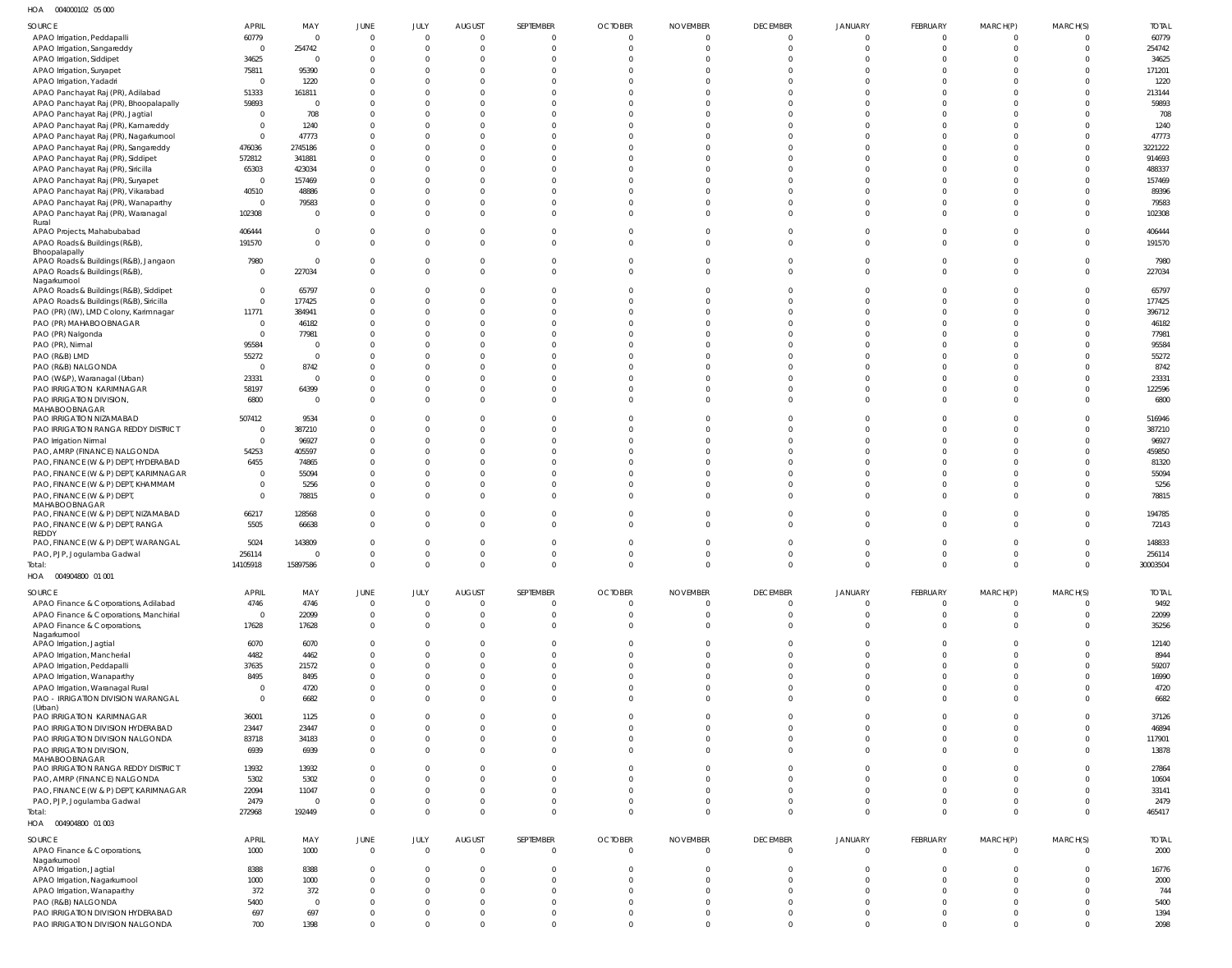| SOURCE<br>PAO IRRIGATION DIVISION<br>MAHABOOBNAGAR                                | <b>APRIL</b><br>2000           | MAY<br>2000               | <b>JUNE</b><br>$\overline{0}$    | JULY<br>$\mathbf{0}$           | <b>AUGUST</b><br>$\overline{0}$  | SEPTEMBER<br>$\overline{0}$   | <b>OCTOBER</b><br>$\mathbf 0$    | <b>NOVEMBER</b><br>$\mathbf 0$ | <b>DECEMBER</b><br>$\overline{0}$ | JANUARY<br>$\overline{0}$        | FEBRUARY<br>$\Omega$     | MARCH(P)<br>$\mathbf{0}$    | MARCH(S)<br>$\Omega$       | <b>TOTAL</b><br>4000   |
|-----------------------------------------------------------------------------------|--------------------------------|---------------------------|----------------------------------|--------------------------------|----------------------------------|-------------------------------|----------------------------------|--------------------------------|-----------------------------------|----------------------------------|--------------------------|-----------------------------|----------------------------|------------------------|
| PAO IRRIGATION RANGA REDDY DISTRICT<br>Total:<br>HOA  004904800  01 004           | 712<br>20269                   | 712<br>15567              | $\overline{0}$<br>$\overline{0}$ | $\mathbf 0$<br>$\Omega$        | 0<br>$\Omega$                    | $\Omega$<br>$\overline{0}$    | $\Omega$                         | $\Omega$                       | $\circ$<br>$\Omega$               | $\circ$<br>$\Omega$              | $\Omega$                 | $\mathbf{0}$<br>$\mathbf 0$ | $\Omega$<br>$\Omega$       | 1424<br>35836          |
| SOURCE<br>APAO Irrigation, Sangareddy                                             | <b>APRIL</b><br>2338           | MAY<br>2338               | JUNE<br>$\overline{0}$           | JULY<br>$\overline{0}$         | <b>AUGUST</b><br>$\overline{0}$  | SEPTEMBER<br>$\mathbf 0$      | <b>OCTOBER</b><br>$\overline{0}$ | <b>NOVEMBER</b><br>$\mathbf 0$ | <b>DECEMBER</b><br>$\overline{0}$ | <b>JANUARY</b><br>$\overline{0}$ | FEBRUARY<br>- 0          | MARCH(P)<br>$\mathbf{0}$    | MARCH(S)<br>$\Omega$       | <b>TOTAI</b><br>4676   |
| PAO IRRIGATION DIVISION HYDERABAD                                                 | 2682                           | 2682                      | $\overline{0}$                   | $\mathbf 0$                    | $\overline{0}$                   | $\mathbf 0$                   | $\mathbf 0$                      | 0                              | $\circ$                           | $\Omega$                         |                          | $\mathbf 0$                 | $\Omega$                   | 5364                   |
| Total:<br>HOA  004904800  01  005                                                 | 5020                           | 5020                      | $\overline{0}$                   | $\mathbf 0$                    | 0                                | $\mathbf 0$                   | $\Omega$                         | $\Omega$                       | $\Omega$                          | -0                               |                          | $\mathbf{0}$                | $\Omega$                   | 10040                  |
| SOURCE<br>PAO IRRIGATION DIVISION HYDERABAD                                       | <b>APRIL</b><br>584            | MAY<br>584                | JUNE<br>$\overline{0}$           | JULY<br>$\mathbf{0}$           | <b>AUGUST</b><br>0               | SEPTEMBER<br>$\mathbf 0$      | <b>OCTOBER</b><br>$\overline{0}$ | <b>NOVEMBER</b><br>$\mathbf 0$ | <b>DECEMBER</b><br>- 0            | <b>JANUARY</b><br>$\overline{0}$ | FEBRUARY<br>0            | MARCH(P)<br>$\mathbf{0}$    | MARCH(S)<br>$\Omega$       | <b>TOTAL</b><br>1168   |
| Total:<br>004904800 21 000<br>HOA                                                 | 584                            | 584                       | $\overline{0}$                   | $\mathbf{0}$                   | $\Omega$                         | $\mathbf 0$                   | $\mathbf{0}$                     | $\mathbf 0$                    | $\overline{0}$                    | $\overline{0}$                   | $\Omega$                 | $\mathbf 0$                 | $\Omega$                   | 1168                   |
| SOURCE                                                                            | <b>APRIL</b>                   | MAY                       | JUNE                             | JULY                           | <b>AUGUST</b>                    | SEPTEMBER                     | <b>OCTOBER</b>                   | <b>NOVEMBER</b>                | <b>DECEMBER</b>                   | JANUARY                          | FEBRUARY                 | MARCH(P)                    | MARCH(S)                   | <b>TOTAL</b>           |
| APAO Finance & Corporations, Jangaon<br>Total:                                    | $\mathbf{0}$<br>$\mathbf{0}$   | 4000<br>4000              | $\overline{0}$<br>$\overline{0}$ | $\mathbf{0}$<br>$\overline{0}$ | $\overline{0}$<br>$\overline{0}$ | $\mathbf 0$<br>$\mathbf 0$    | $\mathbf 0$<br>$\overline{0}$    | 0<br>$\mathbf 0$               | $\overline{0}$<br>$\Omega$        | $\circ$<br>$\Omega$              | - 0                      | $\mathbf{0}$<br>$\mathbf 0$ | $\Omega$<br>$\Omega$       | 4000<br>4000           |
| 004904800 22 000<br>HOA                                                           |                                |                           |                                  |                                |                                  |                               |                                  |                                |                                   |                                  |                          |                             |                            |                        |
| SOURCE                                                                            | <b>APRIL</b>                   | MAY                       | <b>JUNE</b>                      | JULY                           | <b>AUGUST</b>                    | SEPTEMBER                     | <b>OCTOBER</b>                   | <b>NOVEMBER</b>                | <b>DECEMBER</b>                   | <b>JANUARY</b>                   | FEBRUARY                 | MARCH(P)                    | MARCH(S)                   | <b>TOTAI</b>           |
| APAO (R&B) RANGAREDDY (HYD)<br>APAO Irrigation, Sangareddy                        | 37871<br>$\mathbf{0}$          | $\overline{0}$<br>8862838 | $\overline{0}$<br>$\overline{0}$ | $\mathbf 0$<br>$\mathbf 0$     | - 0<br>0                         | $\Omega$<br>$\Omega$          | 0                                |                                | $\Omega$<br>$\circ$               | - 0<br>$\Omega$                  | -C                       | $\Omega$<br>$\mathbf{0}$    | $\Omega$<br>$\Omega$       | 37871<br>8862838       |
| APAO Projects, Kamareddy                                                          | $\mathbf{0}$                   | 166459                    | $\Omega$                         | $\mathbf 0$                    | $\Omega$                         | $\Omega$                      |                                  |                                | $\Omega$                          | -0                               |                          | $\Omega$                    | $\Omega$                   | 166459                 |
| PAO A M R P (SLBC), NALGONDA                                                      | 3006967                        | 0                         | $\overline{0}$                   | $\mathbf 0$                    | $\overline{0}$                   | $\mathbf 0$                   | $\Omega$                         | $\Omega$                       | $\circ$                           | $^{\circ}$                       |                          | $\mathbf{0}$                | $\Omega$                   | 3006967                |
| Total:<br>HOA   005500800   81   001                                              | 3044838                        | 9029297                   | $\Omega$                         | $\Omega$                       | $\Omega$                         | $\Omega$                      | $\Omega$                         | $\Omega$                       | $\Omega$                          | $\Omega$                         | $\Omega$                 | $\mathbf 0$                 | $\Omega$                   | 12074135               |
| SOURCE<br>APAO Finance & Corporations,<br>Sangareddy                              | <b>APRIL</b><br>$\overline{0}$ | MAY<br>21340              | JUNE<br>$\overline{0}$           | JULY<br>$\mathbf{0}$           | <b>AUGUST</b><br>$\overline{0}$  | SEPTEMBER<br>$\overline{0}$   | <b>OCTOBER</b><br>$\overline{0}$ | <b>NOVEMBER</b><br>$\mathbf 0$ | <b>DECEMBER</b><br>$\overline{0}$ | JANUARY<br>$\overline{0}$        | FEBRUARY<br>$\mathsf{C}$ | MARCH(P)<br>$\mathbf{0}$    | MARCH(S)<br>$\Omega$       | <b>TOTAI</b><br>21340  |
| PAO, FINANCE (W & P) DEPT, KARIMNAGAR                                             | 35013                          | $\overline{0}$            | $\overline{0}$                   | $\mathbf 0$                    | 0                                | 0                             | $\Omega$                         |                                | -0                                | -0                               |                          | $\mathbf{0}$                | $\Omega$                   | 35013                  |
| PAO, FINANCE (W & P) DEPT, WARANGAL                                               | 2368                           | 31443                     | $\overline{0}$                   | $\mathbf 0$                    | $\overline{0}$                   | $\mathbf 0$                   | $\mathbf 0$                      | $\mathbf 0$                    | $\overline{0}$                    | $\overline{0}$                   |                          | $\mathbf 0$                 | $\Omega$                   | 33811                  |
| Total:<br>HOA<br>005901102 01 000                                                 | 37381                          | 52783                     | $\overline{0}$                   | $\mathbf{0}$                   | $\Omega$                         | $\overline{0}$                | $\Omega$                         | $\Omega$                       | $\Omega$                          | $\Omega$                         |                          | $\mathbf 0$                 | $\Omega$                   | 90164                  |
| SOURCE                                                                            | <b>APRIL</b>                   | MAY                       | <b>JUNE</b>                      | JULY                           | <b>AUGUST</b>                    | SEPTEMBER                     | <b>OCTOBER</b>                   | <b>NOVEMBER</b>                | <b>DECEMBER</b>                   | <b>JANUARY</b>                   | FEBRUARY                 | MARCH(P)                    | MARCH(S)                   | <b>TOTAL</b>           |
| PAO (R&B) (NIRMAL)<br>Total:<br>HOA   005980800   81   000                        | 0<br>$\mathbf{0}$              | 7900<br>7900              | $\overline{0}$<br>$\overline{0}$ | $\mathbf 0$<br>$\mathbf{0}$    | 0<br>$\overline{0}$              | $\Omega$<br>$\overline{0}$    | $\Omega$<br>$\mathbf{0}$         | $\mathbf 0$                    | $\Omega$<br>$\overline{0}$        | $\Omega$<br>$\overline{0}$       | - 0<br>$\overline{0}$    | 0<br>$\overline{0}$         | $\Omega$<br>$\overline{0}$ | 7900<br>7900           |
| SOURCE                                                                            | <b>APRIL</b>                   | MAY                       | JUNE                             | JULY                           | <b>AUGUST</b>                    | SEPTEMBER                     | <b>OCTOBER</b>                   | <b>NOVEMBER</b>                | <b>DECEMBER</b>                   | <b>JANUARY</b>                   | FEBRUARY                 | MARCH(P)                    | MARCH(S)                   | <b>TOTAL</b>           |
| APAO (R&B) HYDERABAD                                                              | $\overline{0}$                 | 1164110                   | $\overline{0}$                   | $\mathbf 0$                    | 0                                | 0                             | $\Omega$                         | 0                              | - 0                               | $\Omega$                         |                          | 0                           | $\Omega$                   | 1164110                |
| APAO (R&B) RANGAREDDY (HYD)                                                       | 83900                          | $\overline{0}$            | $\overline{0}$                   | $\mathbf 0$                    | 0                                | $\Omega$                      | $\Omega$                         |                                | $\Omega$                          | $\Omega$                         |                          | $\mathbf{0}$                | $\Omega$<br>$\Omega$       | 83900<br>815           |
| APAO Finance & Corporations,<br>Kothagudem<br>APAO Panchayat Raj (PR), Mancherial | $\mathbf{0}$<br>$\overline{0}$ | 815<br>2553               | $\overline{0}$<br>$\Omega$       | $\mathbf 0$<br>$\mathbf 0$     | $\overline{0}$<br>- 0            | $\mathbf 0$<br>$\Omega$       | $\Omega$                         |                                | $\Omega$<br>- 0                   | $\Omega$                         |                          | $\mathbf{0}$<br>$\Omega$    | $\Omega$                   | 2553                   |
| APAO Roads & Buildings (R&B), Siddipet                                            | 1000                           | $\overline{0}$            | $\overline{0}$                   | $\mathbf 0$                    | - 0                              | $\Omega$                      |                                  |                                | - 0                               |                                  |                          | $\Omega$                    | $\Omega$                   | 1000                   |
| APAO Roads & Buildings (R&B), Vikarabad                                           | 5000                           | $\mathbf{0}$              | $\Omega$                         | $\mathbf 0$                    | 0                                | $\Omega$                      | $\mathbf 0$                      |                                | - 0                               |                                  |                          | $\mathbf{0}$                | $\Omega$                   | 5000                   |
| Total:<br>HOA  020201102  81  000                                                 | 89900                          | 1167478                   | $\Omega$                         | $\Omega$                       | $\Omega$                         | $\Omega$                      | $\Omega$                         | $\Omega$                       | $\Omega$                          |                                  |                          | $\mathbf 0$                 | $\Omega$                   | 1257378                |
| SOURCE                                                                            | <b>APRIL</b>                   | MAY                       | <b>JUNE</b>                      | JULY                           | <b>AUGUST</b>                    | SEPTEMBER                     | <b>OCTOBER</b>                   | <b>NOVEMBER</b>                | <b>DECEMBER</b>                   | JANUARY                          | FEBRUARY                 | MARCH(P)                    | MARCH(S)                   | <b>TOTAL</b>           |
| PAO, FINANCE (W & P) DEPT, KHAMMAM                                                | $\mathbf{0}$                   | 5387                      | $\overline{0}$                   | $\mathbf{0}$                   | $\overline{0}$                   | $\mathbf 0$                   | $\mathbf 0$                      | $\mathbf 0$                    | $\overline{0}$                    | $\overline{0}$                   | $\Omega$                 | $\mathbf{0}$                | $\Omega$                   | 5387                   |
| Total:<br>HOA  021501102  01  000                                                 | $\mathbf{0}$                   | 5387                      | $\overline{0}$                   | $\mathbf{0}$                   | $\overline{0}$                   | $\overline{0}$                | $\overline{0}$                   | $\mathbf 0$                    | $\overline{0}$                    | $\overline{0}$                   | $\Omega$                 | $\overline{0}$              | $\Omega$                   | 5387                   |
| SOURCE                                                                            | <b>APRIL</b>                   | MAY                       | JUNE                             | JULY                           | <b>AUGUST</b>                    | SEPTEMBER                     | <b>OCTOBER</b>                   | <b>NOVEMBER</b>                | <b>DECEMBER</b>                   | <b>JANUARY</b>                   | FEBRUARY                 | MARCH(P)                    | MARCH(S)                   | <b>TOTAL</b>           |
| APAO (PR) Medak<br>APAO (PR) Ranga Reddy Dist                                     | 36000<br>416517                | $\mathbf 0$<br>332887     | $\overline{0}$<br>$\overline{0}$ | $\overline{0}$<br>$\mathbf 0$  | $\overline{0}$<br>$\overline{0}$ | $\mathbf 0$<br>$\mathbf 0$    | $\mathbf 0$<br>$\mathbf 0$       | 0<br>$\Omega$                  | - 0<br>$\circ$                    | $\Omega$<br>$\Omega$             |                          | $\mathbf{0}$<br>$\mathbf 0$ | $\Omega$<br>$\Omega$       | 36000<br>749404        |
| APAO (PR) Tekulapapalli                                                           | 24220                          | 16726                     | $\overline{0}$                   | $\mathbf 0$                    | 0                                | $\Omega$                      | <sup>0</sup>                     |                                | $\Omega$                          |                                  |                          | $\Omega$                    | $\Omega$                   | 40946                  |
| APAO Finance & Corporations, Suryapet                                             | $\overline{0}$                 | 4445                      | $\Omega$                         | $\Omega$                       | $\Omega$                         | $\Omega$                      |                                  |                                | $\Omega$                          |                                  |                          | $\Omega$                    | $\Omega$                   | 4445                   |
| APAO Panchayat Raj (PR), Bhoopalapally                                            | 230000<br>1000                 | 36000<br>$\overline{0}$   | $\Omega$<br>$\Omega$             | $\Omega$<br>$\Omega$           | $\Omega$<br>$\Omega$             | $\Omega$<br>$\Omega$          | <sup>0</sup>                     |                                | $\Omega$<br>$\Omega$              |                                  |                          | $\Omega$<br>$\Omega$        | $\Omega$<br>$\Omega$       | 266000<br>1000         |
| APAO Panchayat Raj (PR), Kothagudem<br>APAO Panchayat Raj (PR), Peddapalli        | 3000                           | 1500                      | $\Omega$                         | $\Omega$                       | $\Omega$                         | $\Omega$                      |                                  |                                | $\Omega$                          |                                  |                          | $\Omega$                    | $\Omega$                   | 4500                   |
| APAO Panchayat Raj (PR), Sangareddy                                               | 163475                         | 44275                     | $\Omega$                         | $\Omega$                       | $\Omega$                         | $\Omega$                      |                                  |                                | $\Omega$                          |                                  |                          | $\Omega$                    | $\Omega$                   | 207750                 |
| APAO Panchayat Raj (PR), Siddipet                                                 | 53469                          | 12253                     | $\Omega$                         | $\Omega$                       | $\Omega$                         | $\Omega$                      |                                  |                                | $\Omega$                          |                                  |                          | $\Omega$                    | $\Omega$                   | 65722                  |
| APAO Panchayat Raj (PR), Siricilla<br>APAO Panchayat Raj (PR), Suryapet           | $\overline{0}$<br>28026        | 5000<br>15000             | $\Omega$<br>$\overline{0}$       | $\Omega$<br>$\mathbf 0$        | $\Omega$<br>$\Omega$             | $\Omega$<br>$\Omega$          |                                  |                                | $\Omega$<br>$\Omega$              | -0                               |                          | $\Omega$<br>$\Omega$        | $\Omega$<br>$\Omega$       | 5000<br>43026          |
| PAO (PR) MAHABOOBNAGAR                                                            | 185000                         | 48000                     | $\Omega$                         | $\mathbf 0$                    | 0                                | $\mathbf 0$                   | $\Omega$                         | 0                              | $\Omega$                          | $\Omega$                         |                          | $\mathbf{0}$                | $\Omega$                   | 233000                 |
| Total:<br>HOA  021501103  03  000                                                 | 1140707                        | 516086                    | $\overline{0}$                   | $\Omega$                       | $\Omega$                         | $\mathbf 0$                   | $\Omega$                         | $\Omega$                       | $\Omega$                          | $\Omega$                         |                          | $\mathbf 0$                 | $\Omega$                   | 1656793                |
| SOURCE                                                                            | <b>APRIL</b>                   | MAY                       | <b>JUNE</b>                      | JULY                           | <b>AUGUST</b>                    | SEPTEMBER                     | <b>OCTOBER</b>                   | <b>NOVEMBER</b>                | <b>DECEMBER</b>                   | <b>JANUARY</b>                   | FEBRUARY                 | MARCH(P)                    | MARCH(S)                   | <b>TOTAL</b>           |
| PAO, AMRP (FINANCE) NALGONDA<br>Total:                                            | $\mathbf{0}$<br>$\mathbf{0}$   | 19692<br>19692            | $\overline{0}$<br>$\overline{0}$ | $\mathbf 0$<br>$\mathbf 0$     | $\overline{0}$<br>$\overline{0}$ | $\mathbf 0$<br>$\overline{0}$ | $\mathbf 0$<br>$\overline{0}$    | $\mathbf 0$<br>$\Omega$        | $\overline{0}$<br>$\overline{0}$  | $^{\circ}$<br>$\overline{0}$     | - 0<br>$\Omega$          | $\mathbf{0}$<br>$\mathbf 0$ | $\Omega$<br>$\Omega$       | 19692<br>19692         |
| HOA  021501800  81 000                                                            |                                |                           |                                  |                                |                                  |                               |                                  |                                |                                   |                                  |                          |                             |                            |                        |
| SOURCE<br>PAO Public Health (PH), Ranga Reddy                                     | <b>APRIL</b><br>180700         | MAY<br>65000              | <b>JUNE</b><br>$\overline{0}$    | JULY<br>$\mathbf 0$            | <b>AUGUST</b><br>$\overline{0}$  | SEPTEMBER<br>$\mathbf 0$      | <b>OCTOBER</b><br>$\overline{0}$ | <b>NOVEMBER</b><br>$\mathbf 0$ | <b>DECEMBER</b><br>$\overline{0}$ | <b>JANUARY</b><br>$\Omega$       | FEBRUARY<br>- 0          | MARCH(P)<br>$\mathbf{0}$    | MARCH(S)<br>$\overline{0}$ | <b>TOTAL</b><br>245700 |
| Total:<br>HOA 021601106 01 000                                                    | 180700                         | 65000                     | $\overline{0}$                   | $\mathbf 0$                    | $\overline{0}$                   | $\mathbf 0$                   | $\mathbf 0$                      | $\mathbf 0$                    | $\overline{0}$                    | $\overline{0}$                   | - 0                      | $\mathbf 0$                 | $\overline{0}$             | 245700                 |
| SOURCE                                                                            | <b>APRIL</b>                   | MAY                       | JUNE                             | JULY                           | <b>AUGUST</b>                    | SEPTEMBER                     | <b>OCTOBER</b>                   | <b>NOVEMBER</b>                | <b>DECEMBER</b>                   | JANUARY                          | FEBRUARY                 | MARCH(P)                    | MARCH(S)                   | <b>TOTAL</b>           |
| APAO (R&B) RANGAREDDY (HYD)                                                       | 1064                           | $\overline{0}$            | $\overline{0}$                   | $\mathbf 0$                    | $\overline{0}$                   | $\mathbf 0$                   | $\overline{0}$                   | $\mathbf 0$                    | $\overline{0}$                    | $\overline{0}$                   | - 0                      | $\mathbf{0}$                | $\Omega$                   | 1064                   |
| APAO Irrigation, Nagarkurnool                                                     | 47                             | 47                        | $\overline{0}$                   | $\mathbf 0$                    | $\overline{0}$                   | $\mathbf 0$                   | $\mathbf 0$                      | $\Omega$                       | $\overline{0}$                    | $\overline{0}$                   | - 0                      | $\mathbf 0$                 | $\overline{0}$             | 94                     |
| APAO Irrigation, Sangareddy                                                       | 180                            | 180                       | $\overline{0}$                   | $\mathbf 0$                    | $\Omega$                         | $\mathbf 0$                   | $\Omega$                         | $\Omega$                       | $\Omega$                          | $\Omega$                         |                          | $\Omega$                    | $\Omega$                   | 360                    |

004904800 01 003 HOA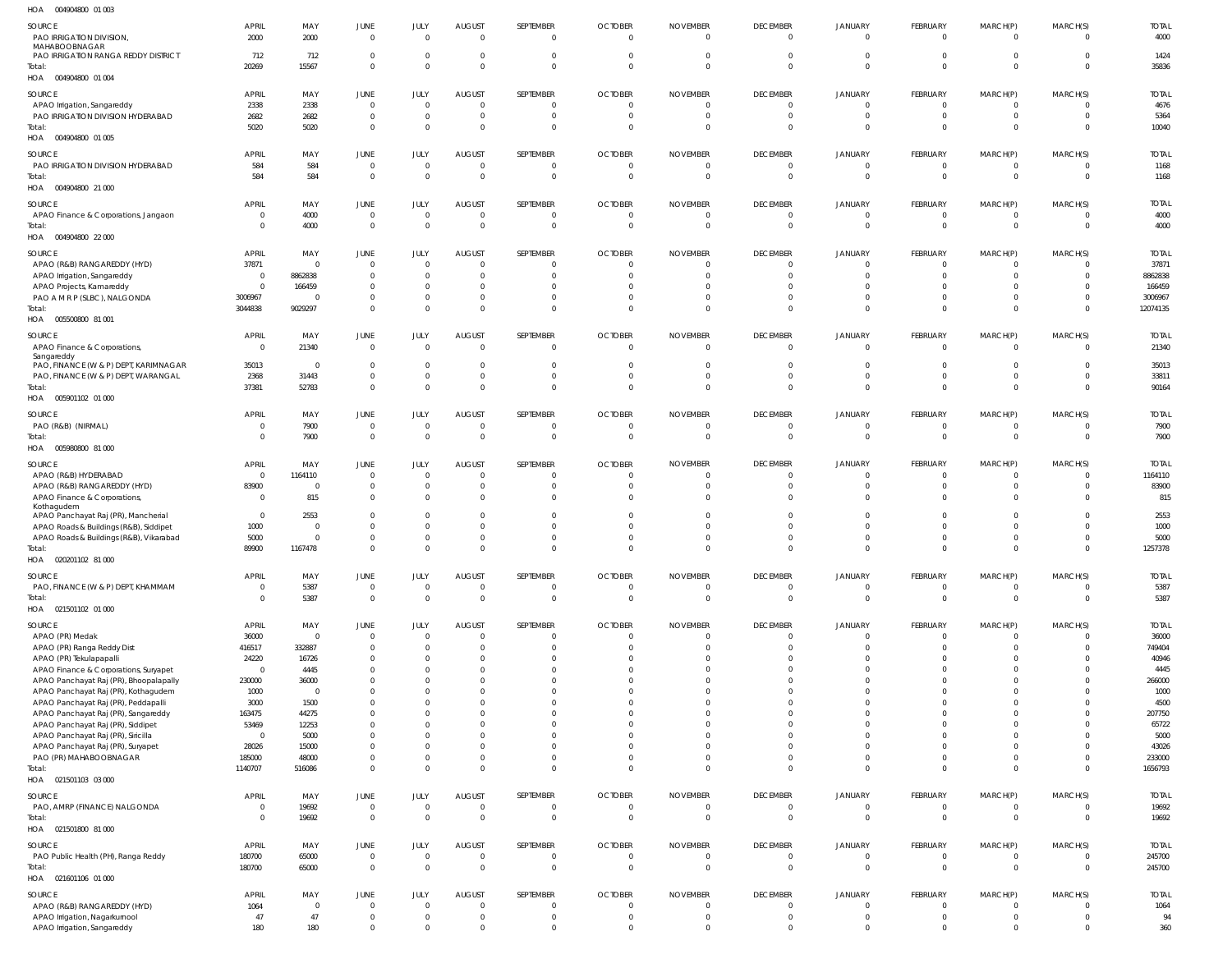| SOURCE                                                                      | APRIL                   | MAY                            | JUNE                             | JULY                             | <b>AUGUST</b>                    | SEPTEMBER                      | <b>OCTOBER</b>                   | <b>NOVEMBER</b>             | <b>DECEMBER</b>               | JANUARY                          | FEBRUARY                         | MARCH(P)                         | MARCH(S)                         | <b>TOTAL</b>       |
|-----------------------------------------------------------------------------|-------------------------|--------------------------------|----------------------------------|----------------------------------|----------------------------------|--------------------------------|----------------------------------|-----------------------------|-------------------------------|----------------------------------|----------------------------------|----------------------------------|----------------------------------|--------------------|
| APAO Irrigation, Wanaparthy                                                 | 2                       | 2                              | $\overline{0}$                   | $\overline{0}$                   | $\Omega$                         | $\overline{0}$                 | $\overline{0}$                   | $\Omega$                    | $\Omega$                      | $\overline{0}$                   | $\overline{0}$                   | $\overline{0}$                   | $\mathbf{0}$                     | -4                 |
| APAO Irrigation, Yadadri                                                    | -3                      | $\overline{3}$                 | $\overline{0}$                   | $\overline{0}$                   | $\overline{0}$                   | $\mathbf{0}$                   | $\Omega$                         | $\Omega$                    | $\Omega$                      | $\Omega$                         | $\overline{0}$                   | $\overline{0}$                   | $\mathbf 0$                      | -6                 |
| PAO (R&B) (NIRMAL)                                                          | $\overline{0}$          | 40560                          | $\overline{0}$                   | $\mathbf{0}$                     | $\Omega$                         | $\Omega$                       |                                  |                             |                               |                                  | $\Omega$                         | $\Omega$                         | $\Omega$                         | 40560              |
| PAO IRRIGATION DIVISION HYDERABAD                                           | 172                     | 172                            | $\overline{0}$                   | $\mathbf{0}$                     | - 0                              | $\Omega$                       |                                  |                             |                               | $\Omega$                         | $\Omega$                         | $\Omega$                         | $\Omega$                         | 344                |
| PAO IRRIGATION DIVISION NALGONDA                                            | 47                      | 47                             | $\overline{0}$                   | $\mathbf{0}$                     | $\Omega$                         | $\Omega$                       |                                  |                             |                               | $\Omega$                         | $\Omega$                         | $\mathbf{0}$                     | $\Omega$                         | 94                 |
| PAO IRRIGATION DIVISION,<br>MAHABOOBNAGAR                                   | 6                       | $\Omega$                       | $\overline{0}$                   | $\mathbf 0$                      | $\Omega$                         | $\Omega$                       | $\Omega$                         | $\cap$                      |                               | $\Omega$                         | $\Omega$                         | $\Omega$                         | $\Omega$                         | 6                  |
| PAO IRRIGATION RANGA REDDY DISTRICT                                         | 549                     | 549                            | $\overline{0}$                   | $\mathbf{0}$                     | $\Omega$                         | $\Omega$                       |                                  |                             |                               | $\Omega$                         | $\Omega$                         | $\Omega$                         | $\Omega$                         | 1098               |
| PAO, PJP, Jogulamba Gadwal                                                  | $\overline{2}$          | -2                             | $\overline{0}$                   | $\mathbf 0$                      | $\Omega$                         | $\Omega$                       | $\Omega$                         |                             |                               | $\Omega$                         | $\Omega$                         | $\Omega$                         | $\Omega$                         |                    |
| Total:                                                                      | 2072                    | 41562                          | $\overline{0}$                   | $\mathbf 0$                      | $\Omega$                         | $\mathbf{0}$                   | $\Omega$                         | $\Omega$                    | $\Omega$                      | $\Omega$                         | $\Omega$                         | $\mathbf{0}$                     | $\Omega$                         | 43634              |
| HOA  023560800  01  000                                                     |                         |                                |                                  |                                  |                                  |                                |                                  |                             |                               |                                  |                                  |                                  |                                  |                    |
| SOURCE                                                                      | APRIL                   | MAY                            | JUNE                             | JULY                             | <b>AUGUST</b>                    | SEPTEMBER                      | <b>OCTOBER</b>                   | <b>NOVEMBER</b>             | <b>DECEMBER</b>               | JANUARY                          | FEBRUARY                         | MARCH(P)                         | MARCH(S)                         | <b>TOTAL</b>       |
| APAO (PR) Medak                                                             | 675                     | $\overline{0}$                 | $\overline{0}$                   | $\overline{0}$                   | $\overline{0}$                   | 0                              |                                  |                             | 0                             | $\overline{0}$                   | $\overline{0}$                   | $\overline{0}$                   | $\mathbf{0}$                     | 675                |
| APAO (PR), PJP, Jogulamba Gadwal                                            | 23000                   | 20000                          | $\overline{0}$                   | $\overline{0}$                   | $\overline{0}$                   | $\Omega$                       |                                  |                             | $\Omega$                      | $\overline{0}$                   | $\overline{0}$                   | $\overline{0}$                   | $\mathbf{0}$                     | 43000              |
| APAO Finance & Corporations,                                                | $\overline{0}$          | 2046                           | $\overline{0}$                   | $\overline{0}$                   | $\Omega$                         | $\overline{0}$                 |                                  |                             | $\Omega$                      | $\Omega$                         | $\Omega$                         | $\overline{0}$                   | $\Omega$                         | 2046               |
| Komarambheem Asifabad<br>APAO Finance & Corporations, Vikarabad             | $\overline{0}$          | 10000                          | $\overline{0}$                   | $\mathbf{0}$                     | - 0                              | $\Omega$                       |                                  |                             |                               | $\Omega$                         | $\Omega$                         | $\Omega$                         | $\Omega$                         | 10000              |
| APAO Irrigation, Peddapalli                                                 | 415000                  | $\Omega$                       | $\overline{0}$                   | $\mathbf 0$                      | $\Omega$                         | 0                              |                                  |                             |                               | $\Omega$                         | $\Omega$                         | $\Omega$                         | $\Omega$                         | 415000             |
| APAO Irrigation, Wanaparthy                                                 | 159219                  | $\Omega$                       | $\overline{0}$                   | $\mathbf{0}$                     | - 0                              | $\Omega$                       |                                  |                             | $\Omega$                      | $\Omega$                         | $\Omega$                         | $\Omega$                         | $\Omega$                         | 159219             |
| APAO Panchayat Raj (PR)                                                     | $\overline{0}$          | 11164                          | $\overline{0}$                   | $\mathbf 0$                      | $\Omega$                         | $\overline{0}$                 |                                  |                             | $\Omega$                      | $\Omega$                         | $\Omega$                         | $\mathbf 0$                      | $\Omega$                         | 11164              |
| Komarambheem Asifabad                                                       |                         | $\Omega$                       | $\overline{0}$                   | $\mathbf{0}$                     | $\Omega$                         | $\Omega$                       |                                  |                             | <sup>0</sup>                  | $\Omega$                         | $\Omega$                         | $\Omega$                         | $\Omega$                         |                    |
| APAO Panchayat Raj (PR), Nagarkurnool<br>APAO Panchayat Raj (PR), Vikarabad | 33000<br>100436         | 212106                         | $\overline{0}$                   | $\mathbf 0$                      | $\Omega$                         | $\Omega$                       |                                  |                             |                               | $\Omega$                         | $\Omega$                         | $\Omega$                         | $\Omega$                         | 33000<br>312542    |
| APAO Panchayat Raj (PR), Wanaparthy                                         | 65000                   | 6000                           | $\overline{0}$                   | $\mathbf{0}$                     | $\Omega$                         | $\Omega$                       |                                  |                             |                               | $\Omega$                         | $\Omega$                         | $\Omega$                         | $\Omega$                         | 71000              |
| PAO, AMRP (FINANCE) NALGONDA                                                | $\overline{0}$          | 19340                          | $\overline{0}$                   | $\mathbf{0}$                     | $\Omega$                         | $\Omega$                       |                                  |                             |                               | $\Omega$                         | $\Omega$                         | $\mathbf{0}$                     | $\Omega$                         | 19340              |
| PAO, FINANCE (W & P) DEPT, RANGA                                            | $\mathbf{0}$            | 104446                         | $\overline{0}$                   | $\mathbf{0}$                     | $\Omega$                         | $\Omega$                       |                                  |                             |                               | $\Omega$                         | $\Omega$                         | $^{\circ}$                       | $\Omega$                         | 104446             |
| REDDY                                                                       |                         |                                |                                  |                                  |                                  |                                |                                  |                             |                               |                                  |                                  |                                  |                                  |                    |
| PAO, FINANCE (W & P) DEPT, WARANGAL                                         | 27280                   | $\overline{0}$                 | $\overline{0}$                   | $\mathbf 0$                      | 0                                | $\overline{0}$                 |                                  | $\Omega$                    | $\Omega$                      | $\overline{0}$                   | $\overline{0}$                   | $\overline{0}$                   | $\mathbf 0$                      | 27280              |
| Total:                                                                      | 823610                  | 385102                         | $\overline{0}$                   | $\mathbf 0$                      | $\overline{0}$                   | $\mathbf{0}$                   | $\Omega$                         | $\Omega$                    | $\Omega$                      | $\overline{0}$                   | $\Omega$                         | $\overline{0}$                   | $\overline{0}$                   | 1208712            |
| HOA  025000102  01 000                                                      |                         |                                |                                  |                                  |                                  |                                |                                  |                             |                               |                                  |                                  |                                  |                                  |                    |
| SOURCE                                                                      | APRIL                   | MAY                            | JUNE                             | JULY                             | <b>AUGUST</b>                    | SEPTEMBER                      | <b>OCTOBER</b>                   | <b>NOVEMBER</b>             | <b>DECEMBER</b>               | <b>JANUARY</b>                   | FEBRUARY                         | MARCH(P)                         | MARCH(S)                         | <b>TOTAL</b>       |
| APAO Finance & Corporations, Adilabad                                       | 26931                   | 125000                         | $\overline{0}$                   | $\overline{0}$                   | 0                                | $\overline{0}$                 | $\Omega$                         | - 0                         | $\mathbf 0$                   | $\overline{0}$                   | $\overline{0}$                   | $\overline{0}$                   | $\overline{0}$                   | 151931             |
| APAO Finance & Corporations,<br>Sangareddy                                  | $\overline{0}$          | 1000                           | $\overline{0}$                   | $\overline{0}$                   | $\overline{0}$                   | $\overline{0}$                 | $\Omega$                         | $\Omega$                    | $\Omega$                      | $\overline{0}$                   | $\Omega$                         | $\mathbf{0}$                     | $\overline{0}$                   | 1000               |
| PAO, AMRP (FINANCE) NALGONDA                                                | 15000                   | 122935                         | $\overline{0}$                   | $\mathbf{0}$                     | 0                                | $\Omega$                       |                                  |                             |                               | $\Omega$                         | $\Omega$                         | $\mathbf{0}$                     | $\Omega$                         | 137935             |
| PAO, FINANCE (W & P) DEPT, KARIMNAGAR                                       | 4811                    | 40585                          | $\overline{0}$                   | $\mathbf 0$                      | $\overline{0}$                   | $\Omega$                       | $\Omega$                         | $\cap$                      | $\Omega$                      | $\overline{0}$                   | $\overline{0}$                   | $\overline{0}$                   | $\overline{0}$                   | 45396              |
| Total:                                                                      | 46742                   | 289520                         | $\overline{0}$                   | $\Omega$                         | $\Omega$                         | $\mathbf{0}$                   | $\Omega$                         | $\Omega$                    | $\Omega$                      | $\Omega$                         | $\Omega$                         | $\overline{0}$                   | $\Omega$                         | 336262             |
| HOA  040601800  02  000                                                     |                         |                                |                                  |                                  |                                  |                                |                                  |                             |                               |                                  |                                  |                                  |                                  |                    |
| SOURCE                                                                      | APRIL                   | MAY                            | JUNE                             | JULY                             | <b>AUGUST</b>                    | SEPTEMBER                      | <b>OCTOBER</b>                   | <b>NOVEMBER</b>             | <b>DECEMBER</b>               | JANUARY                          | FEBRUARY                         | MARCH(P)                         | MARCH(S)                         | <b>TOTAL</b>       |
| APAO Finance & Corporations, Adilabad                                       | $\overline{0}$          | 3000                           | $\overline{0}$                   | $\overline{0}$                   | 0                                | 0                              |                                  |                             | $\Omega$                      | $\overline{0}$                   | $\overline{0}$                   | $\overline{0}$                   | $\mathbf{0}$                     | 3000               |
| PAO (PR) MAHABOOBNAGAR                                                      | $\mathbf 0$             | 9905                           | $\overline{0}$                   | $\overline{0}$                   | $\overline{0}$                   | $\Omega$                       |                                  |                             | $\mathbf 0$                   | $\overline{0}$                   | $\overline{0}$                   | $\overline{0}$                   | $\overline{0}$                   | 9905               |
| Total:                                                                      | $\mathbf 0$             | 12905                          | $\overline{0}$                   | $\overline{0}$                   | $\overline{0}$                   | $\mathbf{0}$                   | $\Omega$                         |                             | $\Omega$                      | $\Omega$                         | $\overline{0}$                   | $\overline{0}$                   | $\overline{0}$                   | 12905              |
| HOA  051500800  81 000                                                      |                         |                                |                                  |                                  |                                  |                                |                                  |                             |                               |                                  |                                  |                                  |                                  |                    |
| SOURCE                                                                      | <b>APRIL</b>            | MAY                            | JUNE                             | JULY                             | <b>AUGUST</b>                    | SEPTEMBER                      | <b>OCTOBER</b>                   | <b>NOVEMBER</b>             | <b>DECEMBER</b>               | JANUARY                          | FEBRUARY                         | MARCH(P)                         | MARCH(S)                         | <b>TOTAL</b>       |
| APAO Finance & Corporations,                                                |                         |                                |                                  |                                  | $\overline{0}$                   | $\mathbf{0}$                   | $\Omega$                         | $\Omega$                    | $\mathbf 0$                   | $\overline{0}$                   | $\overline{0}$                   | $\overline{0}$                   |                                  | 196580             |
|                                                                             | $\mathbf 0$             | 196580                         | $\overline{0}$                   | $\overline{0}$                   |                                  |                                |                                  |                             |                               |                                  |                                  |                                  | $\overline{0}$                   |                    |
| Kothagudem                                                                  |                         |                                |                                  |                                  |                                  |                                |                                  |                             |                               |                                  |                                  |                                  |                                  |                    |
| APAO Panchayat Raj (PR), Adilabad                                           | $\mathbf 0$             | 6000                           | $\overline{0}$                   | $\overline{0}$                   | $\overline{0}$                   | $\Omega$                       |                                  |                             |                               | $\Omega$                         | $\Omega$                         | $\Omega$                         | $\mathbf{0}$                     | 6000               |
| APAO Panchayat Raj (PR), Kamareddy                                          | $\mathbf 0$             | 124                            | $\overline{0}$                   | $\overline{0}$                   | $\Omega$                         | $\cap$                         |                                  |                             |                               |                                  | $\cap$                           | $\cap$                           | $\overline{0}$                   | 124                |
| APAO Panchayat Raj (PR), Mancherial                                         | 10000                   |                                | $\overline{0}$                   | $\overline{0}$                   | - 0                              | $\Omega$                       | $\Omega$                         |                             |                               | $\Omega$                         | $\overline{0}$                   | $\mathbf{0}$                     | $\mathbf{0}$                     | 10001              |
| APAO Panchayat Raj (PR), Nagarkurnool                                       | 43996<br>$\overline{0}$ | $\Omega$                       | $\overline{0}$                   | $\mathbf{0}$<br>$\mathbf{0}$     | $\overline{0}$<br>$\overline{0}$ | $\mathbf{0}$<br>$\overline{0}$ | $\Omega$<br>$\overline{0}$       | $\Omega$<br>$\Omega$        | $\mathbf 0$<br>$\mathbf 0$    | $\overline{0}$                   | $\overline{0}$                   | $\overline{0}$<br>$\overline{0}$ | $\overline{0}$<br>$\overline{0}$ | 43996              |
| PAO (PR) (IW), LMD Colony, Karimnagar<br>Total:                             | 53996                   | 500<br>203205                  | $\overline{0}$<br>$\overline{0}$ | $\overline{0}$                   | $\Omega$                         | $\mathbf{0}$                   | $\Omega$                         | $\Omega$                    | $\Omega$                      | $\overline{0}$<br>$\overline{0}$ | $\overline{0}$<br>$\Omega$       | $\mathbf{0}$                     | $\mathbf{0}$                     | 500<br>257201      |
| HOA  070001101  81 000                                                      |                         |                                |                                  |                                  |                                  |                                |                                  |                             |                               |                                  |                                  |                                  |                                  |                    |
|                                                                             |                         |                                |                                  |                                  |                                  |                                |                                  |                             |                               |                                  |                                  |                                  |                                  |                    |
| SOURCE                                                                      | <b>APRIL</b>            | MAY                            | JUNE                             | JULY                             | <b>AUGUST</b>                    | SEPTEMBER                      | <b>OCTOBER</b>                   | <b>NOVEMBER</b><br>- 0      | <b>DECEMBER</b>               | JANUARY                          | FEBRUARY                         | MARCH(P)                         | MARCH(S)                         | <b>TOTAL</b>       |
| PAO, PJP, Jogulamba Gadwal<br>Total:                                        | 2000<br>2000            | $\overline{0}$<br>$\mathbf{0}$ | $\overline{0}$<br>$\overline{0}$ | $\overline{0}$<br>$\overline{0}$ | $\overline{0}$<br>$\overline{0}$ | $\overline{0}$<br>$\mathbf{0}$ | $\overline{0}$<br>$\Omega$       | $\Omega$                    | $\mathbf 0$<br>$\overline{0}$ | $\overline{0}$<br>$\overline{0}$ | $\overline{0}$<br>$\overline{0}$ | $\mathbf 0$<br>$\overline{0}$    | $\overline{0}$<br>$\overline{0}$ | 2000<br>2000       |
| HOA  070001800  81 000                                                      |                         |                                |                                  |                                  |                                  |                                |                                  |                             |                               |                                  |                                  |                                  |                                  |                    |
|                                                                             |                         |                                |                                  |                                  |                                  |                                |                                  |                             |                               |                                  |                                  |                                  |                                  |                    |
| SOURCE                                                                      | APRIL                   | MAY<br>$\Omega$                | JUNE                             | JULY<br>$\overline{0}$           | <b>AUGUST</b><br>$\overline{0}$  | SEPTEMBER<br>$\overline{0}$    | <b>OCTOBER</b><br>$\Omega$       | <b>NOVEMBER</b><br>$\Omega$ | <b>DECEMBER</b><br>0          | JANUARY<br>$\overline{0}$        | FEBRUARY<br>$\overline{0}$       | MARCH(P)<br>$\overline{0}$       | MARCH(S)<br>$\mathbf{0}$         | <b>TOTAL</b>       |
| APAO Irrigation, Jagtial                                                    | 494977<br>$\mathbf 0$   | 35914588                       | $\overline{0}$<br>$\overline{0}$ | $\mathbf{0}$                     | $\overline{0}$                   | $\Omega$                       | $\Omega$                         | $\Omega$                    | $\Omega$                      | $\overline{0}$                   | $\overline{0}$                   | $\overline{0}$                   | $\mathbf{0}$                     | 494977<br>35914588 |
| APAO Irrigation, Peddapalli<br>APAO, SRSP SSP, KARIMNAGAR                   | 80120                   | 34500                          | $\overline{0}$                   | $\mathbf{0}$                     | 0                                | $\Omega$                       |                                  | $\cap$                      | 0                             | $\Omega$                         | $\Omega$                         | $\mathbf{0}$                     | $\Omega$                         | 114620             |
| PAO IRRIGATION DIVISION HYDERABAD                                           | $\overline{0}$          | 90000                          | $\overline{0}$                   | $\mathbf{0}$                     | $\Omega$                         | $\Omega$                       |                                  |                             |                               | $\Omega$                         | $\Omega$                         | $\Omega$                         |                                  | 90000              |
| PAO IRRIGATION RANGA REDDY DISTRICT                                         | 380000                  | 116000                         | $\overline{0}$                   | $\mathbf{0}$                     | - 0                              | $\Omega$                       | $\Omega$                         |                             |                               | $\Omega$                         | $\Omega$                         | $^{\circ}$                       | $\Omega$                         | 496000             |
| PAO, PJP, Jogulamba Gadwal                                                  | $\mathbf 0$             | 6000                           | $\overline{0}$                   | $\mathbf{0}$                     | $\overline{0}$                   | $\mathbf 0$                    | $\Omega$                         | $\Omega$                    | $\mathbf 0$                   | $\overline{0}$                   | $\overline{0}$                   | $\overline{0}$                   | $\mathbf{0}$                     | 6000               |
| Total:                                                                      | 955097                  | 36161088                       | $\overline{0}$                   | $\mathbf{0}$                     | $\Omega$                         | $\mathbf{0}$                   | $\Omega$                         | $\Omega$                    | $\Omega$                      | $\overline{0}$                   | $\overline{0}$                   | $\mathbf{0}$                     | $\Omega$                         | 37116185           |
| HOA  070101800  81 000                                                      |                         |                                |                                  |                                  |                                  |                                |                                  |                             |                               |                                  |                                  |                                  |                                  |                    |
| SOURCE                                                                      | <b>APRIL</b>            | MAY                            | JUNE                             | JULY                             | <b>AUGUST</b>                    | SEPTEMBER                      | <b>OCTOBER</b>                   | <b>NOVEMBER</b>             | <b>DECEMBER</b>               | JANUARY                          | FEBRUARY                         | MARCH(P)                         | MARCH(S)                         | <b>TOTAL</b>       |
| PAO A M R P (SLBC), NALGONDA                                                | 6315008                 | $\mathbf{0}$                   | $\overline{0}$                   | $\overline{0}$                   | $\overline{0}$                   | $\overline{0}$                 | $\overline{0}$                   | $\Omega$                    | $\mathbf 0$                   | $\overline{0}$                   | $\overline{0}$                   | $\mathbf 0$                      | $\overline{0}$                   | 6315008            |
| PAO, FINANCE (W & P) DEPT, RANGA                                            | 10171                   | $\overline{0}$                 | $\overline{0}$                   | $\overline{0}$                   | $\overline{0}$                   | $\overline{0}$                 | $\Omega$                         | $\Omega$                    | $\Omega$                      | $\overline{0}$                   | $\overline{0}$                   | $\overline{0}$                   | $\overline{0}$                   | 10171              |
| REDDY                                                                       |                         |                                |                                  | $\overline{0}$                   | $\overline{0}$                   | $\mathbf{0}$                   | $\Omega$                         | $\Omega$                    | $\mathbf 0$                   | $\overline{0}$                   | $\overline{0}$                   | $\overline{0}$                   | $\overline{0}$                   |                    |
| PAO, PJP, Jogulamba Gadwal<br>Total:                                        | 5000<br>6330179         | 6000<br>6000                   | $\overline{0}$<br>$\overline{0}$ | $\overline{0}$                   | $\overline{0}$                   | $\mathbf{0}$                   | $\Omega$                         | $\Omega$                    | $\Omega$                      | $\overline{0}$                   | $\overline{0}$                   | $\overline{0}$                   | $\mathbf{0}$                     | 11000<br>6336179   |
| HOA  070103800  81 000                                                      |                         |                                |                                  |                                  |                                  |                                |                                  |                             |                               |                                  |                                  |                                  |                                  |                    |
|                                                                             |                         |                                |                                  |                                  |                                  |                                |                                  |                             |                               |                                  |                                  |                                  |                                  |                    |
| SOURCE                                                                      | <b>APRIL</b>            | MAY                            | JUNE                             | JULY                             | <b>AUGUST</b>                    | SEPTEMBER                      | <b>OCTOBER</b>                   | <b>NOVEMBER</b><br>- 0      | <b>DECEMBER</b>               | JANUARY                          | FEBRUARY                         | MARCH(P)                         | MARCH(S)                         | <b>TOTAL</b>       |
| APAO Irrigation, Siddipet                                                   | 1000                    | $\mathbf 0$<br>$\mathbf{0}$    | $\overline{0}$                   | $\overline{0}$<br>$\overline{0}$ | 0<br>$\overline{0}$              | $\overline{0}$<br>$\mathbf{0}$ | $\overline{0}$<br>$\overline{0}$ | $\Omega$                    | 0<br>$\overline{0}$           | $\overline{0}$<br>$\overline{0}$ | $\overline{0}$<br>$\overline{0}$ | $\overline{0}$<br>$\overline{0}$ | $\overline{0}$<br>$\overline{0}$ | 1000               |
| Total:<br>HOA  070201101  01  000                                           | 1000                    |                                | $\overline{0}$                   |                                  |                                  |                                |                                  |                             |                               |                                  |                                  |                                  |                                  | 1000               |
|                                                                             |                         |                                |                                  |                                  |                                  |                                |                                  |                             |                               |                                  |                                  |                                  |                                  |                    |
| SOURCE                                                                      | <b>APRIL</b>            | MAY                            | JUNE                             | JULY                             | <b>AUGUST</b>                    | SEPTEMBER                      | <b>OCTOBER</b>                   | <b>NOVEMBER</b>             | <b>DECEMBER</b>               | JANUARY                          | FEBRUARY                         | MARCH(P)                         | MARCH(S)                         | <b>TOTAL</b>       |
| APAO Irrigation, Kothagudem<br>Total:                                       | 15000<br>15000          | $\Omega$<br>$\mathbf{0}$       | $\overline{0}$<br>$\overline{0}$ | $\overline{0}$<br>$\overline{0}$ | $\overline{0}$<br>$\overline{0}$ | $\overline{0}$<br>$\mathbf{0}$ | $\overline{0}$                   | $\Omega$<br>$\Omega$        | $\mathbf 0$<br>$\mathbf 0$    | $\overline{0}$<br>$\overline{0}$ | $\overline{0}$<br>$\overline{0}$ | $\overline{0}$<br>$\mathbf{0}$   | $\mathbf{0}$<br>$\mathbf{0}$     | 15000<br>15000     |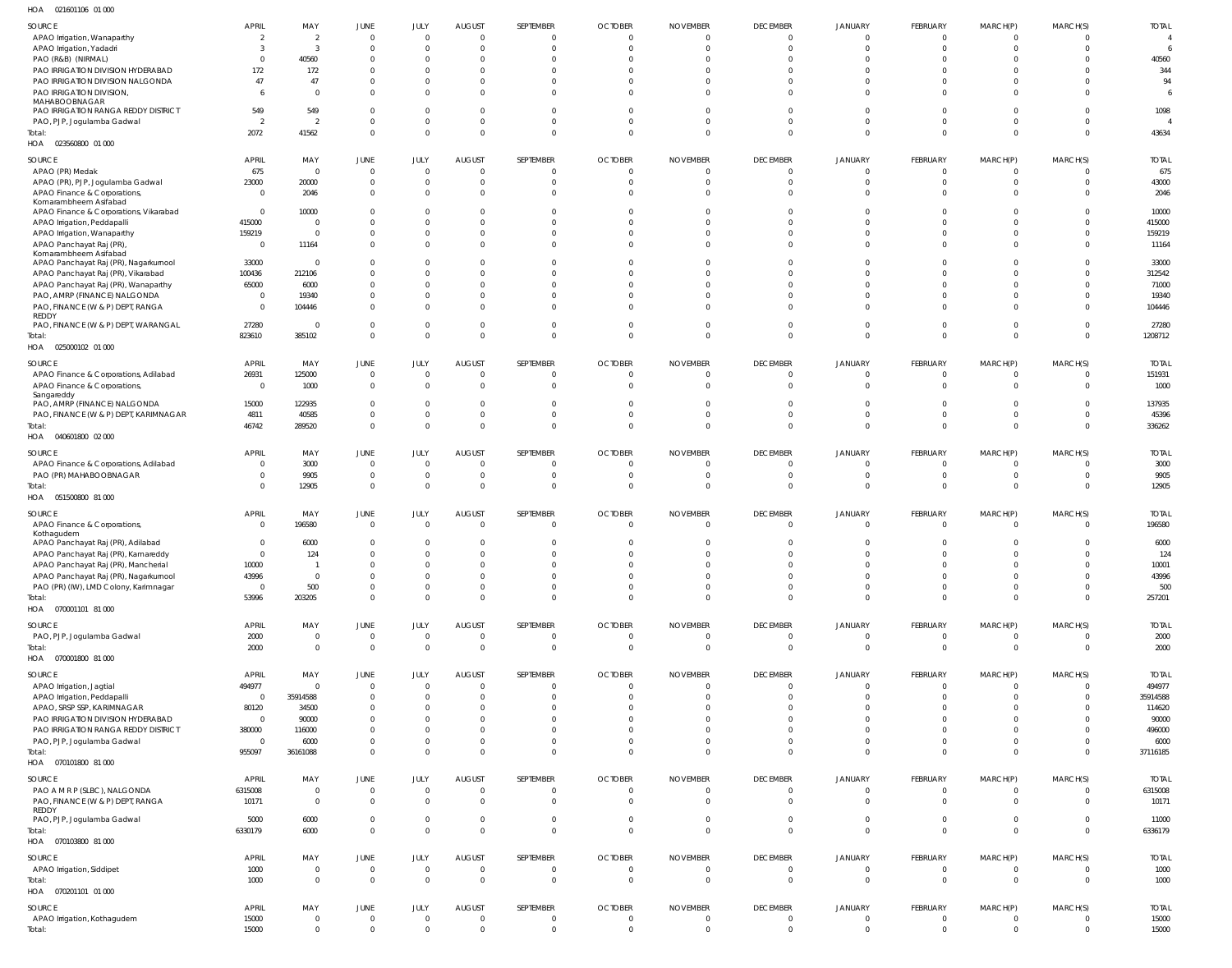070201800 81 001 HOA

| SOURCE                                                                  | <b>APRIL</b><br>$\overline{0}$ | MAY<br>10000   | <b>JUNE</b><br>$\overline{0}$ | JULY<br>$\overline{0}$ | <b>AUGUST</b><br>$\overline{0}$ | SEPTEMBER<br>$\mathbf 0$ | <b>OCTOBER</b><br>$\mathbf{0}$ | <b>NOVEMBER</b><br>0 | <b>DECEMBER</b><br>$\overline{0}$ | <b>JANUARY</b><br>$\mathbf 0$ | FEBRUARY<br>$\mathbf 0$ | MARCH(P) | MARCH(S)<br>$\Omega$ | <b>TOTAL</b><br>10000 |
|-------------------------------------------------------------------------|--------------------------------|----------------|-------------------------------|------------------------|---------------------------------|--------------------------|--------------------------------|----------------------|-----------------------------------|-------------------------------|-------------------------|----------|----------------------|-----------------------|
| APAO Irrigation, Adilabad<br>PAO IRRIGATION NIZAMABAD                   | $\overline{0}$                 | 2500           | $\overline{0}$                | $\overline{0}$         | 0                               | $\Omega$                 | $\Omega$                       | $\Omega$             | $\overline{0}$                    | $\Omega$                      | $\Omega$                |          | $\Omega$             | 2500                  |
| PAO MEDAK(IW), MEDAK                                                    | 1000                           | - 0            | $\overline{0}$                | $\overline{0}$         | $\Omega$                        | $\Omega$                 | $\Omega$                       |                      | $\Omega$                          | $\Omega$                      | $\Omega$                |          | $\Omega$             | 1000                  |
| PAO, SRSP, SSP, NIRMAL                                                  | 6660                           | $\Omega$       | $\overline{0}$                | $\overline{0}$         | 0                               |                          | $\Omega$                       |                      | $\Omega$                          | $\Omega$                      | $\Omega$                |          | $\Omega$             | 6660                  |
| Total:                                                                  | 7660                           | 12500          | $\overline{0}$                | $\overline{0}$         | $\Omega$                        | $\Omega$                 | $\Omega$                       | $\Omega$             | $\Omega$                          | $\Omega$                      | $\Omega$                |          | $\Omega$             | 20160                 |
| HOA  085300102  02  000                                                 |                                |                |                               |                        |                                 |                          |                                |                      |                                   |                               |                         |          |                      |                       |
| SOURCE                                                                  | <b>APRIL</b>                   | MAY            | <b>JUNE</b>                   | JULY                   | <b>AUGUST</b>                   | SEPTEMBER                | <b>OCTOBER</b>                 | <b>NOVEMBER</b>      | <b>DECEMBER</b>                   | <b>JANUARY</b>                | FEBRUARY                | MARCH(P) | MARCH(S)             | <b>TOTAL</b>          |
| APAO (PR) Medak                                                         | 486544                         | 246346         | $\overline{0}$                | $\overline{0}$         | 0                               | $\Omega$                 | $\mathbf{0}$                   | $\mathbf 0$          | $\overline{0}$                    | $\overline{0}$                | $\Omega$                | - 0      | $\mathbf{0}$         | 732890                |
| APAO (PR) Pochampad, Nizamabad                                          | 1444721                        | 2207614        | $\overline{0}$                | $\overline{0}$         | $\mathbf 0$                     |                          | $\Omega$                       | $\Omega$             | $\Omega$                          | $\Omega$                      | $\Omega$                |          | $\Omega$             | 3652335               |
| APAO (PR) Ranga Reddy Dist                                              | 23208                          | 1958335        | $\overline{0}$                | $\overline{0}$         | $\Omega$                        |                          | $\Omega$                       |                      | $\Omega$                          | $\Omega$                      | $\Omega$                |          | $\Omega$             | 1981543               |
| APAO (PR) Tekulapapalli                                                 | 59504                          | 713959         | $\overline{0}$                | $\overline{0}$         | $\Omega$                        |                          | $\Omega$                       |                      | $\Omega$                          | $\Omega$                      | $\Omega$                |          | $\Omega$             | 773463                |
| APAO (PR), PJP, Jogulamba Gadwal                                        | 2428                           | 389365         | $\overline{0}$                | $\mathbf 0$            | $\Omega$                        |                          | $\Omega$                       |                      | $\Omega$                          | $\Omega$                      |                         |          | $\Omega$             | 391793                |
| APAO (R&B) HYDERABAD                                                    | 268416                         | 5749           | $\overline{0}$                | $\Omega$               | $\Omega$                        |                          | $\Omega$                       |                      | $\Omega$                          | $\Omega$                      |                         |          | $\Omega$             | 274165                |
| APAO (R&B) MEDAK (HYD)                                                  | 152025                         | 1812595        | $\Omega$                      | $\Omega$               | $\Omega$                        |                          | $\Omega$                       |                      | $\Omega$                          | $\Omega$                      |                         |          | $\Omega$             | 1964620               |
| APAO (R&B) POCHAMPAD (NIZAMABAD)                                        | 5777250                        | - 0            | $\overline{0}$                | $\mathbf 0$            | $\Omega$                        |                          | $\Omega$                       |                      | $\Omega$                          | $\Omega$                      |                         |          | $\Omega$             | 5777250               |
| APAO (R&B) RANGAREDDY (HYD)                                             | 6412910                        | $\Omega$       | $\overline{0}$                | $\overline{0}$         | $\Omega$                        |                          | $\Omega$                       |                      | $\Omega$                          | $\Omega$                      |                         |          | $\Omega$             | 6412910               |
| APAO (R&B) TEKULAPALLY                                                  | 434897                         | 13727831       | $\overline{0}$                | $\Omega$               | $\Omega$                        |                          | $\Omega$                       |                      | $\Omega$                          | $\Omega$                      |                         |          | $\Omega$             | 14162728              |
| APAO Finance & Corporations, Adilabad                                   | 37088                          | 1298719        | $\overline{0}$                | $\overline{0}$         | $\Omega$                        | $\Omega$                 | $\Omega$                       |                      | $\Omega$                          | $\Omega$                      | 0                       |          | $\Omega$             | 1335807               |
| APAO Finance & Corporations,                                            | 705293                         | 2764776        | $\overline{0}$                | $\Omega$               | $\Omega$                        | $\Omega$                 | $\Omega$                       | $\Omega$             | $\Omega$                          | $\Omega$                      | $\Omega$                |          | $\Omega$             | 3470069               |
| Bhoopalapally                                                           |                                |                |                               |                        |                                 |                          |                                |                      |                                   |                               |                         |          |                      |                       |
| APAO Finance & Corporations, Jagtial                                    | $\overline{0}$                 | 273198         | $\overline{0}$                | $\Omega$               | $\Omega$                        |                          | $\Omega$                       |                      | $\Omega$                          | $\Omega$                      |                         |          | $\Omega$             | 273198                |
| APAO Finance & Corporations, Jangaon                                    | 7929                           | 106833         | $\overline{0}$                | $\mathbf 0$            | $\Omega$                        |                          | $\Omega$                       |                      | $\Omega$                          | $\Omega$                      |                         |          | $\Omega$             | 114762                |
| APAO Finance & Corporations, Kamareddy                                  | 1459367                        | 226978         | $\overline{0}$                | $\overline{0}$         | 0                               | $\Omega$                 | $\Omega$                       | $\Omega$             | $\Omega$                          | $\Omega$                      | $\Omega$                |          | $\Omega$             | 1686345               |
| APAO Finance & Corporations,                                            | $\overline{0}$                 | 768745         | $\overline{0}$                | $\Omega$               | $\Omega$                        | $\Omega$                 | $\Omega$                       | $\Omega$             | $\Omega$                          | $\Omega$                      | $\Omega$                |          | $\Omega$             | 768745                |
| Kothagudem                                                              |                                |                |                               |                        |                                 |                          |                                |                      |                                   |                               |                         |          |                      |                       |
| APAO Finance & Corporations,<br>Mahabubabad                             | $\overline{0}$                 | 12341          | $\overline{0}$                | $\overline{0}$         | $\Omega$                        | $\Omega$                 | $\Omega$                       | $\Omega$             | $\Omega$                          | $\Omega$                      | U                       | $\Omega$ | $\Omega$             | 12341                 |
| APAO Finance & Corporations, Medchal                                    | $\overline{0}$                 | 52585          | $\overline{\mathbf{0}}$       | $\mathbf 0$            | 0                               | $\Omega$                 | $\Omega$                       |                      | 0                                 | $\overline{0}$                | $\Omega$                |          | $\Omega$             | 52585                 |
| APAO Finance & Corporations,                                            | 780620                         | 553            | $\overline{0}$                | $\overline{0}$         | $\Omega$                        | $\Omega$                 | $\Omega$                       | $\Omega$             | $\Omega$                          | $\Omega$                      | $\Omega$                | $\Omega$ | $\Omega$             | 781173                |
| Nagarkurnool                                                            |                                |                |                               |                        |                                 |                          |                                |                      |                                   |                               |                         |          |                      |                       |
| APAO Finance & Corporations, Peddapalli                                 | $\overline{0}$                 | 62007          | $\overline{\mathbf{0}}$       | $\mathbf 0$            | 0                               | 0                        | $\Omega$                       | $\Omega$             | 0                                 | $\overline{0}$                | 0                       |          | $\Omega$             | 62007                 |
| APAO Finance & Corporations,                                            | 264321                         | 794010         | $\overline{0}$                | $\overline{0}$         | $\Omega$                        | $\Omega$                 | $\Omega$                       | $\Omega$             | $\Omega$                          | $\Omega$                      | $\Omega$                | $\Omega$ | $\Omega$             | 1058331               |
| Sangareddy<br>APAO Finance & Corporations, Siddipet                     | 48                             | 175085         | $\overline{0}$                | $\mathbf 0$            | $\Omega$                        |                          |                                |                      | $\Omega$                          | $\Omega$                      |                         |          | $\Omega$             | 175133                |
| APAO Finance & Corporations, Siricilla                                  | $\overline{0}$                 | 3798           | $\overline{0}$                | $\overline{0}$         | $\Omega$                        |                          | $\Omega$                       |                      | $\Omega$                          | $\Omega$                      | U                       |          | $\Omega$             | 3798                  |
|                                                                         | $\mathbf 0$                    | 4613217        | $\overline{0}$                | $\overline{0}$         | $\Omega$                        |                          | $\Omega$                       |                      | $\Omega$                          | $\Omega$                      | $\Omega$                |          | $\Omega$             | 4613217               |
| APAO Finance & Corporations, Suryapet                                   | $\mathbf 0$                    | 116656         | $\overline{0}$                | $\overline{0}$         | $\Omega$                        | $\Omega$                 | $\Omega$                       | $\Omega$             | $\Omega$                          | $\Omega$                      | $\Omega$                |          | $\Omega$             | 116656                |
| APAO Finance & Corporations, Vikarabad                                  | $\overline{0}$                 | 151928         | $\overline{0}$                | $\Omega$               | $\Omega$                        | $\Omega$                 | $\Omega$                       | $\Omega$             | $\Omega$                          | $\Omega$                      | $\Omega$                |          | $\Omega$             | 151928                |
| APAO Finance & Corporations,<br>Wanaparthy                              |                                |                |                               |                        |                                 |                          |                                |                      |                                   |                               |                         |          |                      |                       |
| APAO Finance & Corporations, Yadadri                                    | 152                            | 21219          | $\overline{\mathbf{0}}$       | $\mathbf 0$            | $\Omega$                        |                          | $\Omega$                       |                      | $\Omega$                          | $\Omega$                      |                         |          | $\Omega$             | 21371                 |
| APAO Irrigation, Adilabad                                               | 484283                         | 189658         | $\overline{0}$                | $\mathbf 0$            | $\Omega$                        |                          | $\Omega$                       |                      | $\Omega$                          | $\Omega$                      |                         |          | $\Omega$             | 673941                |
| APAO Irrigation, Bhoopalapally                                          | $\overline{0}$                 | 518641         | $\overline{0}$                | $\overline{0}$         | $\Omega$                        | $\Omega$                 | $\Omega$                       |                      | $\Omega$                          | $\Omega$                      | U                       |          | $\Omega$             | 518641                |
| APAO Irrigation, Jagtial                                                | 254107                         | - 0            | $\overline{0}$                | $\mathbf 0$            | $\Omega$                        |                          | $\Omega$                       |                      | $\Omega$                          | $\Omega$                      |                         |          | $\Omega$             | 254107                |
| APAO Irrigation, Jangaon                                                | 1347342                        | $\overline{0}$ | $\Omega$                      | $\Omega$               | $\Omega$                        |                          | $\Omega$                       |                      | $\Omega$                          | $\Omega$                      |                         |          | $\Omega$             | 1347342               |
| APAO Irrigation, Kamareddy                                              | 427065                         | 21419          | $\overline{0}$                | $\mathbf 0$            | $\Omega$                        |                          | $\Omega$                       |                      | $\Omega$                          | $\Omega$                      |                         |          | $\Omega$             | 448484                |
| APAO Irrigation, Komarambheem Asifabad                                  | 501983                         | $\Omega$       | $\Omega$                      | $\Omega$               | $\Omega$                        |                          | $\Omega$                       |                      | $\Omega$                          | $\Omega$                      |                         |          | $\Omega$             | 501983                |
| APAO Irrigation, Kothagudem                                             | 2188680                        | 863000         | $\Omega$                      | $\Omega$               | $\Omega$                        |                          |                                |                      | $\Omega$                          |                               |                         |          | $\Omega$             | 3051680               |
| APAO Irrigation, Mahabubabad                                            | 688812                         | 612216         | $\Omega$                      | $\mathbf 0$            | $\Omega$                        |                          | $\Omega$                       |                      | $\Omega$                          | $\Omega$                      | $\Omega$                |          | $\Omega$             | 1301028               |
| APAO Irrigation, Mancherial                                             | 163511                         | $\Omega$       | $\Omega$                      | $\Omega$               | $\Omega$                        |                          |                                |                      | $\Omega$                          | $\Omega$                      | $\Omega$                |          | $\Omega$             | 163511                |
| APAO Irrigation, Nagarkurnool                                           | 1812422                        | 59204786       | $\Omega$                      | $\Omega$               | $\Omega$                        |                          |                                |                      | $\cap$                            | $\Omega$                      | $\cap$                  |          | $\Omega$             | 61017208              |
| APAO Irrigation, Peddapalli                                             | 1764811                        | 372953         | $\overline{0}$                | $\Omega$               | $\Omega$                        |                          |                                |                      | $\Omega$                          | $\Omega$                      |                         |          | $\Omega$             | 2137764               |
| APAO Irrigation, Sangareddy                                             | 147501                         | 350141         | $\overline{0}$                | $\overline{0}$         | $\mathbf{0}$                    | $\Omega$                 | $\Omega$                       | $\Omega$             | $\Omega$                          | $\Omega$                      | $\Omega$                |          | $\Omega$             | 497642                |
| APAO Irrigation, Siddipet                                               | 1260552                        | 20225377       | $\overline{0}$                | $\Omega$               | $\Omega$                        | $\Omega$                 | $\Omega$                       | $\Omega$             | $\Omega$                          | $\Omega$                      | $\Omega$                |          | $\Omega$             | 21485929              |
| APAO Irrigation, Siricilla                                              | 163441                         | 1628155        | $\overline{0}$                | $\Omega$               | $\Omega$                        | $\Omega$                 | $\Omega$                       | $\Omega$             | $\Omega$                          | $\Omega$                      | $\Omega$                |          | $\Omega$             | 1791596               |
| APAO Irrigation, Suryapet                                               | 266260                         | 109956         | $\overline{0}$                | $\overline{0}$         | $\mathbf{0}$                    | $\Omega$                 | $\Omega$                       | $\Omega$             | $\Omega$                          | $\Omega$                      | $\Omega$                |          | $\Omega$             | 376216                |
| APAO Irrigation, Wanaparthy                                             | 734344                         | $\Omega$       | $\overline{0}$                | $\overline{0}$         | $\Omega$                        | $\Omega$                 | $\Omega$                       | $\Omega$             | $\Omega$                          | $\Omega$                      | $\Omega$                |          | $\Omega$             | 734344                |
| APAO Irrigation, Waranagal Rural                                        | $\mathbf 0$                    | 127606         | $\overline{0}$                | $\mathbf 0$            | $\mathbf{0}$                    | $\Omega$                 | $\Omega$                       | $\Omega$             | $\Omega$                          | $\Omega$                      | $\Omega$                |          | $\Omega$             | 127606                |
| APAO Irrigation, Yadadri                                                | 480725                         | 246223         | $\overline{0}$                | $\overline{0}$         | $\Omega$                        | $\Omega$                 | $\Omega$                       | $\Omega$             | $\Omega$                          | $\Omega$                      | $\Omega$                |          | $\Omega$             | 726948                |
| APAO Panchayat Raj (PR), Adilabad                                       | 152113                         | 14100          | $\overline{0}$                | $\mathbf 0$            | $\mathbf{0}$                    | $\Omega$                 | $\Omega$                       |                      | $\Omega$                          | $\Omega$                      | $\Omega$                |          | $\Omega$             | 166213                |
| APAO Panchayat Raj (PR), Bhoopalapally                                  | 205588                         | 568269         | $\overline{0}$                | $\overline{0}$         | $\mathbf{0}$                    | $\Omega$                 | $\Omega$                       | $\Omega$             | $\Omega$                          | $\Omega$                      | $\Omega$                | $\Omega$ | $\Omega$             | 773857                |
| APAO Panchayat Raj (PR), Jagtial                                        | 613188                         | 288331         | $\overline{0}$                | $\Omega$               | $\Omega$                        | $\Omega$                 | $\Omega$                       | $\Omega$             | $\Omega$                          | $\Omega$                      | $\Omega$                | $\Omega$ | $\Omega$             | 901519                |
| APAO Panchayat Raj (PR), Kamareddy                                      | $\mathbf 0$                    | 43856          | $\overline{0}$                | $\overline{0}$         | $\mathbf{0}$                    | $\Omega$                 | $\Omega$                       | $\Omega$             | $\Omega$                          | $\overline{0}$                | $\Omega$                | $\Omega$ | $\mathbf{0}$         | 43856                 |
| APAO Panchayat Raj (PR)                                                 | $\overline{0}$                 | 110            | $\overline{0}$                | $\Omega$               | $\Omega$                        | $\Omega$                 | $\Omega$                       | $\Omega$             | $\Omega$                          | $\Omega$                      | $\Omega$                | $\Omega$ | $\Omega$             | 110                   |
| Komarambheem Asifabad<br>APAO Panchayat Raj (PR), Kothagudem            | 2910                           | 1718           | $\overline{0}$                | $\overline{0}$         | $\mathbf{0}$                    | $\Omega$                 | $\Omega$                       | $\Omega$             | $\Omega$                          | $\Omega$                      | $\Omega$                | $\Omega$ | $\Omega$             | 4628                  |
| APAO Panchayat Raj (PR), Nagarkurnool                                   | 830135                         | 538006         | $\overline{0}$                | $\mathbf 0$            | $\mathbf{0}$                    |                          | $\Omega$                       |                      | $\Omega$                          | $\Omega$                      | $\Omega$                |          | $\Omega$             | 1368141               |
| APAO Panchayat Raj (PR), Peddapalli                                     | 219153                         | 221184         | $\overline{0}$                | $\overline{0}$         | $\overline{0}$                  | $\Omega$                 | $\Omega$                       | $\Omega$             | $\Omega$                          | $\Omega$                      | $\Omega$                | $\Omega$ | $\Omega$             | 440337                |
| APAO Panchayat Raj (PR), Sangareddy                                     | 533988                         | 5508502        | $\overline{0}$                | $\mathbf 0$            | $\Omega$                        | $\Omega$                 | $\Omega$                       | $\Omega$             | $\Omega$                          | $\Omega$                      | $\Omega$                |          | $\Omega$             | 6042490               |
| APAO Panchayat Raj (PR), Siddipet                                       | 1585295                        | 949548         | $\overline{0}$                | $\Omega$               | $\Omega$                        | $\Omega$                 | $\Omega$                       | $\Omega$             | $\Omega$                          | $\Omega$                      | $\Omega$                |          | $\Omega$             | 2534843               |
| APAO Panchayat Raj (PR), Siricilla                                      | 228155                         | 1940616        | $\overline{0}$                | $\mathbf 0$            | $\Omega$                        | $\Omega$                 | $\Omega$                       |                      | $\Omega$                          | $\Omega$                      | $\Omega$                |          | $\Omega$             | 2168771               |
|                                                                         | 516141                         | 26765          | $\overline{0}$                | $\overline{0}$         | $\Omega$                        | $\Omega$                 | $\Omega$                       | $\Omega$             | $\Omega$                          | $\Omega$                      | $\Omega$                |          | $\Omega$             | 542906                |
| APAO Panchayat Raj (PR), Suryapet<br>APAO Panchayat Raj (PR), Vikarabad | 480806                         | 448716         | $\overline{0}$                | $\overline{0}$         | $\mathbf{0}$                    | $\mathbf 0$              | $\Omega$                       | $\Omega$             | $\Omega$                          | $\overline{0}$                | $\Omega$                |          | $\Omega$             | 929522                |
| APAO Panchayat Raj (PR), Wanaparthy                                     | 286075                         | 425154         | $\overline{0}$                | $\overline{0}$         | $\mathbf 0$                     | $\Omega$                 | $\Omega$                       | $\Omega$             | $\Omega$                          | $\overline{0}$                | $\Omega$                | $\Omega$ | $\Omega$             | 711229                |
| APAO Panchayat Raj (PR), Waranagal                                      | 84242                          | 378224         | $\overline{0}$                | $\Omega$               | $\Omega$                        | $\Omega$                 | $\Omega$                       | $\Omega$             | $\Omega$                          | $\Omega$                      | $\Omega$                | $\Omega$ | $\Omega$             | 462466                |
| Rural                                                                   |                                |                |                               |                        |                                 |                          |                                |                      |                                   |                               |                         |          |                      |                       |
| APAO Panchayat Raj (PR), Yadadri                                        | 7702                           | 0              | $\overline{0}$                | $\overline{0}$         | $\mathbf{0}$                    | $\Omega$                 | $\Omega$                       | $\Omega$             | $\Omega$                          | $\Omega$                      | $\Omega$                | $\Omega$ | $\Omega$             | 7702                  |
| APAO Projects, Adilabad                                                 | 1211363                        | 1204087        | $\overline{0}$                | $\mathbf 0$            | $\mathbf 0$                     | $\Omega$                 | $\Omega$                       |                      | $\Omega$                          | $\Omega$                      | $\Omega$                |          | $\Omega$             | 2415450               |
| APAO Projects, Jagtial                                                  | 18278                          | $\overline{0}$ | $\overline{0}$                | $\overline{0}$         | $\Omega$                        | $\Omega$                 | $\Omega$                       | $\Omega$             | $\Omega$                          | $\Omega$                      | $\Omega$                | $\Omega$ | $\Omega$             | 18278                 |
| APAO Projects, Jangaon                                                  | 7885                           | $\Omega$       | $\overline{0}$                | $\overline{0}$         | $\mathbf{0}$                    | $\Omega$                 | $\Omega$                       | $\Omega$             | $\Omega$                          | $\Omega$                      | $\Omega$                | $\Omega$ | $\Omega$             | 7885                  |
| APAO Projects, Kamareddy                                                | $\overline{0}$                 | 21721          | $\overline{0}$                | $\overline{0}$         | $\Omega$                        | $\Omega$                 | $\Omega$                       | $\Omega$             | $\Omega$                          | $\Omega$                      | $\Omega$                |          | $\Omega$             | 21721                 |
| APAO Projects, Mahabubabad                                              | 4875908                        | $\Omega$       | $\overline{0}$                | $\mathbf 0$            | $\mathbf{0}$                    | $\Omega$                 | $\Omega$                       | $\Omega$             | $\Omega$                          | $\Omega$                      | $\Omega$                |          | $\Omega$             | 4875908               |
| APAO Projects, Peddapalli                                               | 850459                         | $\Omega$       | $\overline{0}$                | $\overline{0}$         | $\Omega$                        | $\Omega$                 | $\Omega$                       | $\Omega$             | $\Omega$                          | $\Omega$                      | $\Omega$                | $\Omega$ | $\Omega$             | 850459                |
| APAO Projects, Siricilla                                                | 0                              | 15844224       | $\overline{0}$                | $\mathbf 0$            | $\overline{0}$                  | $\mathbf 0$              | $\mathbf 0$                    | $\mathbf 0$          | $\overline{0}$                    | $\overline{0}$                | $\overline{0}$          |          | $\Omega$             | 15844224              |
| APAO Public Health (PH), Adilabad                                       | $\overline{0}$                 | 73248          | $\overline{0}$                | $\overline{0}$         | $\mathbf{0}$                    | $\mathbf{0}$             | $\mathbf 0$                    | $\mathbf{0}$         | $\overline{0}$                    | $\overline{0}$                | $\mathbf 0$             | $\Omega$ | $\mathbf 0$          | 73248                 |
|                                                                         |                                |                |                               |                        |                                 |                          |                                |                      |                                   |                               |                         |          |                      |                       |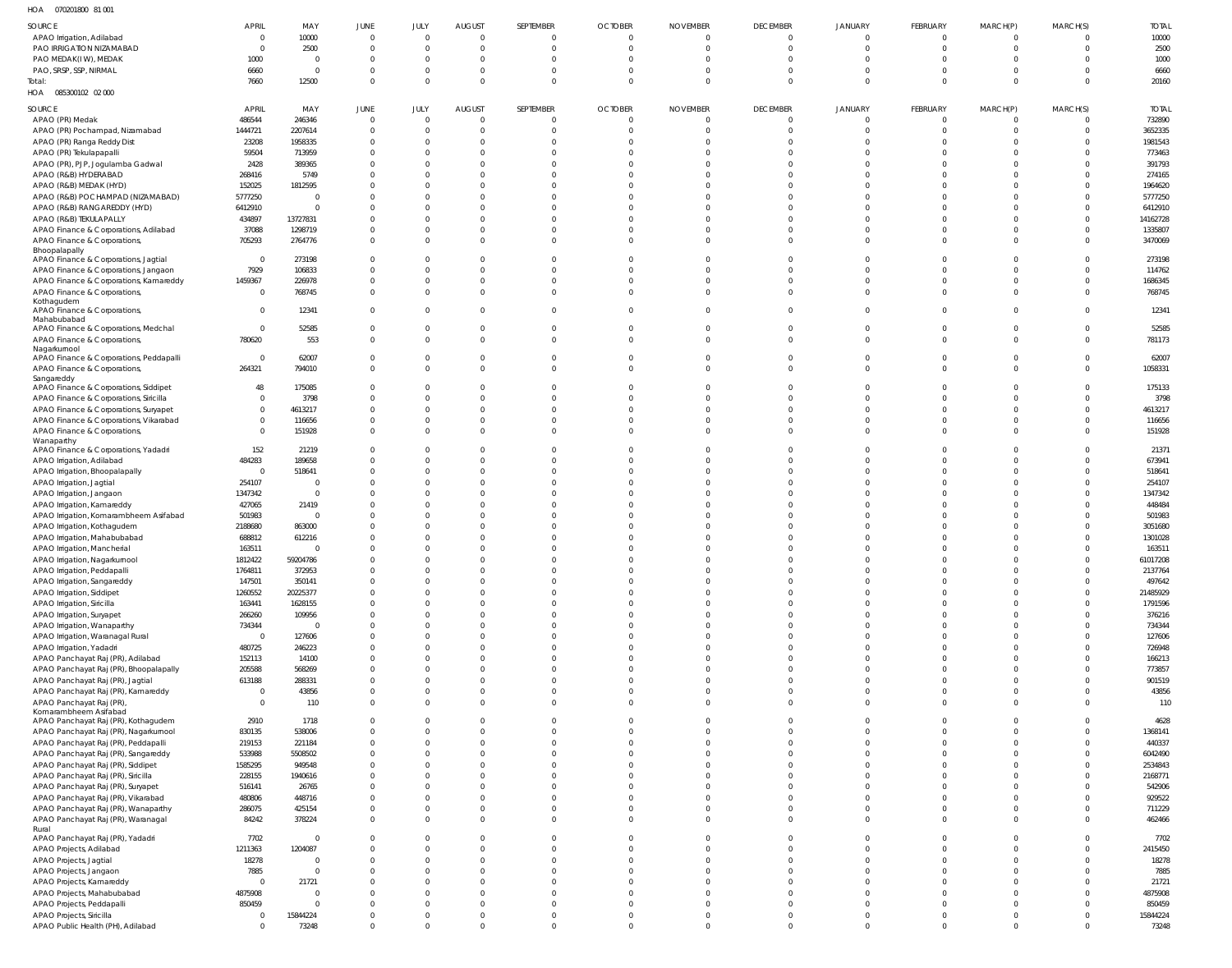085300102 02 000 HOA

| SOURCE                                                                   | <b>APRIL</b>                | MAY                              | JUNE                          | JULY                    | <b>AUGUST</b>                   | SEPTEMBER                  | <b>OCTOBER</b>                   | <b>NOVEMBER</b>                   | <b>DECEMBER</b>                   | <b>JANUARY</b>               | FEBRUARY                       | MARCH(P)                   | MARCH(S)             | <b>TOTAL</b>         |
|--------------------------------------------------------------------------|-----------------------------|----------------------------------|-------------------------------|-------------------------|---------------------------------|----------------------------|----------------------------------|-----------------------------------|-----------------------------------|------------------------------|--------------------------------|----------------------------|----------------------|----------------------|
| APAO Roads & Buildings (R&B), Adilabad                                   | 146272                      | 1463592                          | $\Omega$                      | $\mathbf 0$             | $\overline{0}$                  | $\overline{0}$             | $\overline{0}$                   | $\overline{0}$                    | $\overline{0}$                    | $\mathbf{0}$                 | $\overline{0}$                 | $\Omega$                   |                      | 1609864              |
| APAO Roads & Buildings (R&B),                                            | 248                         | 255200                           | $\Omega$                      | $\Omega$                | $\mathbf 0$                     | $\Omega$                   | $\Omega$                         | $\Omega$                          | $\mathbf 0$                       | $\mathbf 0$                  | $\mathbf{0}$                   | $\Omega$                   |                      | 255448               |
| Bhoopalapally<br>APAO Roads & Buildings (R&B), Jagtial                   | $\overline{0}$              | 637581                           | $\Omega$                      | $\Omega$                | $\Omega$                        | $\Omega$                   | $\Omega$                         | $\Omega$                          | 0                                 | 0                            | $\mathbf{0}$                   | $\Omega$                   |                      | 637581               |
| APAO Roads & Buildings (R&B), Jangaon                                    | 1444                        | 85164                            |                               | $\Omega$                | $\Omega$                        | $\Omega$                   | $\Omega$                         | $\Omega$                          | $\Omega$                          | $\Omega$                     | $\mathbf{0}$                   | $\Omega$                   |                      | 86608                |
| APAO Roads & Buildings (R&B), Kamareddy                                  | 1752228                     | 116273                           |                               | 0                       | $\mathbf 0$                     | $\Omega$                   | $\Omega$                         | $\Omega$                          | $\Omega$                          | $\Omega$                     | $\overline{0}$                 | $\Omega$                   |                      | 1868501              |
| APAO Roads & Buildings (R&B),                                            | 2362549                     | 1814779                          | $\Omega$                      | $\Omega$                | $\mathbf 0$                     | $\Omega$                   | $\Omega$                         | $\Omega$                          | $\mathbf 0$                       | $\mathbf 0$                  | $\mathbf 0$                    | $\Omega$                   |                      | 4177328              |
| Kothagudem<br>APAO Roads & Buildings (R&B),<br>Mahabubabad               | 537                         | $\overline{0}$                   | $\Omega$                      | $\Omega$                | $\mathbf 0$                     | $\Omega$                   | $\Omega$                         | $\Omega$                          | $\mathbf{0}$                      | $\mathbf{0}$                 | $\overline{0}$                 | $\Omega$                   |                      | 537                  |
| APAO Roads & Buildings (R&B), Mancherial                                 | 821138                      | $\overline{0}$                   | $\Omega$                      | $\Omega$                | $\overline{0}$                  | $\Omega$                   | $\Omega$                         | $\Omega$                          | $\mathbf{0}$                      | $\mathbf 0$                  | $\overline{0}$                 | $\Omega$                   |                      | 821138               |
| APAO Roads & Buildings (R&B), Medchal                                    | $\overline{0}$              | 80411                            | $\Omega$                      | $\Omega$                | $\mathbf 0$                     | $\Omega$                   | $\Omega$                         | $\Omega$                          | $\mathbf 0$                       | $\mathbf 0$                  | $\mathbf{0}$                   | $\Omega$                   |                      | 80411                |
| Malkajigiri<br>APAO Roads & Buildings (R&B),<br>Nagarkurnool             | 223242                      | 336925                           | $\Omega$                      | $\Omega$                | $\mathbf 0$                     | $\Omega$                   | $\Omega$                         | $\Omega$                          | $\overline{0}$                    | $\mathbf 0$                  | $\overline{0}$                 | $\Omega$                   |                      | 560167               |
| APAO Roads & Buildings (R&B), Peddapalli                                 | 549125                      | $\overline{0}$                   | $\Omega$                      | 0                       | $\mathbf 0$                     | $\Omega$                   | $\Omega$                         | $\Omega$                          | $\mathbf 0$                       | $\mathbf 0$                  | $\overline{0}$                 | $\Omega$                   |                      | 549125               |
| APAO Roads & Buildings (R&B),                                            | $\overline{0}$              | 902450                           | $\Omega$                      | $\Omega$                | $\mathbf 0$                     | $\Omega$                   | $\overline{0}$                   | $\Omega$                          | $\mathbf{0}$                      | $\mathbf 0$                  | $\mathbf{0}$                   | $\Omega$                   |                      | 902450               |
| Sangareddy<br>APAO Roads & Buildings (R&B), Siddipet                     | 296976                      | 1047009                          | $\Omega$                      |                         | $\mathbf 0$                     | $\Omega$                   | $\Omega$                         | $\Omega$                          | $\mathbf 0$                       | 0                            | $\mathbf{0}$                   |                            |                      | 1343985              |
| APAO Roads & Buildings (R&B), Siricilla                                  | $\overline{0}$              | 219801                           |                               | 0                       | $\Omega$                        | $\Omega$                   | $\Omega$                         | $\Omega$                          | $\Omega$                          | $\Omega$                     | $\Omega$                       |                            |                      | 219801               |
| APAO Roads & Buildings (R&B), Suryapet                                   | 337625                      | 782178                           |                               | $\Omega$                | $\Omega$                        | $\Omega$                   | $\Omega$                         | $\Omega$                          | $\Omega$                          | $\Omega$                     | $\mathbf 0$                    | $\Omega$                   |                      | 1119803              |
| APAO Roads & Buildings (R&B), Vikarabad                                  | 4105244                     | $\overline{0}$                   |                               |                         | $\Omega$                        | $\Omega$                   | $\Omega$                         | $\Omega$                          | $\Omega$                          | $\Omega$                     | $\mathbf{0}$                   |                            |                      | 4105244              |
| APAO Roads & Buildings (R&B),                                            | 1210174                     | $\overline{0}$                   | $\Omega$                      | $\Omega$                | $\Omega$                        | $\Omega$                   | $\Omega$                         | $\Omega$                          | $\Omega$                          | $\Omega$                     | $\overline{0}$                 | $\Omega$                   |                      | 1210174              |
| Wanaparthy<br>APAO Roads & Buildings (R&B), Waranagal<br>Rural           | 521490                      | 600320                           | $\Omega$                      | $\Omega$                | $\mathbf 0$                     | $\Omega$                   | $\Omega$                         | $\Omega$                          | $\mathbf 0$                       | $\mathbf 0$                  | $\mathbf 0$                    | $\Omega$                   |                      | 1121810              |
| APAO Roads & Buildings (R&B), Yadadri                                    | 1225115                     | $\overline{0}$                   | $\Omega$                      | $\Omega$                | $\mathbf 0$                     | $\Omega$                   | $\Omega$                         | $\Omega$                          | $\overline{0}$                    | 0                            | $\overline{0}$                 | $\Omega$                   |                      | 1225115              |
| APAO, PJP (FINANCE), Jogulamba Gadwal                                    | 306706                      | 1246                             | $\cap$                        | $\Omega$                | $\Omega$                        | $\Omega$                   | $\Omega$                         | $\Omega$                          | $\Omega$                          | $\Omega$                     | $\Omega$                       | $\Omega$                   |                      | 307952               |
| APAO, SRSP (FINANCE), WARANGAL RURAL                                     | 8318                        | 89696                            |                               | $\Omega$                | $\Omega$                        | $\Omega$                   | $\Omega$                         | $\Omega$                          | $\Omega$                          | $\Omega$                     | $\Omega$                       | $\Omega$                   |                      | 98014                |
| APAO, SRSP SSP, KARIMNAGAR                                               | 2658849                     | 42470                            |                               | U                       | $\Omega$                        | $\Omega$<br>$\Omega$       | $\Omega$<br>$\Omega$             | $\Omega$<br>$\Omega$              | $\Omega$<br>$\Omega$              | $\Omega$                     | $\Omega$                       | $\Omega$                   |                      | 2701319              |
| APAO, SRSP, NIZAMABAD<br>APAO, (NH) NIZAMABAD                            | 578733<br>122558            | $\overline{0}$<br>$\overline{0}$ |                               | U                       | $\Omega$<br>$\Omega$            | $\Omega$                   | $\Omega$                         | $\Omega$                          | $\Omega$                          | $\Omega$<br>$\Omega$         | $\Omega$<br>$\Omega$           |                            |                      | 578733<br>122558     |
| PAO (PR) (IW), LMD Colony, Karimnagar                                    | 103519                      | 334530                           |                               | U                       | $\Omega$                        | $\Omega$                   | $\Omega$                         | $\Omega$                          | $\Omega$                          | $\Omega$                     | $\Omega$                       |                            |                      | 438049               |
| PAO (PR) KCC, Warangal (Urban)                                           | 441571                      | 56159                            |                               |                         | $\Omega$                        | $\Omega$                   | $\Omega$                         | $\Omega$                          | $\Omega$                          | $\Omega$                     | $\Omega$                       |                            |                      | 497730               |
| PAO (PR) MAHABOOBNAGAR                                                   | 38348                       | 1123582                          |                               | U                       | $\Omega$                        | $\Omega$                   | $\Omega$                         | $\Omega$                          | $\Omega$                          | $\Omega$                     | $\Omega$                       |                            |                      | 1161930              |
| PAO (PR) Nalgonda                                                        | 34397                       | 27433                            |                               |                         | $\Omega$                        | $\Omega$                   | $\Omega$                         | $\Omega$                          | $\Omega$                          | $\Omega$                     | $\Omega$                       |                            |                      | 61830                |
| PAO (PR), Nirmal                                                         | 40563                       | $\overline{0}$                   |                               | $\Omega$                | $\Omega$                        | $\Omega$                   | $\Omega$                         | $\Omega$                          | $\Omega$                          | $\Omega$                     | $\Omega$                       | $\Omega$                   |                      | 40563                |
| PAO (R&B) (NIRMAL)<br>PAO (R&B), HANUMAKONDA, Warangal                   | $\mathbf 0$<br>283779       | 334317<br>$\overline{0}$         | $\Omega$<br>$\Omega$          | $\Omega$<br>$\Omega$    | $\Omega$<br>$\Omega$            | $\Omega$<br>$\Omega$       | $\Omega$<br>$\Omega$             | $\Omega$<br>$\Omega$              | $\Omega$<br>$\Omega$              | $\Omega$<br>$\Omega$         | $\Omega$<br>$\Omega$           | $\Omega$<br>$\Omega$       |                      | 334317<br>283779     |
| (Urban)                                                                  |                             |                                  |                               |                         |                                 |                            |                                  |                                   |                                   |                              |                                |                            |                      |                      |
| PAO (R&B) LMD                                                            | 1232038                     | 2660996                          | $\Omega$                      | $\Omega$                | $\Omega$                        | $\Omega$                   | $\Omega$                         | $\Omega$                          | $\Omega$                          | $\Omega$                     | $\Omega$                       | $\Omega$                   |                      | 3893034              |
| PAO (R&B) MAHABOOBNAGAR                                                  | 8108                        | 1974245                          | $\Omega$                      | $\Omega$                | $\Omega$                        | $\Omega$                   | $\Omega$                         | $\Omega$                          | $\Omega$                          | $\Omega$                     | $\Omega$                       | $\Omega$                   |                      | 1982353              |
| PAO (R&B) NALGONDA                                                       | $\mathbf 0$<br>83929        | 1112089<br>- 0                   | $\Omega$<br>- 0               | $\Omega$<br>$\Omega$    | $\Omega$<br>$\mathbf 0$         | $\Omega$<br>$\Omega$       | $\Omega$<br>$\Omega$             | $\Omega$<br>$\Omega$              | $\Omega$<br>$\Omega$              | $\Omega$<br>$\Omega$         | $\Omega$<br>$\Omega$           | $\Omega$<br>$\Omega$       |                      | 1112089<br>83929     |
| PAO (W&P), Waranagal (Urban)<br>PAO - IRRIGATION DIVISION WARANGAL       | 1885367                     | $\overline{0}$                   | $\Omega$                      | $\Omega$                | $\Omega$                        | $\Omega$                   | $\Omega$                         | $\Omega$                          | $\Omega$                          | $\Omega$                     | $\Omega$                       | $\Omega$                   |                      | 1885367              |
| (Urban)                                                                  |                             |                                  |                               |                         |                                 |                            |                                  |                                   |                                   |                              |                                |                            |                      |                      |
| PAO A M R P (SLBC), NALGONDA                                             | 844973                      | 667212                           | $\Omega$                      | U                       | $\Omega$                        | $\Omega$                   | $\Omega$                         | $\Omega$                          | $\Omega$                          | $\Omega$                     | $\Omega$                       |                            |                      | 1512185              |
| PAO IRRIGATION KARIMNAGAR<br>PAO IRRIGATION DIVISION KHAMMAM             | 1732758<br>323378           | 2724017<br>363403                | $\Omega$<br>- 0               | $\Omega$<br>U           | $\Omega$<br>$\Omega$            | $\Omega$<br>$\Omega$       | $\Omega$<br>$\Omega$             | $\Omega$<br>$\Omega$              | $\Omega$<br>$\Omega$              | $\Omega$<br>$\Omega$         | $\Omega$<br>$\Omega$           | $\Omega$<br>$\Omega$       |                      | 4456775<br>686781    |
| PAO IRRIGATION DIVISION NALGONDA                                         | 987823                      | 236405                           |                               | U                       | $\mathbf 0$                     | $\Omega$                   | $\Omega$                         | $\Omega$                          | $\mathbf 0$                       | $\Omega$                     | $\overline{0}$                 | $\Omega$                   |                      | 1224228              |
| PAO IRRIGATION DIVISION,                                                 | 590155                      | 61453937                         | $\Omega$                      | $\Omega$                | $\Omega$                        | $\Omega$                   | $\Omega$                         | $\Omega$                          | $\Omega$                          | $\Omega$                     | $\Omega$                       | $\Omega$                   |                      | 62044092             |
| MAHABOOBNAGAR                                                            |                             |                                  |                               |                         |                                 |                            |                                  |                                   |                                   |                              |                                |                            |                      |                      |
| PAO IRRIGATION NIZAMABAD<br>PAO IRRIGATION RANGA REDDY DISTRICT          | 9046605                     | 707248                           | $\Omega$<br>$\Omega$          | $\Omega$<br>$\mathbf 0$ | $\mathbf 0$<br>$\mathbf 0$      | $\Omega$<br>$\Omega$       | $\Omega$<br>$\Omega$             | $\Omega$<br>$\overline{0}$        | $\mathbf{0}$<br>$\mathbf{0}$      | $\mathbf{0}$<br>$\mathbf 0$  | $\overline{0}$<br>$\mathbf{0}$ | $\Omega$<br>$\Omega$       |                      | 9753853              |
| PAO Irrigation Nirmal                                                    | 1207319<br>646122           | 3422<br>11000                    | $\Omega$                      | $\Omega$                | $\Omega$                        | $\Omega$                   | $\Omega$                         | $\Omega$                          | $\Omega$                          | $\Omega$                     | $\mathbf{0}$                   | $\Omega$                   |                      | 1210741<br>657122    |
| PAO MEDAK(IW), MEDAK                                                     | 274460                      | 343948                           | $\Omega$                      | $\Omega$                | $\Omega$                        | $\Omega$                   | $\Omega$                         | $\Omega$                          | $\Omega$                          | $\Omega$                     | $\Omega$                       | $\Omega$                   |                      | 618408               |
| PAO, AMRP (FINANCE) NALGONDA                                             | 110210                      | 479313                           | $\Omega$                      | $\Omega$                | $\Omega$                        | $\Omega$                   | $\Omega$                         | $\overline{0}$                    | $\Omega$                          | $\Omega$                     | $\Omega$                       | $\Omega$                   |                      | 589523               |
| PAO, FINANCE (W & P) DEPT, HYDERABAD                                     | 144817                      | 252693                           | $\Omega$                      | $\Omega$                | $\Omega$                        | $\Omega$                   | $\Omega$                         | $\Omega$                          | $\Omega$                          | $\Omega$                     | $\Omega$                       | $\Omega$                   |                      | 397510               |
| PAO, FINANCE (W & P) DEPT, KARIMNAGAR                                    | 6357                        | 356660                           | $\Omega$                      | $\Omega$                | $\Omega$                        | $\Omega$                   | $\Omega$                         | $\Omega$                          | $\Omega$                          | $\Omega$                     | $\Omega$                       | $\Omega$                   |                      | 363017               |
| PAO, FINANCE (W & P) DEPT, KHAMMAM                                       | 81258                       | 93765                            | $\Omega$<br>$\Omega$          | $\Omega$<br>$\Omega$    | $\Omega$                        | $\Omega$                   | $\Omega$<br>$\Omega$             | $\Omega$<br>$\mathbf{0}$          | $\Omega$                          | $\Omega$                     | $\overline{0}$                 | $\Omega$<br>$\Omega$       | $\Omega$             | 175023               |
| PAO, FINANCE (W & P) DEPT,<br>MAHABOOBNAGAR                              | 3532                        | 22594                            |                               |                         | $\mathbf 0$                     | $\overline{0}$             |                                  |                                   | $\mathbf{0}$                      | $\mathbf{0}$                 | $\overline{0}$                 |                            |                      | 26126                |
| PAO, FINANCE (W & P) DEPT, MEDAK                                         | 1024                        | 506175                           | $\Omega$                      | $\Omega$                | $\Omega$                        | $\Omega$                   | $\Omega$                         | $\overline{0}$                    | $\Omega$                          | $\mathbf{0}$                 | $\overline{0}$                 | $\overline{0}$             |                      | 507199               |
| PAO, FINANCE (W & P) DEPT, NIRMAL                                        | 10                          | 20393                            | $\Omega$                      | $\Omega$                | $\Omega$                        | $\Omega$                   | $\Omega$                         | $\Omega$                          | $\Omega$                          | $\Omega$                     | $\Omega$                       | $\Omega$                   |                      | 20403                |
| PAO, FINANCE (W & P) DEPT, NIZAMABAD<br>PAO, FINANCE (W & P) DEPT, RANGA | 25066<br>97525              | 422205<br>1651048                | $\Omega$<br>$\Omega$          | $\Omega$<br>$\Omega$    | $\mathbf 0$<br>$\Omega$         | $\overline{0}$<br>$\Omega$ | $\Omega$<br>$\Omega$             | $\overline{0}$<br>$\Omega$        | $\mathbf{0}$<br>$\Omega$          | $\mathbf{0}$<br>$\mathbf{0}$ | $\overline{0}$<br>$\mathbf{0}$ | $\overline{0}$<br>$\Omega$ |                      | 447271<br>1748573    |
| REDDY                                                                    |                             |                                  |                               |                         |                                 |                            |                                  |                                   |                                   |                              |                                |                            |                      |                      |
| PAO, FINANCE (W & P) DEPT, WARANGAL                                      | 19600                       | 496590                           | $\Omega$                      | $\Omega$                | $\Omega$                        | $\Omega$                   | $\Omega$                         | $\overline{0}$                    | $\Omega$                          | $\mathbf{0}$                 | $\overline{0}$                 | $\Omega$                   |                      | 516190               |
| PAO, PJP, Jogulamba Gadwal<br>PAO, SRSP, SSP, NIRMAL                     | 3298966<br>5554             | 497140<br>$\Omega$               | $\Omega$<br>$\Omega$          | $\Omega$<br>$\mathbf 0$ | $\mathbf 0$<br>$\mathbf 0$      | $\Omega$<br>$\overline{0}$ | $\Omega$<br>$\overline{0}$       | $\Omega$<br>$\overline{0}$        | $\Omega$<br>$\mathbf{0}$          | $\Omega$<br>$\mathbf 0$      | $\mathbf{0}$<br>$\mathbf{0}$   | $\Omega$<br>$\overline{0}$ | $\Omega$             | 3796106<br>5554      |
| Total:                                                                   | 84539646                    | 232878566                        | $\Omega$                      | $\Omega$                | $\mathbf 0$                     | $\Omega$                   | $\Omega$                         | $\Omega$                          | $\overline{0}$                    | $\overline{0}$               | $\overline{0}$                 | $\Omega$                   | $\Omega$             | 317418212            |
| HOA 105400101 81 000                                                     |                             |                                  |                               |                         |                                 |                            |                                  |                                   |                                   |                              |                                |                            |                      |                      |
| SOURCE                                                                   | <b>APRIL</b>                | MAY                              | <b>JUNE</b>                   | JULY                    | <b>AUGUST</b>                   | SEPTEMBER                  | <b>OCTOBER</b>                   | <b>NOVEMBER</b>                   | <b>DECEMBER</b>                   | JANUARY                      | FEBRUARY                       | MARCH(P)                   | MARCH(S)             | <b>TOTAL</b>         |
| APAO Finance & Corporations,                                             | $\mathbf 0$                 | 29974                            | $\overline{0}$                | $\Omega$                | $\overline{0}$                  | $\overline{0}$             | $\overline{0}$                   | $\Omega$                          | $\mathbf{0}$                      | $\Omega$                     | $\overline{0}$                 | $\Omega$                   | $\Omega$             | 29974                |
| Wanaparthy                                                               |                             |                                  |                               |                         |                                 |                            |                                  |                                   |                                   |                              |                                |                            |                      |                      |
| Total:<br>HOA  105400800  01 000                                         | $\mathbf{0}$                | 29974                            | $\overline{0}$                | $\Omega$                | $\overline{0}$                  | $\overline{0}$             | $\overline{0}$                   | $\overline{0}$                    | $\overline{0}$                    | $\mathbf{0}$                 | $\overline{0}$                 | $\overline{0}$             | $\Omega$             | 29974                |
|                                                                          |                             |                                  |                               |                         |                                 |                            |                                  |                                   |                                   |                              |                                |                            |                      |                      |
| SOURCE                                                                   | <b>APRIL</b><br>$\mathbf 0$ | MAY<br>1000                      | <b>JUNE</b><br>$\overline{0}$ | JULY<br>$\overline{0}$  | <b>AUGUST</b><br>$\overline{0}$ | SEPTEMBER<br>$\Omega$      | <b>OCTOBER</b><br>$\overline{0}$ | <b>NOVEMBER</b><br>$\overline{0}$ | <b>DECEMBER</b><br>$\overline{0}$ | JANUARY<br>$\mathbf{0}$      | FEBRUARY<br>$\overline{0}$     | MARCH(P)<br>$\Omega$       | MARCH(S)<br>$\Omega$ | <b>TOTAL</b><br>1000 |
| APAO (R&B) MEDAK (HYD)<br>APAO Roads & Buildings (R&B),                  | $\mathbf 0$                 | 229640                           | $\Omega$                      | $\Omega$                | $\mathbf 0$                     | $\Omega$                   | $\Omega$                         | $\Omega$                          | $\mathbf 0$                       | $\mathbf 0$                  | $\mathbf{0}$                   | $\Omega$                   | $\Omega$             | 229640               |
| Kothagudem                                                               |                             |                                  |                               |                         |                                 |                            |                                  |                                   |                                   |                              |                                |                            |                      |                      |
| APAO Roads & Buildings (R&B), Siricilla                                  | 5000                        | $\overline{0}$                   | $\Omega$                      | $^{\circ}$              | $\mathbf 0$                     | $\overline{0}$             | $\overline{0}$                   | $\overline{0}$                    | $\mathbf{0}$                      | $\mathbf{0}$                 | $\overline{0}$                 | $\overline{0}$             | $\Omega$             | 5000                 |
| APAO Roads & Buildings (R&B), Waranagal<br>Rural                         | 950089                      | $\Omega$                         | $\Omega$                      | $\Omega$                | $\mathbf 0$                     | $\overline{0}$             | $\overline{0}$                   | $\overline{0}$                    | $\mathbf 0$                       | $\mathbf{0}$                 | $\overline{0}$                 | $\Omega$                   | $\Omega$             | 950089               |
| PAO, FINANCE (W & P) DEPT,<br>MAHABOOBNAGAR                              | 1500                        | $\mathbf{0}$                     | $\overline{0}$                | $\mathbf 0$             | $\mathbf 0$                     | $\overline{0}$             | $\overline{0}$                   | $\overline{0}$                    | $\mathbf{0}$                      | $\overline{0}$               | $\overline{0}$                 | $\overline{0}$             | $\Omega$             | 1500                 |
| PAO, NH(PROJ) RANGAREDDY                                                 | $\mathbf 0$                 | 532017                           | $\overline{0}$                | 0                       | $\mathbf 0$                     | $\overline{0}$             | $\overline{0}$                   | $\mathbf 0$                       | $\mathbf 0$                       | $\mathbf 0$                  | $\mathbf 0$                    | $\mathbf 0$                | $\mathbf{0}$         | 532017               |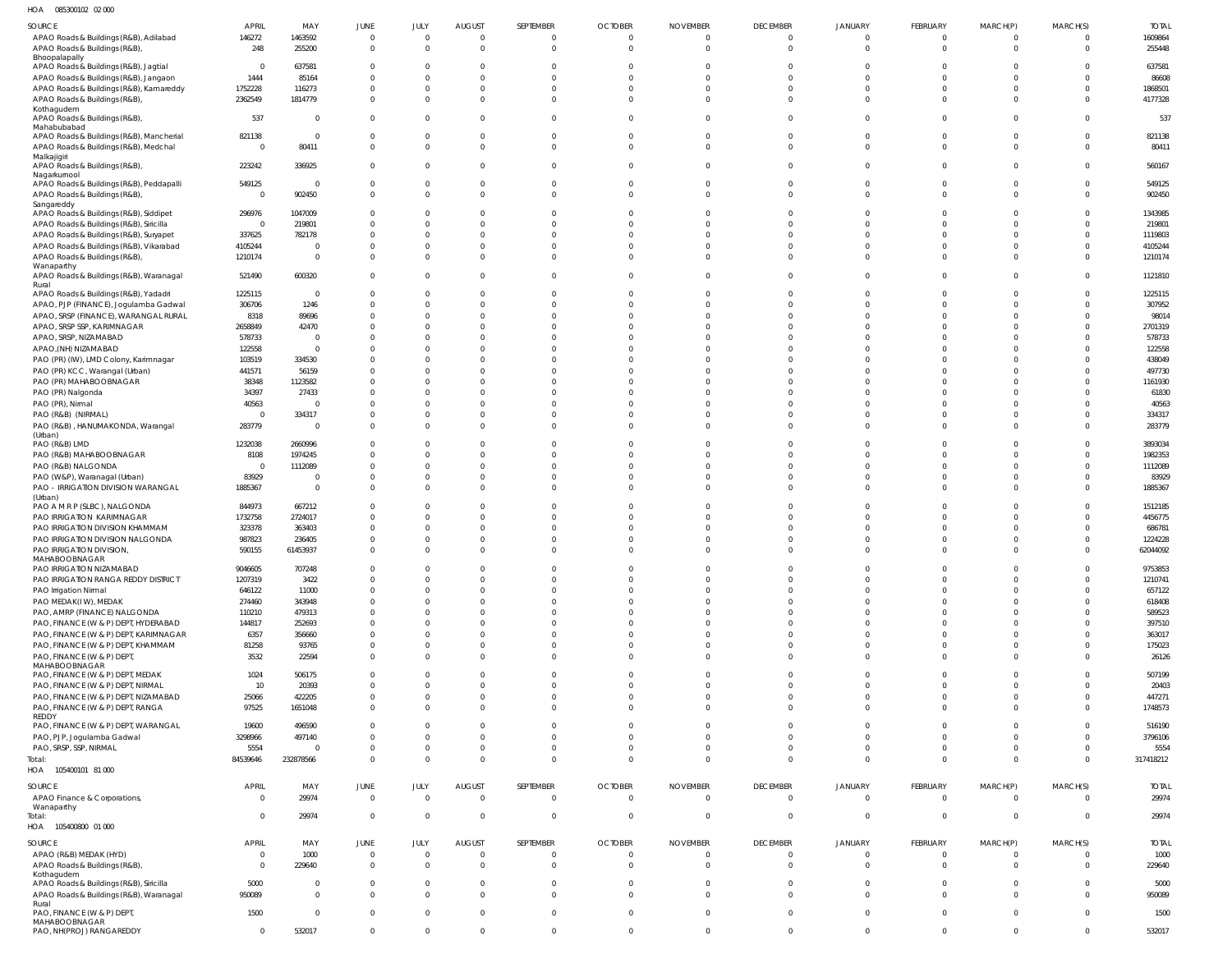| HOA<br>105400800 01 000                                                  |                |                |                          |                |                |           |                |                 |                 |                |                      |                |                |              |
|--------------------------------------------------------------------------|----------------|----------------|--------------------------|----------------|----------------|-----------|----------------|-----------------|-----------------|----------------|----------------------|----------------|----------------|--------------|
| SOURCE                                                                   | <b>APRIL</b>   | MAY            | <b>JUNE</b>              | JULY           | <b>AUGUST</b>  | SEPTEMBER | <b>OCTOBER</b> | <b>NOVEMBER</b> | <b>DECEMBER</b> | JANUARY        | FEBRUARY             | MARCH(P)       | MARCH(S)       | <b>TOTAL</b> |
| Total:                                                                   | 956589         | 762657         | $\overline{0}$           | $\Omega$       | $\overline{0}$ | $\Omega$  | $\mathbf 0$    | $\Omega$        | $\overline{0}$  | $\overline{0}$ | $\overline{0}$       | $\overline{0}$ | $\overline{0}$ | 1719246      |
| HOA 761000201 05 001                                                     |                |                |                          |                |                |           |                |                 |                 |                |                      |                |                |              |
|                                                                          |                |                |                          |                |                |           |                |                 |                 |                |                      |                |                |              |
| SOURCE                                                                   | <b>APRIL</b>   | MAY            | JUNE                     | JULY           | <b>AUGUST</b>  | SEPTEMBER | <b>OCTOBER</b> | <b>NOVEMBER</b> | <b>DECEMBER</b> | <b>JANUARY</b> | FEBRUARY             | MARCH(P)       | MARCH(S)       | <b>TOTAL</b> |
| APAO (R&B) HYDERABAD                                                     | 30850          | 30850          | $\overline{0}$           | $\Omega$       | $\overline{0}$ |           | $\overline{0}$ | - 0             | $\overline{0}$  | $\overline{0}$ | $\overline{0}$       | 0              | $\overline{0}$ | 61700        |
| APAO (R&B) RANGAREDDY (HYD)                                              | 4000           | 4000           | $\mathbf 0$              | $\overline{0}$ | $\mathbf 0$    |           |                |                 | $\Omega$        | $\overline{0}$ | $\Omega$             | $\Omega$       | $\mathbf{0}$   | 8000         |
| APAO Finance & Corporations, Adilabad                                    | 1302           | 1302           | $\mathbf{0}$             | $\overline{0}$ | $\mathbf 0$    |           |                | $\Omega$        | $\overline{0}$  | $\overline{0}$ | $\Omega$<br>$\Omega$ | $\Omega$       | $\mathbf{0}$   | 2604         |
| APAO Finance & Corporations,                                             | 2500           | 2500           | $\mathbf{0}$             | $\Omega$       | $\Omega$       | $\Omega$  |                | - 0             | $\Omega$        | $\Omega$       |                      | $\Omega$       | $\Omega$       | 5000         |
| Kothagudem<br>APAO Finance & Corporations, Medchal                       | 5000           | $\overline{0}$ | $\Omega$                 | $\Omega$       | $\Omega$       |           |                |                 | $\Omega$        | $\Omega$       | $\Omega$             | $\Omega$       | $\Omega$       | 5000         |
| APAO Finance & Corporations, Siricilla                                   | 5000           | 5000           | $\mathbf 0$              | $\Omega$       | $\Omega$       |           |                |                 | $\Omega$        | $\Omega$       |                      | $\Omega$       | $\Omega$       | 10000        |
| APAO Finance & Corporations, Suryapet                                    | 7760           | 1940           | $\Omega$                 | $\Omega$       | $\Omega$       |           |                |                 | $\Omega$        | $\Omega$       | $\Omega$             | $\Omega$       | $\Omega$       | 9700         |
| APAO Finance & Corporations, Yadadri                                     | 5498           | 5498           | $\mathbf{0}$             | $\Omega$       | $\Omega$       |           |                |                 | $\Omega$        | $\Omega$       |                      | $\Omega$       | <sup>0</sup>   | 10996        |
| APAO Irrigation, Bhoopalapally                                           | 15249          | 15249          | $\mathbf{0}$             | $\Omega$       | $\Omega$       |           |                |                 | $\Omega$        | $\Omega$       |                      | $\Omega$       | $\Omega$       | 30498        |
| APAO Irrigation, Jagtial                                                 | 20900          | 20900          | $\mathbf{0}$             | $\Omega$       | U              |           |                |                 | $\Omega$        | $\Omega$       |                      | $\Omega$       | <sup>0</sup>   | 41800        |
| APAO Irrigation, Jangaon                                                 | 7000           | 7000           | $\mathbf{0}$             | $\Omega$       | $\Omega$       |           |                |                 | $\Omega$        | $\Omega$       |                      | $\Omega$       | $\Omega$       | 14000        |
| APAO Irrigation, Kamareddy                                               | 12300          | 12300          | $\mathbf{0}$             | $\Omega$       | $\Omega$       |           |                |                 | $\Omega$        | $\Omega$       | $\Omega$             | $\Omega$       | $\Omega$       | 24600        |
| APAO Irrigation, Medchal Malkajigiri                                     | 12300          | 12300          | $\mathbf{0}$             | $\Omega$       | $\Omega$       |           |                |                 | $\Omega$        | $\Omega$       |                      | $\Omega$       | $\Omega$       | 24600        |
| APAO Irrigation, Nagarkurnool                                            | 8848           | 8848           | $\mathbf{0}$             | $\Omega$       | $\Omega$       |           |                |                 | $\Omega$        | $\Omega$       |                      | $\Omega$       | $\Omega$       | 17696        |
| APAO Irrigation, Peddapalli                                              | 17375          | 17375          | $\mathbf{0}$             | $\Omega$       | $\Omega$       |           |                |                 | $\Omega$        | $\Omega$       |                      | $\Omega$       | $\Omega$       | 34750        |
| APAO Irrigation, Sangareddy                                              | 6154           | 6154           | $\mathbf{0}$             | $\Omega$       | $\Omega$       |           |                |                 | $\Omega$        | $\Omega$       |                      | $\Omega$       | $\Omega$       | 12308        |
| APAO Irrigation, Siddipet                                                | 17500          | 32500          | $\Omega$                 | $\Omega$       | $\Omega$       |           |                |                 | $\Omega$        | $\Omega$       |                      | $\Omega$       | <sup>0</sup>   | 50000        |
| APAO Irrigation, Suryapet                                                | 2808           | 2808           | $\mathbf{0}$             | $\Omega$       | $\Omega$       |           |                |                 | $\Omega$        | $\Omega$       |                      | $\Omega$       | <sup>0</sup>   | 5616         |
| APAO Irrigation, Wanaparthy                                              | 41030          | 41030          | $\mathbf{0}$             | $\Omega$       | $\Omega$       |           |                |                 | $\Omega$        | $\Omega$       |                      | $\Omega$       | $\Omega$       | 82060        |
| APAO Irrigation, Waranagal Rural                                         | 8200           | 8200           | $\mathbf{0}$             | $\Omega$       | $\Omega$       |           |                |                 | $\Omega$        | $\Omega$       | $\Omega$             | $\Omega$       | <sup>0</sup>   | 16400        |
|                                                                          | 12000          | 26230          | $\mathbf{0}$             | $\Omega$       | $\Omega$       |           |                |                 | $\Omega$        | $\Omega$       | $\Omega$             | $\Omega$       | $\Omega$       | 38230        |
| APAO Irrigation, Yadadri<br>APAO Roads & Buildings (R&B),                | 2840           | 2840           | $\mathbf{0}$             | $\Omega$       | $\Omega$       |           |                |                 | $\Omega$        | $\Omega$       | $\Omega$             | $\Omega$       | $\Omega$       | 5680         |
| Sangareddy                                                               |                |                |                          |                |                |           |                |                 |                 |                |                      |                |                |              |
| APAO Roads & Buildings (R&B), Suryapet                                   | 5278           | 5278           | $\Omega$                 | $\Omega$       | 0              |           |                |                 | $\Omega$        | $\Omega$       | $\Omega$             | $\Omega$       | $\Omega$       | 10556        |
| APAO Roads & Buildings (R&B), Vikarabad                                  | 9208           | 9208           | $\mathbf{0}$             | $\Omega$       | $\Omega$       |           |                |                 | $\Omega$        | $\Omega$       |                      | $\Omega$       | <sup>0</sup>   | 18416        |
| PAO (PR) MAHABOOBNAGAR                                                   | 2000           | 2000           | $\mathbf{0}$             | $\Omega$       | $\Omega$       |           |                |                 | $\Omega$        | $\Omega$       | $\Omega$             | $\Omega$       | $\Omega$       | 4000         |
| PAO (R&B) NALGONDA                                                       | 41361          | 44861          | $\mathbf{0}$             | $\overline{0}$ | $\Omega$       | $\Omega$  |                | $\Omega$        | $\Omega$        | $\Omega$       | $\Omega$             | $\Omega$       | $\Omega$       | 86222        |
| PAO - IRRIGATION DIVISION WARANGAL                                       | 44015          | 44015          | $\mathbf 0$              | $\Omega$       | $\Omega$       | $\Omega$  |                | $\Omega$        | $\Omega$        | $\Omega$       | $\Omega$             | $\Omega$       | $\Omega$       | 88030        |
| (Urban)                                                                  |                |                |                          |                |                |           |                |                 |                 |                |                      |                |                |              |
| PAO IRRIGATION KARIMNAGAR                                                | 43000          | 50000          | $\mathbf{0}$             | $\Omega$       | $\Omega$       |           |                |                 | $\Omega$        | $\overline{0}$ | $\Omega$             | $\Omega$       | $\Omega$       | 93000        |
| PAO IRRIGATION DIVISION HYDERABAD                                        | 141389         | 168389         | $\Omega$                 | $\Omega$       | $\Omega$       |           |                |                 | $\Omega$        | $\Omega$       | $\Omega$             | $\Omega$       | $\Omega$       | 309778       |
| PAO IRRIGATION DIVISION KHAMMAM                                          | 3575           | 5900           | $\mathbf{0}$             | $\overline{0}$ | $\Omega$       |           |                |                 | $\Omega$        | $\Omega$       | $\Omega$             | $\Omega$       | $\Omega$       | 9475         |
| PAO IRRIGATION DIVISION NALGONDA                                         | 131967         | 139027         | $\mathbf{0}$             | $\Omega$       | $\Omega$       |           |                |                 | $\Omega$        | $\Omega$       | $\Omega$             | $\Omega$       | $\Omega$       | 270994       |
| PAO IRRIGATION DIVISION,                                                 | 12055          | 8455           | $\mathbf{0}$             | $\Omega$       | $\Omega$       |           |                |                 | $\Omega$        | $\Omega$       | $\Omega$             | $\Omega$       | $\Omega$       | 20510        |
| MAHABOOBNAGAR                                                            | 6580           | 6580           | $\Omega$                 | $\Omega$       | $\Omega$       |           |                |                 | $\Omega$        | $\Omega$       | $\Omega$             | $\Omega$       | $\Omega$       |              |
| PAO IRRIGATION NIZAMABAD                                                 |                |                | $\mathbf{0}$             | $\Omega$       | $\Omega$       |           |                |                 | $\Omega$        | $\Omega$       |                      | $\Omega$       | $\Omega$       | 13160        |
| PAO IRRIGATION RANGA REDDY DISTRICT                                      | 83949          | 72149          | $\Omega$                 | $\Omega$       | $\Omega$       |           |                |                 | $\Omega$        | $\Omega$       |                      | $\Omega$       | $\Omega$       | 156098       |
| PAO Irrigation Nirmal<br>PAO, AMRP (FINANCE) NALGONDA                    | 10125          | 10125          | $\mathbf{0}$             | $\mathbf 0$    | $\Omega$       |           |                |                 | $\Omega$        | $\Omega$       |                      | $\Omega$       | $\Omega$       | 20250        |
|                                                                          | 2564           | 2564           |                          | $\Omega$       | $\Omega$       |           |                |                 | $\Omega$        | $\Omega$       | $\Omega$             | $\Omega$       | $\Omega$       | 5128         |
| PAO, FINANCE (W & P) DEPT, HYDERABAD<br>PAO, FINANCE (W & P) DEPT, RANGA | $\overline{0}$ | 12500          | $\mathbf{0}$<br>$\Omega$ | $\Omega$       | $\Omega$       |           |                |                 | $\Omega$        | $\Omega$       | $\Omega$             | $\Omega$       | $\Omega$       | 12500        |
| REDDY                                                                    | 12500          | 12500          |                          |                |                |           |                |                 |                 |                |                      |                |                | 25000        |
| PAO, FINANCE (W & P) DEPT, WARANGAL                                      | $\mathbf 0$    | 2604           | $\Omega$                 | $\Omega$       | U              |           |                |                 | $\Omega$        | $\Omega$       | $\Omega$             | $\Omega$       | $\Omega$       | 2604         |
| PAO, PJP, Jogulamba Gadwal                                               | 28000          | 28000          | $\Omega$                 | $\Omega$       | $\Omega$       |           |                |                 | $\cap$          | $\cap$         |                      | $\Omega$       | $\Omega$       | 56000        |
| Total:                                                                   | 823980         | 888979         | $\mathbf 0$              | $\overline{0}$ | $\mathbf 0$    | $\Omega$  | $\Omega$       | $\overline{0}$  | $\overline{0}$  | $\overline{0}$ | $\overline{0}$       | $\overline{0}$ | $\overline{0}$ | 1712959      |
| HOA 761000202 04 001                                                     |                |                |                          |                |                |           |                |                 |                 |                |                      |                |                |              |
|                                                                          |                |                |                          |                |                |           |                |                 |                 |                |                      |                |                |              |
| SOURCE                                                                   | <b>APRIL</b>   | MAY            | JUNE                     | JULY           | <b>AUGUST</b>  | SEPTEMBER | <b>OCTOBER</b> | <b>NOVEMBER</b> | <b>DECEMBER</b> | <b>JANUARY</b> | FEBRUARY             | MARCH(P)       | MARCH(S)       | <b>TOTAL</b> |
| APAO Irrigation, Jagtial                                                 | 3500           | 3500           | $\overline{0}$           | $\Omega$       | $\mathbf 0$    | $\Omega$  | $\Omega$       | $\overline{0}$  | $\overline{0}$  | $\overline{0}$ | $\overline{0}$       | $\overline{0}$ | $\Omega$       | 7000         |
| APAO Irrigation, Jangaon                                                 | 5000           | 5000           | $\mathbf{0}$             | $\Omega$       | $\mathbf 0$    | $\Omega$  | $\Omega$       | - 0             | $\overline{0}$  | $\overline{0}$ | $\Omega$             | $\overline{0}$ | $\Omega$       | 10000        |
| APAO Irrigation, Sangareddy                                              | 10830          | 10830          | $\mathbf{0}$             | $\Omega$       | $\Omega$       |           |                | $\Omega$        | $\Omega$        | $\Omega$       | $\Omega$             | $\Omega$       | $\Omega$       | 21660        |
| APAO Irrigation, Siddipet                                                | 8330           | 8330           | $\mathbf{0}$             | $\Omega$       | $\Omega$       |           |                | $\Omega$        | $\Omega$        | $\Omega$       | $\Omega$             | $\Omega$       | <sup>0</sup>   | 16660        |
| APAO Irrigation, Suryapet                                                | 5000           | 5000           | $\mathbf 0$              | $\Omega$       | $\Omega$       |           |                | $\Omega$        | $\Omega$        | $\Omega$       | $\Omega$             | $\Omega$       | <sup>0</sup>   | 10000        |
| PAO (PH) KHAMMAM                                                         | 20000          | 20000          | $\mathbf{0}$             | $\Omega$       | $\Omega$       | $\Omega$  |                | $\Omega$        | $\Omega$        | $\Omega$       | $\Omega$             | $\Omega$       | $\Omega$       | 40000        |
| PAO - IRRIGATION DIVISION WARANGAL                                       | 13000          | 13000          | $\mathbf{0}$             | $\Omega$       | $\Omega$       | $\Omega$  | $\Omega$       | $\Omega$        | $\Omega$        | $\overline{0}$ | $\Omega$             | $\Omega$       | $\Omega$       | 26000        |
| (Urban)<br>PAO IRRIGATION KARIMNAGAR                                     | 5000           | 5000           | $\mathbf 0$              | $\Omega$       | 0              | $\Omega$  |                | $\Omega$        | $\Omega$        | $\Omega$       | $\Omega$             | $\Omega$       | $\Omega$       | 10000        |
| PAO IRRIGATION DIVISION HYDERABAD                                        | 33167          | 33167          | $\Omega$                 | $\Omega$       | $\Omega$       |           |                | $\Omega$        | $\Omega$        | $\Omega$       | $\Omega$             | $\Omega$       | $\Omega$       | 66334        |
| PAO IRRIGATION DIVISION KHAMMAM                                          | 6000           | 12000          | $\mathbf 0$              | $\Omega$       | $\Omega$       | $\Omega$  |                | $\Omega$        | $\Omega$        | $\Omega$       | $\Omega$             | $\Omega$       | <sup>0</sup>   | 18000        |
| PAO IRRIGATION DIVISION NALGONDA                                         | 29520          | 29520          | $\mathbf 0$              | $\Omega$       | $\Omega$       |           |                | $\Omega$        | $\Omega$        | $\Omega$       | $\Omega$             | $\Omega$       | <sup>0</sup>   | 59040        |
| PAO IRRIGATION RANGA REDDY DISTRICT                                      | 7942           | 7942           | $\mathbf{0}$             | $\Omega$       | $\Omega$       | $\Omega$  |                | $\Omega$        | $\Omega$        | $\Omega$       | $\Omega$             | $\Omega$       | <sup>0</sup>   | 15884        |
| PAO, FINANCE (W & P) DEPT, HYDERABAD                                     | 5700           | 5700           | $\mathbf 0$              | $\overline{0}$ | $\mathbf 0$    | $\Omega$  |                | $\mathbf{0}$    | $\overline{0}$  | $\overline{0}$ | $\overline{0}$       | $\overline{0}$ | $\Omega$       | 11400        |
| Total:                                                                   | 152989         | 158989         | $\mathbf 0$              | $\Omega$       | $\mathbf 0$    | $\Omega$  | $\Omega$       | $\Omega$        | $\overline{0}$  | $\overline{0}$ | $\Omega$             | $\Omega$       | $\Omega$       | 311978       |
| HOA 761000202 05 001                                                     |                |                |                          |                |                |           |                |                 |                 |                |                      |                |                |              |
|                                                                          |                |                |                          |                |                |           |                |                 |                 |                |                      |                |                |              |
| SOURCE                                                                   | <b>APRIL</b>   | MAY            | JUNE                     | JULY           | <b>AUGUST</b>  | SEPTEMBER | <b>OCTOBER</b> | <b>NOVEMBER</b> | <b>DECEMBER</b> | <b>JANUARY</b> | FEBRUARY             | MARCH(P)       | MARCH(S)       | <b>TOTAL</b> |
| APAO Irrigation, Bhoopalapally                                           | 1750           | 1750           | $\overline{0}$           | $\overline{0}$ | $\mathbf 0$    | - 0       | $\overline{0}$ | $\circ$         | $\overline{0}$  | $\overline{0}$ | $\overline{0}$       | $\overline{0}$ | $\overline{0}$ | 3500         |
| APAO Irrigation, Jagtial                                                 | 1000           | 1000           | $\overline{0}$           | $\overline{0}$ | $\mathbf 0$    | - 0       | $\Omega$       | - 0             | $\overline{0}$  | $\overline{0}$ | $\Omega$             | $\overline{0}$ | $\mathbf{0}$   | 2000         |
| APAO Irrigation, Kamareddy                                               | 1000           | 1000           | $\mathbf{0}$             | $\Omega$       | $\mathbf 0$    | $\Omega$  |                | $\Omega$        | $\overline{0}$  | $\overline{0}$ | $\Omega$             | $\Omega$       | $\Omega$       | 2000         |
| APAO Irrigation, Kothagudem                                              | 1700           | 1700           | $\mathbf{0}$             | $\Omega$       | $\Omega$       | $\Omega$  |                | $\Omega$        | $\Omega$        | $\Omega$       | $\Omega$             | $\Omega$       | $\Omega$       | 3400         |
| APAO Irrigation, Medchal Malkajigiri                                     | 2000           | 2000           | $\mathbf{0}$             | $\Omega$       | $\Omega$       |           |                | $\Omega$        | $\Omega$        | $\Omega$       | $\Omega$             | $\Omega$       | $\Omega$       | 4000         |
| APAO Irrigation, Nagarkurnool                                            | 1325           | 1325           | $\mathbf{0}$             | $\Omega$       | $\Omega$       |           |                | $\Omega$        | $\Omega$        | $\Omega$       | $\Omega$             | $\Omega$       | $\Omega$       | 2650         |
| APAO Irrigation, Siddipet                                                | 2000           | 2000           | $\mathbf{0}$             | $\Omega$       | $\Omega$       |           |                | $\Omega$        | $\Omega$        | $\Omega$       | $\Omega$             | - 0            | $\Omega$       | 4000         |
| APAO Irrigation, Siricilla                                               | 1000           | 1000           | $\mathbf{0}$             | $\Omega$       | $\Omega$       |           |                | $\Omega$        | $\Omega$        | $\Omega$       | $\Omega$             | $\Omega$       | <sup>0</sup>   | 2000         |
| APAO Irrigation, Suryapet                                                | 1000           | 1000           | $\mathbf{0}$             | $\Omega$       | $\Omega$       | $\Omega$  |                | $\Omega$        | $\Omega$        | $\Omega$       | $\Omega$             | $\Omega$       | $\Omega$       | 2000         |
| APAO Irrigation, Yadadri                                                 | 1583           | 2983           | $\mathbf{0}$             | $\overline{0}$ | $\mathbf 0$    | $\Omega$  |                | $\Omega$        | $\Omega$        | $\overline{0}$ | $\Omega$             | $\Omega$       | $\Omega$       | 4566         |
| PAO - IRRIGATION DIVISION WARANGAL                                       | 1000           | 1000           | $\mathbf 0$              | $\Omega$       | $\mathbf 0$    | $\Omega$  | $\Omega$       | $\Omega$        | $\overline{0}$  | $\overline{0}$ | $\Omega$             | $\Omega$       | $\Omega$       | 2000         |
| (Urban)                                                                  |                |                |                          |                |                |           |                |                 |                 |                |                      |                |                |              |
| PAO IRRIGATION KARIMNAGAR                                                | 3958           | 1333           | $\mathbf 0$              | $\overline{0}$ | 0              | $\Omega$  | $\mathbf 0$    | $\overline{0}$  | $\overline{0}$  | $\overline{0}$ | $\overline{0}$       | $\mathbf 0$    | $\mathbf 0$    | 5291         |
| PAO IRRIGATION DIVISION HYDERABAD                                        | 11083          | 24083          | $\mathbf 0$              | $\mathbf 0$    | $\mathbf 0$    | $\Omega$  | $\Omega$       | $\Omega$        | $\mathbf{0}$    | $\mathbf{0}$   | $\mathbf 0$          | $\Omega$       | $\mathbf 0$    | 35166        |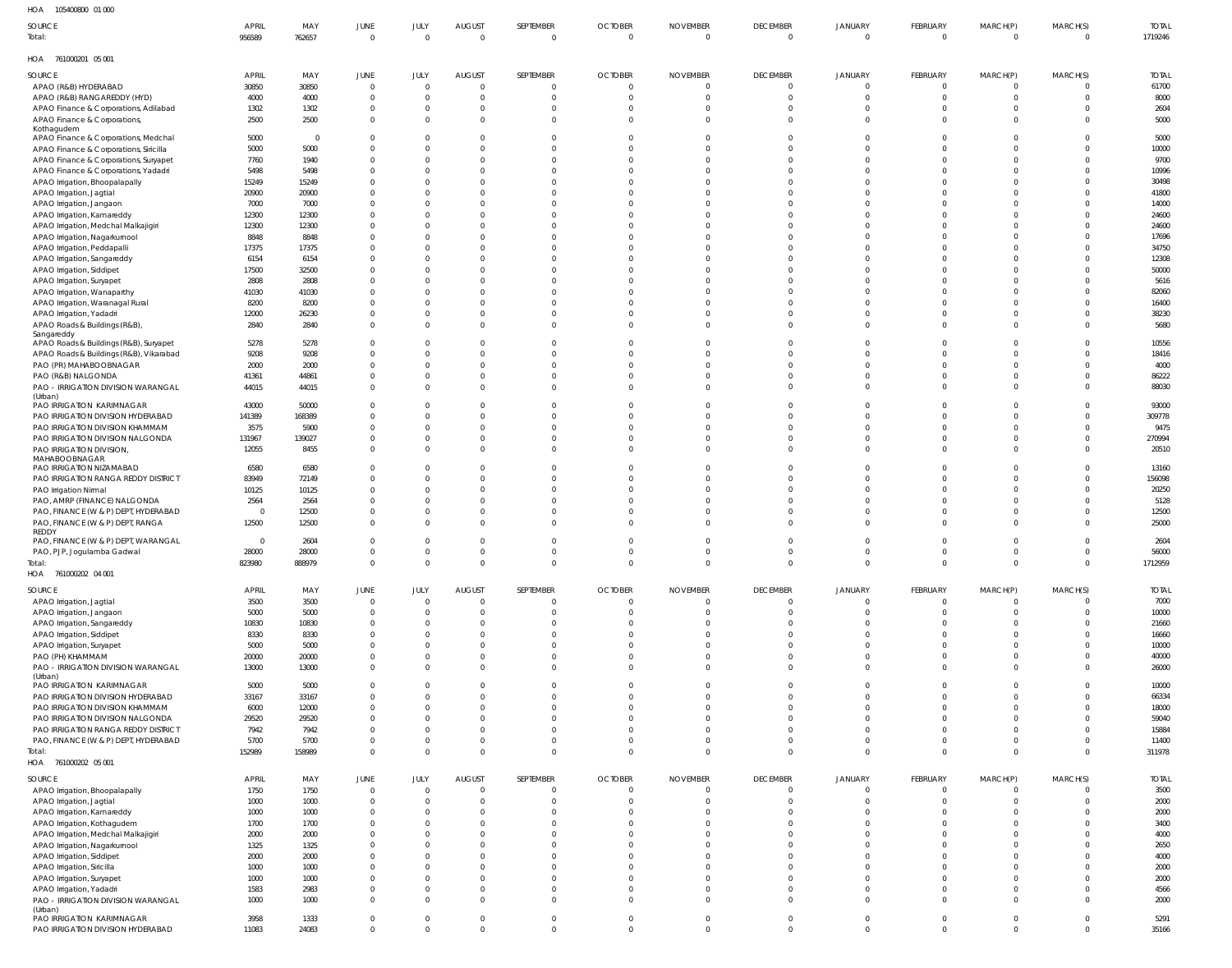| HOA | 761000202 05 001 |  |
|-----|------------------|--|

| .                                           |              |             |              |          |                |                |                |                 |                 |                |                         |                |          |              |
|---------------------------------------------|--------------|-------------|--------------|----------|----------------|----------------|----------------|-----------------|-----------------|----------------|-------------------------|----------------|----------|--------------|
| SOURCE                                      | <b>APRIL</b> | MAY         | JUNE         | JULY     | <b>AUGUST</b>  | SEPTEMBER      | <b>OCTOBER</b> | <b>NOVEMBER</b> | <b>DECEMBER</b> | <b>JANUARY</b> | FEBRUARY                | MARCH(P)       | MARCH(S) | <b>TOTAL</b> |
| PAO IRRIGATION DIVISION KHAMMAM             |              | 2000        | $\mathbf 0$  | $\Omega$ | $\overline{0}$ | 0              | $\overline{0}$ | 0               | $\overline{0}$  | $\overline{0}$ | $\overline{0}$          | $\overline{0}$ | $\Omega$ | 2000         |
| PAO IRRIGATION DIVISION NALGONDA            | 4250         | 4250        | $\mathbf 0$  | $\Omega$ | $\overline{0}$ | 0              | $\mathbf 0$    | 0               | $\overline{0}$  | $\Omega$       | $\Omega$                | 0              | $\Omega$ | 8500         |
| PAO IRRIGATION NIZAMABAD                    | 2000         | 4000        | $\mathbf 0$  | $\Omega$ | $\Omega$       | $\Omega$       | $\Omega$       | $\Omega$        | $\Omega$        | $\Omega$       | $\Omega$                | $\Omega$       |          | 6000         |
| PAO IRRIGATION RANGA REDDY DISTRICT         | 10450        | 9450        | $\mathbf 0$  |          | $\Omega$       | $\Omega$       | $\Omega$       |                 | $\Omega$        | $\Omega$       | $\Omega$                | $\Omega$       |          | 19900        |
| PAO, FINANCE (W & P) DEPT, HYDERABAD        | 4000         | 4000        | $\mathbf 0$  | $\Omega$ | $\Omega$       | $\Omega$       | $\Omega$       | $\Omega$        | $\Omega$        | $\Omega$       |                         | $\Omega$       |          | 8000         |
| PAO, PJP, Jogulamba Gadwal                  | 1000         | 1000        | $\mathbf 0$  | $\Omega$ | $\Omega$       | 0              | $\Omega$       | $\Omega$        | $\Omega$        | $\overline{0}$ | $\Omega$                | $\Omega$       |          | 2000         |
| Total:                                      | 52099        | 66874       | $\mathbf 0$  | $\Omega$ | $\Omega$       | $\mathbf{0}$   | $\Omega$       | $\mathbf 0$     | $\Omega$        | $\overline{0}$ | $\Omega$                | $\mathbf{0}$   | $\Omega$ | 118973       |
| HOA 761000204 12 001                        |              |             |              |          |                |                |                |                 |                 |                |                         |                |          |              |
|                                             |              |             |              |          |                |                |                |                 |                 |                |                         |                |          |              |
| SOURCE                                      | <b>APRIL</b> | MAY         | JUNE         | JULY     | <b>AUGUST</b>  | SEPTEMBER      | <b>OCTOBER</b> | <b>NOVEMBER</b> | <b>DECEMBER</b> | <b>JANUARY</b> | FEBRUARY                | MARCH(P)       | MARCH(S) | <b>TOTAL</b> |
| APAO Irrigation, Suryapet                   | 1000         | 1000        | $\mathbf 0$  | $\Omega$ | $\overline{0}$ | 0              | $\overline{0}$ | 0               | $\Omega$        | $\overline{0}$ | $\Omega$                | 0              | $\Omega$ | 2000         |
| PAO IRRIGATION DIVISION HYDERABAD           | 2000         | 2000        | $\mathbf 0$  | $\Omega$ | $\overline{0}$ | 0              | 0              | 0               | $\overline{0}$  | $\overline{0}$ | $\Omega$                | $\overline{0}$ | $\Omega$ | 4000         |
| PAO IRRIGATION DIVISION NALGONDA            | 1759         | 7315        | $\mathbf 0$  | $\Omega$ | $\overline{0}$ | 0              | 0              | 0               | $\overline{0}$  | $\overline{0}$ | $\Omega$                | 0              | $\Omega$ | 9074         |
| Total:                                      | 4759         | 10315       | $\mathbf 0$  | $\Omega$ | $\Omega$       | $\overline{0}$ | $\Omega$       | $\mathbf 0$     | $\Omega$        | $\overline{0}$ | $\Omega$                | $\overline{0}$ | $\Omega$ | 15074        |
|                                             |              |             |              |          |                |                |                |                 |                 |                |                         |                |          |              |
| HOA 761000800 04 001                        |              |             |              |          |                |                |                |                 |                 |                |                         |                |          |              |
| SOURCE                                      | <b>APRIL</b> | MAY         | <b>JUNE</b>  | JULY     | <b>AUGUST</b>  | SEPTEMBER      | <b>OCTOBER</b> | <b>NOVEMBER</b> | <b>DECEMBER</b> | <b>JANUARY</b> | FEBRUARY                | MARCH(P)       | MARCH(S) | <b>TOTAL</b> |
| APAO (R&B) HYDERABAD                        | 2500         | 2000        | $\mathbf 0$  | $\Omega$ | $\overline{0}$ | 0              | $\overline{0}$ | 0               | $\Omega$        | $\Omega$       | $\Omega$                | $\overline{0}$ | $\Omega$ | 4500         |
| APAO (R&B) POCHAMPAD (NIZAMABAD)            | 8750         | 8750        | $\mathbf 0$  | $\Omega$ | $\overline{0}$ | 0              | 0              | 0               | $\overline{0}$  | $\overline{0}$ | $\Omega$                | $\overline{0}$ | $\Omega$ | 17500        |
| APAO (R&B) TEKULAPALLY                      | 13250        | 14750       | $\mathbf 0$  | $\Omega$ | $\Omega$       | $\Omega$       | $\Omega$       | $\Omega$        | $\Omega$        | $\Omega$       | $\Omega$                | $\Omega$       | $\Omega$ | 28000        |
|                                             | 1500         | 1500        | $\mathbf 0$  | $\Omega$ | $\Omega$       | $\Omega$       | $\Omega$       | $\Omega$        | $\Omega$        | $\Omega$       | $\Omega$                | $\Omega$       |          | 3000         |
| APAO Finance & Corporations, Jangaon        |              |             | $\mathbf 0$  | $\Omega$ | $\Omega$       | $\Omega$       | $\Omega$       |                 | $\Omega$        | $\Omega$       | $\Omega$                | $\Omega$       | $\Omega$ |              |
| APAO Finance & Corporations,<br>Mahabubabad | 500          | 500         |              |          |                |                |                | $\Omega$        |                 |                |                         |                |          | 1000         |
| APAO Finance & Corporations, Medchal        | 750          | 750         | $\mathbf{0}$ |          | $\Omega$       | $\Omega$       | $\Omega$       | $\Omega$        | $\Omega$        | $\Omega$       | $\Omega$                | $\Omega$       | $\Omega$ | 1500         |
| APAO Finance & Corporations, Peddapalli     | 1250         | 1250        | $\mathbf 0$  | $\Omega$ | $\Omega$       | $\Omega$       | $\Omega$       | $\Omega$        |                 | $\Omega$       |                         | $\Omega$       | 0        | 2500         |
|                                             |              |             | $\mathbf 0$  | $\cap$   | $\Omega$       |                |                |                 | $\Omega$        | $\Omega$       |                         |                | $\Omega$ |              |
| APAO Finance & Corporations, Siricilla      | 1250         | 1250        |              |          |                | $\Omega$       | $\Omega$       | $\Omega$        |                 |                | $\Omega$                | $\Omega$       |          | 2500         |
| APAO Finance & Corporations, Suryapet       | 4000         | 2750        | $\mathbf 0$  | $\Omega$ | $\Omega$       | $\Omega$       | $\Omega$       | $\Omega$        | $\Omega$        | $\Omega$       | $\Omega$                | $\Omega$       | $\Omega$ | 6750         |
| APAO Finance & Corporations,                | 2000         | 2000        | $\mathbf 0$  | $\Omega$ | $\Omega$       | $\Omega$       | $\Omega$       | $\Omega$        | $\Omega$        | $\Omega$       | $\Omega$                | $\Omega$       |          | 4000         |
| Wanaparthy                                  |              |             |              |          |                |                |                |                 |                 |                |                         |                |          |              |
| APAO Finance & Corporations, Yadadri        | 750          | 750         | $\mathbf{0}$ |          | $\Omega$       | $\Omega$       | $\Omega$       | $\Omega$        | $\Omega$        | $\Omega$       | $\Omega$                | $\Omega$       | $\Omega$ | 1500         |
| APAO Irrigation, Adilabad                   | 26000        | 24250       | $\mathbf 0$  | $\cap$   | $\Omega$       | $\Omega$       | $\Omega$       | $\Omega$        | $\Omega$        | $\Omega$       | $\Omega$                | $\Omega$       | $\Omega$ | 50250        |
| APAO Irrigation, Bhoopalapally              | 20000        | 28500       | $\mathbf 0$  | $\Omega$ | $\Omega$       | $\Omega$       | $\Omega$       | $\Omega$        | $\Omega$        | $\Omega$       | $\Omega$                | $\Omega$       | $\Omega$ | 48500        |
| APAO Irrigation, Jagtial                    | 22250        | 21500       | $\mathbf 0$  |          | $\Omega$       | $\Omega$       | $\Omega$       | $\Omega$        | $\Omega$        | $\Omega$       | $\Omega$                | $\Omega$       | $\Omega$ | 43750        |
| APAO Irrigation, Jangaon                    | 17750        | 24250       | $\mathbf 0$  | $\Omega$ | $\Omega$       | $\Omega$       | $\Omega$       | $\Omega$        |                 | $\Omega$       |                         | $\Omega$       | $\Omega$ | 42000        |
| APAO Irrigation, Kamareddy                  | 13250        | 13250       | $\mathbf 0$  |          | $\Omega$       | $\Omega$       | $\Omega$       |                 | $\Omega$        | $\Omega$       | $\Omega$                | $\Omega$       |          | 26500        |
| APAO Irrigation, Komarambheem Asifabad      | 6250         | 9750        | $\mathbf 0$  |          | $\Omega$       | $\Omega$       | $\Omega$       | $\Omega$        |                 | $\Omega$       |                         | $\Omega$       | $\Omega$ | 16000        |
| APAO Irrigation, Kothagudem                 | 39250        | 39500       | $\mathbf 0$  |          | $\Omega$       | $\Omega$       | $\Omega$       | $\Omega$        | $\Omega$        | $\Omega$       | $\Omega$                | $\Omega$       | $\Omega$ | 78750        |
| APAO Irrigation, Mahabubabad                | 9000         | 14000       | $\mathbf 0$  |          | $\Omega$       | $\Omega$       | $\Omega$       | $\Omega$        | $\Omega$        | $\Omega$       | $\Omega$                | $\Omega$       | $\Omega$ | 23000        |
|                                             | 8250         | 8250        | $\mathbf 0$  |          | $\Omega$       | $\Omega$       | $\Omega$       |                 | $\Omega$        | $\Omega$       | $\Omega$                | $\Omega$       |          | 16500        |
| APAO Irrigation, Mancherial                 |              |             |              |          |                |                |                |                 |                 |                |                         |                |          |              |
| APAO Irrigation, Medchal Malkajigiri        | 3000         | 3000        | $\mathbf 0$  |          | $\Omega$       | $\Omega$       | $\Omega$       | $\Omega$        |                 | $\Omega$       |                         | $\Omega$       |          | 6000         |
| APAO Irrigation, Nagarkurnool               | 24500        | 23750       | $\mathbf 0$  |          | $\Omega$       | $\Omega$       | $\Omega$       | $\Omega$        | $\Omega$        | $\Omega$       | $\Omega$                | $\Omega$       |          | 48250        |
| APAO Irrigation, Peddapalli                 | 31750        | 33500       | $\mathbf 0$  | $\cap$   | $\Omega$       | $\Omega$       | $\Omega$       | $\Omega$        | $\Omega$        | $\Omega$       |                         | $\Omega$       | $\Omega$ | 65250        |
| APAO Irrigation, Sangareddy                 | 11000        | 12000       | $\mathbf 0$  |          | $\Omega$       | $\Omega$       | $\Omega$       |                 | $\Omega$        | $\Omega$       | $\Omega$                | $\Omega$       |          | 23000        |
| APAO Irrigation, Siddipet                   | 26450        | 32200       | $\mathbf 0$  | $\Omega$ | $\Omega$       | $\Omega$       | $\Omega$       |                 |                 |                |                         | $\Omega$       |          | 58650        |
| APAO Irrigation, Siricilla                  | 15000        | 15000       | $\mathbf 0$  |          | $\Omega$       | $\Omega$       | $\Omega$       |                 | $\Omega$        | $\Omega$       |                         | $\Omega$       | $\Omega$ | 30000        |
| APAO Irrigation, Suryapet                   | 19750        | 20500       | $\mathbf 0$  | $\Omega$ | $\Omega$       | $\Omega$       | $\Omega$       |                 |                 |                |                         | $\Omega$       |          | 40250        |
| APAO Irrigation, Vikarabad                  | 1500         | 1500        | $\Omega$     |          | $\Omega$       | $\Omega$       | $\Omega$       |                 |                 |                |                         |                |          | 3000         |
| APAO Irrigation, Wanaparthy                 | 5250         | 5250        | $\Omega$     |          | $\Omega$       | $\Omega$       | $\Omega$       |                 |                 |                |                         |                |          | 10500        |
| APAO Irrigation, Waranagal Rural            | 500          | 31500       | $\Omega$     | $\Omega$ | $\Omega$       | $\Omega$       | $\Omega$       |                 | $\Omega$        |                | $\Omega$                |                |          | 32000        |
|                                             | 9750         | 16250       | $\Omega$     | $\cap$   | $\Omega$       | $\Omega$       |                |                 |                 |                |                         |                |          | 26000        |
| APAO Irrigation, Yadadri                    |              |             |              |          |                |                |                |                 |                 |                |                         |                |          |              |
| APAO Roads & Buildings (R&B), Adilabad      | 2000         | 2000        | $\mathbf{0}$ | $\Omega$ | $\Omega$       | $\Omega$       | $\mathbf 0$    | $\Omega$        | $\Omega$        | $\Omega$       | $\Omega$                | $\Omega$       | $\Omega$ | 4000         |
| APAO Roads & Buildings (R&B), Kamareddy     | 4750         | 4750        | $\mathbf 0$  | $\Omega$ | $\overline{0}$ | $\overline{0}$ | $\mathbf 0$    | $\mathbf 0$     | $\overline{0}$  | $\overline{0}$ | $\overline{0}$          | $\overline{0}$ | $\Omega$ | 9500         |
| APAO Roads & Buildings (R&B),               | 2500         | 2500        | $\mathbf 0$  | $\Omega$ | $\overline{0}$ | $\overline{0}$ | $\mathbf 0$    | $\mathbf 0$     | $\overline{0}$  | $\overline{0}$ | $\overline{0}$          | $\overline{0}$ | $\Omega$ | 5000         |
| Komarambheem Asifabad                       |              |             |              |          |                |                |                |                 |                 |                |                         |                |          |              |
| APAO Roads & Buildings (R&B), Mancherial    | 3500         | 4500        | $\mathbf 0$  | $\Omega$ | $\overline{0}$ | $\overline{0}$ | $\overline{0}$ | $\overline{0}$  | $\overline{0}$  | $\overline{0}$ | $\overline{0}$          | $\overline{0}$ | $\Omega$ | 8000         |
| APAO Roads & Buildings (R&B),               | 8250         | 17000       | $\mathbf 0$  | $\Omega$ | $\overline{0}$ | $\overline{0}$ | $\overline{0}$ | $\overline{0}$  | $\overline{0}$  | $\overline{0}$ | $\overline{0}$          | $\overline{0}$ | $\Omega$ | 25250        |
| Nagarkurnool                                |              |             |              |          |                |                |                |                 |                 |                |                         |                |          |              |
| APAO Roads & Buildings (R&B), Vikarabad     | 12500        | 12500       | $\mathbf{0}$ | $\Omega$ | $\overline{0}$ | $\overline{0}$ | $\overline{0}$ | $\overline{0}$  | $\overline{0}$  | $\overline{0}$ | $\overline{\mathbf{0}}$ | $\overline{0}$ | $\Omega$ | 25000        |
| APAO Roads & Buildings (R&B),<br>Wanaparthy | 2000         | 2000        | $\mathbf 0$  | $\Omega$ | $\overline{0}$ | $\mathbf{0}$   | $\mathbf{0}$   | $\mathbf{0}$    | $\overline{0}$  | $\overline{0}$ | $\overline{0}$          | $\mathbf{0}$   | $\Omega$ | 4000         |
| APAO Roads & Buildings (R&B), Waranagal     | 750          | $\mathbf 0$ | $\mathbf 0$  | $\Omega$ | $\overline{0}$ | $\mathbf{0}$   | $\mathbf{0}$   | $\overline{0}$  | $\overline{0}$  | $\overline{0}$ | $\overline{0}$          | $\overline{0}$ | $\Omega$ | 750          |
| Rural                                       |              |             |              |          |                |                |                |                 |                 |                |                         |                |          |              |
| APAO, SRSP (FINANCE), WARANGAL RURAL        | 1500         | 1500        | $\mathbf 0$  | $\Omega$ | $\overline{0}$ | $\Omega$       | $\mathbf{0}$   | $\Omega$        | $\overline{0}$  | $\Omega$       | $\overline{0}$          | $\Omega$       | $\Omega$ | 3000         |
| PAO (R&B) MAHABOOBNAGAR                     | 12250        | 12250       | $\mathbf 0$  | $\Omega$ | $\overline{0}$ | 0              | $\mathbf 0$    | $\Omega$        | $\Omega$        | $\Omega$       | $\Omega$                | $\Omega$       | $\Omega$ | 24500        |
| PAO (R&B) NALGONDA                          | 11500        | 13250       | $\mathbf 0$  | $\Omega$ | $\overline{0}$ | $\mathbf 0$    | $\mathbf 0$    | 0               | $\overline{0}$  | $\overline{0}$ | $\overline{0}$          | $\mathbf{0}$   | $\Omega$ | 24750        |
| PAO - IRRIGATION DIVISION WARANGAL          | 22750        | 24500       | $\mathbf 0$  | $\Omega$ | $\Omega$       | $\Omega$       | $\Omega$       | $\Omega$        | $\Omega$        | $\Omega$       | $\Omega$                | $\Omega$       | $\Omega$ | 47250        |
| (Urban)                                     |              |             |              |          |                |                |                |                 |                 |                |                         |                |          |              |
| PAO IRRIGATION KARIMNAGAR                   | 54200        | 59450       | $\mathbf 0$  |          | $\Omega$       | $\Omega$       | $\Omega$       | $\Omega$        | $\Omega$        | $\Omega$       | $\Omega$                | $\Omega$       | $\Omega$ | 113650       |
| PAO IRRIGATION DIVISION HYDERABAD           | 29700        | 31700       | $\mathbf 0$  | $\Omega$ | $\Omega$       | $\Omega$       | $\Omega$       | $\Omega$        | $\Omega$        | $\Omega$       | $\Omega$                | $\Omega$       | $\Omega$ | 61400        |
| PAO IRRIGATION DIVISION KHAMMAM             | 46250        | 74750       | $\mathbf 0$  | $\Omega$ | $\Omega$       | $\mathbf 0$    | $\mathbf 0$    | 0               | $\Omega$        | $\overline{0}$ | $\Omega$                | $\mathbf{0}$   | $\Omega$ | 121000       |
|                                             |              |             | $\mathbf 0$  | $\Omega$ | $\overline{0}$ |                |                |                 | $\Omega$        |                | $\Omega$                |                |          |              |
| PAO IRRIGATION DIVISION NALGONDA            | 66500        | 66500       |              |          |                | $\overline{0}$ | 0              | $^{\circ}$      |                 | $\overline{0}$ |                         | $\mathbf 0$    | $\Omega$ | 133000       |
| PAO IRRIGATION DIVISION,                    | 34000        | 34000       | $\mathbf 0$  | $\Omega$ | $\Omega$       | $\mathbf 0$    | $\Omega$       | $\mathbf 0$     | $\Omega$        | $\Omega$       | $\Omega$                | $\mathbf 0$    | $\Omega$ | 68000        |
| MAHABOOBNAGAR<br>PAO IRRIGATION NIZAMABAD   | 42750        | 45250       | $\mathbf 0$  | $\cap$   | $\Omega$       | $\overline{0}$ | $\overline{0}$ | $\overline{0}$  | $\Omega$        | $\overline{0}$ | $\Omega$                | $\overline{0}$ | $\Omega$ | 88000        |
|                                             |              |             |              | $\Omega$ |                |                |                |                 | $\Omega$        | $\Omega$       | $\Omega$                |                | $\Omega$ |              |
| PAO IRRIGATION RANGA REDDY DISTRICT         | 35000        | 35250       | $\mathbf 0$  |          | $\overline{0}$ | $\overline{0}$ | $\overline{0}$ | $\mathbf 0$     |                 |                |                         | $\mathbf{0}$   |          | 70250        |
| PAO Irrigation Nirmal                       | 37500        | 33750       | $\mathbf 0$  | $\Omega$ | $\Omega$       | 0              | 0              | 0               | $\Omega$        | $\Omega$       | $\Omega$                | $\Omega$       | $\Omega$ | 71250        |
| PAO MEDAK(IW), MEDAK                        | 8000         | 8000        | $\mathbf 0$  | $\Omega$ | $\Omega$       | $\mathbf 0$    | 0              | 0               | $\Omega$        | $\Omega$       | $\Omega$                | $\mathbf{0}$   | $\Omega$ | 16000        |
| PAO, AMRP (FINANCE) NALGONDA                | 1500         | 1500        | $\mathbf 0$  | $\Omega$ | $\Omega$       | $\Omega$       | $\Omega$       | $\Omega$        | $\Omega$        | $\Omega$       | $\Omega$                | $\Omega$       | $\Omega$ | 3000         |
| PAO, FINANCE (W & P) DEPT, HYDERABAD        | 750          | 1500        | $\mathbf 0$  | $\cap$   | $\Omega$       | 0              | $\Omega$       | 0               | $\Omega$        | $\Omega$       | $\Omega$                | $\Omega$       | $\Omega$ | 2250         |
| PAO, FINANCE (W & P) DEPT, KARIMNAGAR       | 1500         | 1500        | $\mathbf 0$  | $\Omega$ | $\Omega$       | $\mathbf 0$    | $\Omega$       | 0               | $\Omega$        | $\Omega$       | $\Omega$                | $\Omega$       | $\Omega$ | 3000         |
| PAO, FINANCE (W & P) DEPT, KHAMMAM          | 750          | 750         | $\mathbf 0$  | $\Omega$ | $\Omega$       | $^{\circ}$     | $\Omega$       | 0               | $\Omega$        | $\Omega$       | $\Omega$                | $\Omega$       | $\Omega$ | 1500         |
| PAO, FINANCE (W & P) DEPT, NIZAMABAD        | 1500         | 1500        | $\mathbf 0$  | $\Omega$ | $\Omega$       | $\mathbf 0$    | $\Omega$       | $\mathbf 0$     | $\Omega$        | $\Omega$       | $\Omega$                | $\Omega$       | $\Omega$ | 3000         |
| PAO, FINANCE (W & P) DEPT, WARANGAL         | 750          | 750         | $\mathbf 0$  | $\Omega$ | $\Omega$       | $\Omega$       | $\Omega$       | $\Omega$        | $\Omega$        | $\Omega$       | $\Omega$                | $\Omega$       | $\Omega$ | 1500         |
| PAO, PJP, Jogulamba Gadwal                  | 8500         | 8000        | $\mathbf 0$  | $\Omega$ | $\overline{0}$ | $\overline{0}$ | $\overline{0}$ | $\overline{0}$  | $\overline{0}$  | $\overline{0}$ | $\overline{0}$          | $\overline{0}$ | $\Omega$ | 16500        |
| Total:                                      | 800350       | 914850      | $\mathbf 0$  | $\Omega$ | $\mathbf{0}$   | $\overline{0}$ | $\mathbf{0}$   | $\mathbf{0}$    | $\overline{0}$  | $\overline{0}$ | $\overline{0}$          | $\overline{0}$ | $\Omega$ | 1715200      |
|                                             |              |             |              |          |                |                |                |                 |                 |                |                         |                |          |              |